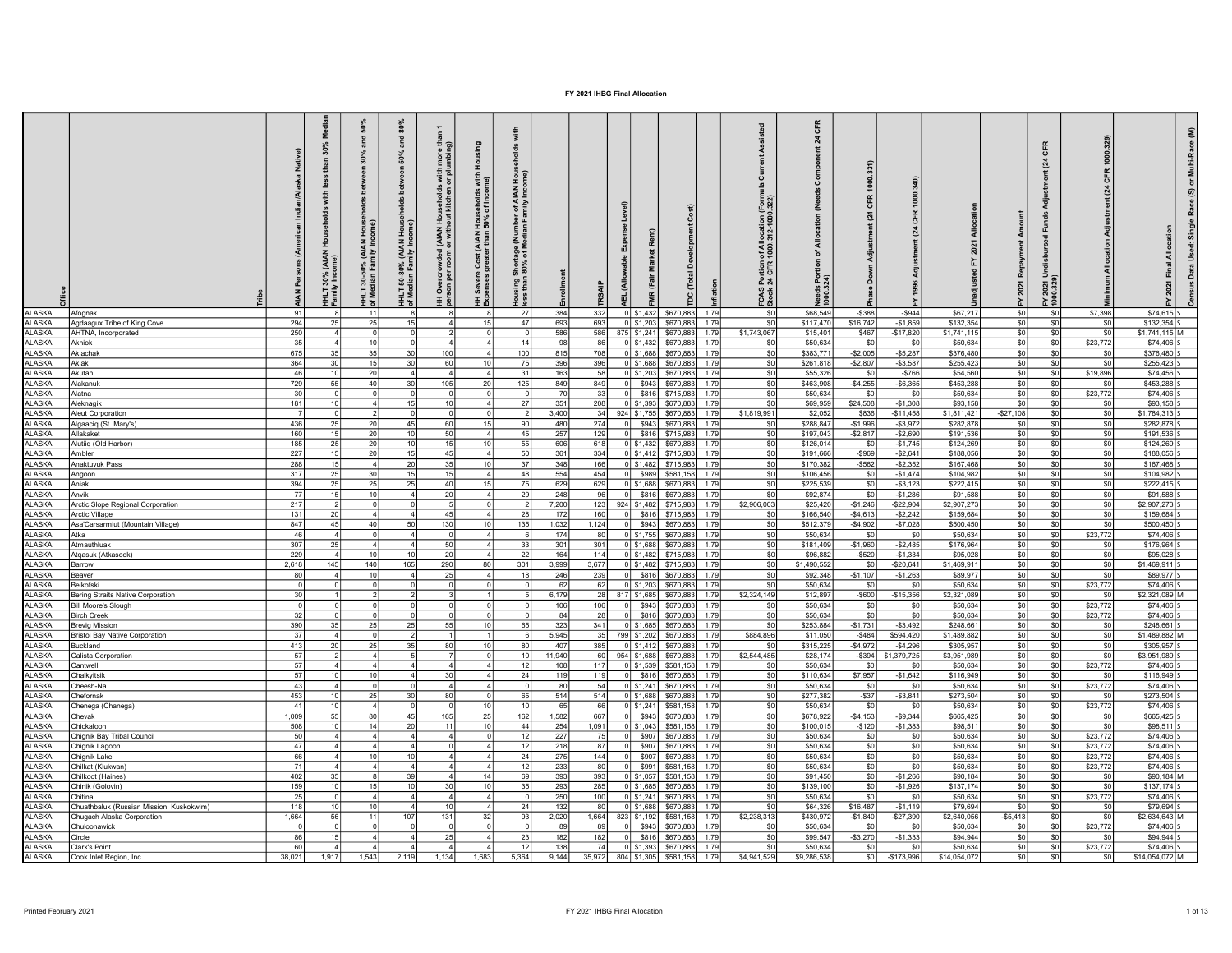| ALASKA                         | Council                                           | Native)<br>ska<br>ANP <sub>I</sub> | ă<br>30%<br>than<br>less<br>with<br>운<br>30% (AIAN<br>v Income)<br>ÌН | 50%<br>and<br>in 30%<br><b>Det</b><br>30-50% (AIAN Hous<br>dian Family Income)<br>HHLT<br>of Med | and $80\%$<br>olds between 50%<br>HHLT 50-80% (AIAN Housel<br>of Median Family Income) | more than<br>Imbing)<br>HH Overcrowded (AIAN Households with<br>person per room or without kitchen or plu | Severe Cost (AIAN Households with<br>enses greater than 50% of Income)<br>∄ ≗ | with<br>Housing Shortage (Number of AIAN Hou<br>less than 80% of Median Family Income) | 131          | 115          |                | (Total<br>(Fair<br>rpc<br>$0$ \$1,685<br>\$670,883   | Inflation<br>1.79 | FCAS Portion of Allocation (Form<br>Stock 24 CFR 1000.312-1000.322)<br>\$0 | 풍<br>শ্ল<br>ঁఠ<br>Needs Po<br>1000.324)<br>\$50,634 | nt (24 CFR 1000<br>\$0 | CFR<br>$\mathbb{Z}$<br>\$C | \$50,634               | ፚ<br>\$0                     | (24 CFR<br>FY 2021 Undi<br>1000.329)<br>\$0 | $\mathbb{Z}$<br>\$23,772 | Ξ<br>$$74,406$ S           |
|--------------------------------|---------------------------------------------------|------------------------------------|-----------------------------------------------------------------------|--------------------------------------------------------------------------------------------------|----------------------------------------------------------------------------------------|-----------------------------------------------------------------------------------------------------------|-------------------------------------------------------------------------------|----------------------------------------------------------------------------------------|--------------|--------------|----------------|------------------------------------------------------|-------------------|----------------------------------------------------------------------------|-----------------------------------------------------|------------------------|----------------------------|------------------------|------------------------------|---------------------------------------------|--------------------------|----------------------------|
| <b>ALASKA</b>                  | Craig                                             | 469                                | 19 <sup>1</sup>                                                       | 24                                                                                               | - 29                                                                                   | 24                                                                                                        | 20                                                                            | 47                                                                                     | 424          | 524          |                | $0$ \$1,115<br>\$581,158                             | 1.79              | \$0                                                                        | \$128,217                                           | \$0                    | $-$1,776$                  | \$126,441              | SO                           | SO                                          | \$0                      | $$126,441$ M               |
| <b>ALASKA</b>                  | <b>Crooked Creek</b>                              | 100                                | 10                                                                    | - 01                                                                                             |                                                                                        | 15                                                                                                        | $^{\circ}$                                                                    | 10                                                                                     | $121$        | $115$        |                | \$670,883<br>$0$ \$1,688                             | 1.79              | SO                                                                         | \$53,061                                            | \$11,661               | $-$ \$896                  | \$63,826               | SO                           | \$0                                         | \$10,747                 | $$74,572$ S                |
| ASKA                           | Curyung (Dillingham)                              | 1,387                              | 65                                                                    | 45                                                                                               |                                                                                        | 100                                                                                                       | 40                                                                            | 173                                                                                    | 2,160        | 2,251        |                | $0$ \$1,393<br>\$670,88                              | 1.79              | SO <sub>2</sub>                                                            | \$584,504                                           | \$0                    | $-$8,094$                  | \$576,409              | \$0                          | \$0                                         | \$0                      | \$576,409 S                |
| ASKA                           | Deering                                           | 110                                |                                                                       | 10 <sup>1</sup>                                                                                  |                                                                                        | 15                                                                                                        | $\overline{4}$                                                                |                                                                                        | 186          | 178          |                | $0$ \$1,412<br>\$670,883                             | 1.79              | \$0                                                                        | \$68,872                                            | \$16,026               | $-$1,176$                  | \$83,722               | SO                           | \$0                                         | \$0                      | \$83,722 S                 |
| <b>ALASKA</b><br><b>ALASKA</b> | Diomede (Inalik)<br>Dot Lake                      | 120<br>57                          | 14                                                                    | $\vert$ 4                                                                                        |                                                                                        | 24<br>$\Delta$                                                                                            | 0<br>4                                                                        | - 22<br>-12                                                                            | 248<br>137   | 249<br>22    |                | \$715,983<br>$0$ \$1,685<br>\$670,883<br>$0$ \$1,297 | 1.79<br>1.79      | \$0<br>SO                                                                  | \$79,838<br>\$50,634                                | \$1,588<br>SO I        | $-$1,128$<br>- \$0         | \$80,299<br>\$50,634   | SO<br>$\overline{\text{SO}}$ | \$0<br>\$0                                  | \$0<br>\$23,772          | \$80,299 M<br>$$74,406$ S  |
| ASKA                           | Douglas                                           | 633                                | 80                                                                    | 40                                                                                               |                                                                                        | 35                                                                                                        | 70                                                                            | 150                                                                                    | 464          | 464          |                | $0$ \$1,482<br>\$581,158                             | 1.79              | so l                                                                       | \$377,217                                           | $-$14,055$             | $-$5,029$                  | \$358,133              | $ $ \$0                      | \$0                                         | \$0                      | \$358,133 S                |
| ASKA                           | Doyon, Ltd.                                       | 12,181                             | 621                                                                   | 628                                                                                              | 729                                                                                    | 676                                                                                                       | 817                                                                           | 1,973                                                                                  | 6,971        | 6,971        |                | \$670,883<br>762 \$1,325                             | 1.79              | \$400,566                                                                  | \$4,722,066                                         | $-$8,751$              | $-$ \$47,942               | \$5,065,938            | SO                           | \$0                                         | \$0                      | \$5,065,938 M              |
| <b>ALASKA</b>                  | Eagle                                             | 29                                 | $\vert$ 4                                                             | $\cap$                                                                                           |                                                                                        | $\Delta$                                                                                                  | $\vert$ 4                                                                     |                                                                                        | 113          | 30           |                | 0 \$1,297<br>\$670,883                               | 1.79              | so l                                                                       | \$50,634                                            | \$0                    | \$0                        | \$50,634               | $ $ so                       | SO                                          | \$23,772                 | $$74,406$ S                |
| <b>ALASKA</b>                  | Eek                                               | 328                                | 25                                                                    | 35                                                                                               |                                                                                        | 110                                                                                                       | $\vert$                                                                       | R <sub>F</sub>                                                                         | 375          | 278          |                | \$670,883<br>$0$ \$1,688                             | 1.79              | SO                                                                         | \$377,681                                           | $-$ \$809              | $-$5,219$                  | \$371,653              | \$0                          | \$0                                         | \$0                      | \$371,653 S                |
| ASKA                           | Egegik                                            | 40                                 |                                                                       |                                                                                                  |                                                                                        | $\Delta$                                                                                                  |                                                                               |                                                                                        | 326          | 109          | $\Omega$       | \$907<br>\$670,883                                   | 1.79              | SO                                                                         | \$50,634                                            | \$0                    | \$0                        | \$50,634               | $ $ \$0                      | \$0                                         | \$23,772                 | \$74,406 S                 |
| ALASKA<br><b>ALASKA</b>        | Eklutna<br>Ekuk                                   | 43                                 |                                                                       | 10 <sup>1</sup>                                                                                  |                                                                                        | $\overline{4}$<br>$\Omega$                                                                                | 4 <sup>1</sup><br>$\overline{0}$                                              | 1s                                                                                     | 246<br>122   | 191<br>-21   |                | $0$ \$1,305<br>\$581,158<br>$0$ \$1,393<br>\$670,883 | 1.79<br>1.79      | \$0<br>\$0                                                                 | \$50,634<br>\$50,634                                | $-$ \$354<br>\$0       | \$0<br>\$0                 | \$50,280<br>\$50,634   | \$0<br>$ $ so                | \$0<br>\$0                                  | \$24,122<br>\$23,772     | \$74,402 S<br>$$74,406$ S  |
| ALASKA                         | Ekwok                                             | 113                                |                                                                       | 10 <sup>1</sup>                                                                                  |                                                                                        | 10 <sup>1</sup>                                                                                           |                                                                               |                                                                                        | 242          | 130          |                | \$670,883<br>$0$   \$1,393                           | 1.79              | \$0                                                                        | \$50,634                                            | \$0                    | \$0                        | \$50,634               | SO                           | \$0                                         | \$23,772                 | \$74,406 S                 |
| LASKA                          | Flim                                              | 421                                | 16                                                                    | 25                                                                                               |                                                                                        | 43                                                                                                        | 17                                                                            | -72                                                                                    | 450          | 453          |                | $0$ \$1,685<br>\$670,883                             | 1.79              | \$0                                                                        | \$234,312                                           | \$0                    | $-$3,245$                  | \$231,067              | \$0                          | \$0                                         | \$0                      | \$231,067 S                |
| ALASKA                         | Emmonak                                           | 832                                | 40                                                                    | 40                                                                                               | 45                                                                                     | 95                                                                                                        | 15                                                                            | 125                                                                                    | 984          | 984          | $\overline{0}$ | \$943<br>\$670,883                                   | 1.79              | SO                                                                         | \$427,797                                           | $-$3,574$              | $-$5,875$                  | \$418,348              | $ $ so                       | \$0                                         | \$0                      | \$418,348 S                |
| ALASKA                         | Evansville (Bettles Field)                        |                                    |                                                                       |                                                                                                  |                                                                                        | $\Delta$                                                                                                  | $\vert$ 4                                                                     |                                                                                        | 22           | 22           | 0I             | \$816<br>\$670,883                                   | 1.79              | \$0                                                                        | \$50,634                                            | \$0                    | \$0                        | \$50,634               | SO                           | \$0                                         | \$23,772                 | \$74,406 S                 |
| <b>ALASKA</b>                  | Eyak                                              | 202                                | 35                                                                    | 10 <sup>1</sup>                                                                                  |                                                                                        |                                                                                                           | 35                                                                            | $\Delta$ <sup>5</sup>                                                                  | 557          | 461          |                | $0$ \$1,241<br>\$581,158                             | 1.79              | \$0                                                                        | \$122,789                                           | \$2,190                | $-$1,731$                  | \$123,248              | so                           | \$0                                         | \$0                      | \$123,248 S                |
| ALASKA                         | False Pass                                        | 22                                 |                                                                       |                                                                                                  |                                                                                        |                                                                                                           | $\vert$ 4                                                                     |                                                                                        | 96           | 102          |                | $0$ \$1,203<br>\$670,883                             | 1.79              | \$0                                                                        | \$50,634                                            | \$0                    | \$0                        | \$50,634               | SO                           | \$0                                         | \$23,772                 | \$74,406 S                 |
| ALASKA                         | Fort Yukon                                        | 506                                | 60                                                                    | 45                                                                                               | -25                                                                                    | -90                                                                                                       | 30                                                                            | 130                                                                                    | 581          | 512          | $\overline{0}$ | \$816 \$670,883                                      | 1.79              | SO                                                                         | \$447,808                                           | $-$2,627$              | $-$6,165$                  | \$439,016              | $ $ so                       | \$0                                         | \$0                      | \$439,016 S                |
| ALASKA<br>LASKA                | Gakona                                            | 35                                 | 15                                                                    | 30 <sub>1</sub>                                                                                  |                                                                                        | $\Delta$                                                                                                  | $\Omega$<br>4                                                                 | -65                                                                                    | 85           | 91           | $\Omega$       | $0$ \$1,241<br>\$581,158<br>\$670,883                | 1.79<br>1.79      | \$0                                                                        | \$50,634                                            | \$0<br>$-$1,432$       | \$0                        | \$50,634               | SO                           | \$0                                         | \$23,772                 | \$74,406 S                 |
| ALASKA                         | Galena (Louden Village)<br>Gambell                | 291<br>714                         | 70                                                                    | 30 <sup>1</sup>                                                                                  | -35                                                                                    | 30<br>110                                                                                                 | 20                                                                            | 115                                                                                    | 652<br>762   | 428<br>597   |                | \$816<br>$0$ \$1,685<br>\$715,983                    | 1.79              | \$0<br>\$0                                                                 | \$159,908<br>\$511,791                              | $-$5,050$              | $-$ \$2,195<br>$-$7,017$   | \$156,281<br>\$499,724 | so  <br>\$0                  | SO<br>\$0                                   | - \$0<br>- \$0           | \$156,281<br>\$499,724 S   |
| ALASKA                         | Georgetown                                        |                                    |                                                                       |                                                                                                  |                                                                                        |                                                                                                           | $\overline{0}$                                                                |                                                                                        | 113          | 112          |                | $0$ \$1,688<br>\$670,883                             | 1.79              | SO                                                                         | \$50,634                                            | \$0                    | \$0                        | \$50,634               | SO                           | \$0                                         | \$23,772                 | \$74,406 S                 |
| LASKA                          | Goodnews Bay                                      | 261                                | 25                                                                    | 15 <sub>1</sub>                                                                                  |                                                                                        | 40                                                                                                        | $\overline{4}$                                                                | 44                                                                                     | 344          | 338          |                | $0$ \$1,688<br>\$670,883                             | 1.79              | \$0                                                                        | \$165,883                                           | $-$2,813$              | $-$2,258$                  | \$160,812              | so                           | \$0                                         | \$0                      | \$160,812 S                |
| ALASKA                         | Grayling (Hokikachuk)                             | 164                                | 20                                                                    | 15 <sup>1</sup>                                                                                  |                                                                                        | 40                                                                                                        | $\vert$ 4                                                                     | 45                                                                                     | 403          | 171          | 0I             | \$816<br>\$670,883                                   | 1.79              | \$0                                                                        | \$161,358                                           | \$0                    | $-$2,234$                  | \$159,124              | so                           | \$0                                         | \$0                      | \$159,124 S                |
| ALASKA                         | Gulkana                                           | 100                                | 10 <sup>1</sup>                                                       |                                                                                                  |                                                                                        | $\Delta$                                                                                                  | $\vert$                                                                       | 10                                                                                     | $132$        | 142          |                | $0$ \$1,241<br>\$581,158                             | 1.79              | \$0                                                                        | \$50,634                                            | $-$ \$373              | \$0                        | \$50,261               | SO.                          | \$0                                         | \$24,140                 | $$74,402$ S                |
| ALASKA                         | Hamilton                                          |                                    |                                                                       |                                                                                                  |                                                                                        | $\Omega$                                                                                                  | $\overline{0}$                                                                |                                                                                        | 29           | 21           | 0              | \$943<br>\$670,883                                   | 1.79              | SO                                                                         | \$50,634                                            | \$0                    | \$0                        | \$50,634               | \$0                          | \$0                                         | \$23,772                 | \$74,406 S                 |
| ASKA                           | Healy Lake                                        | 12                                 |                                                                       |                                                                                                  |                                                                                        |                                                                                                           |                                                                               |                                                                                        | 34           | 27           |                | $0$ \$1,297<br>\$670,883                             | 1.79              | \$0                                                                        | \$50,634                                            | \$0                    | \$0                        | \$50,634               | so                           | \$0                                         | \$23,772                 | \$74,406 S                 |
| LASKA                          | <b>Holy Cross</b>                                 | 159                                | 10 <sup>1</sup>                                                       | 20 <sup>1</sup>                                                                                  |                                                                                        | 30 <sup>1</sup>                                                                                           | $\overline{4}$                                                                | 45                                                                                     | 528          | 219          | 0I             | \$816<br>\$670,883                                   | 1.79              | \$0                                                                        | \$134,357                                           | \$0                    | $-$1,861$                  | \$132,496              | \$0                          | \$0                                         | \$0                      | \$132,496 S                |
| ALASKA<br>ASKA                 | Hoonah                                            | 363<br>1,172                       | 25<br>80                                                              | 35<br>65                                                                                         | 45<br>35                                                                               | 10 <sup>1</sup><br>190                                                                                    | $\vert$<br>15                                                                 | 91<br>180                                                                              | 589<br>1,356 | 589<br>1,011 | $\Omega$<br>οl | \$989<br>\$581,158<br>\$943<br>\$670,883             | 1.79<br>1.79      | \$0<br>\$0                                                                 | \$127,550<br>\$736,160                              | \$10,285<br>$-$6,694$  | $-$1,909$<br>$-$10,102$    | \$135,926<br>\$719,364 | sol<br>SO                    | SO.<br>\$0                                  | -\$0<br>\$0              | \$135,926 S<br>\$719,364 S |
| ASKA                           | Hooper Bay<br>Hughes                              | 73                                 |                                                                       |                                                                                                  | 10                                                                                     | 10                                                                                                        | $\Omega$                                                                      |                                                                                        | 139          | 61           | - 0            | \$816<br>\$715,983                                   | 1.79              | \$0                                                                        | \$50,634                                            | \$0                    | \$0                        | \$50,634               | so                           | \$0                                         | \$23,772                 | \$74,406 S                 |
| LASKA                          | Huslia                                            | 247                                | 25                                                                    | 25                                                                                               | 30                                                                                     | 45                                                                                                        | $\overline{4}$                                                                | 7 <sup>c</sup>                                                                         | 609          | 274          | 0I             | \$816<br>\$715,983                                   | 1.79              | SO                                                                         | \$223,977                                           | $-$276$                | $-$3,098$                  | \$220,604              | \$0                          | \$0                                         | \$0                      | \$220,604 S                |
| ASKA                           | Hydaburg                                          | 307                                | 20 <sup>1</sup>                                                       | 30 <sup>1</sup>                                                                                  | 20                                                                                     | $\overline{4}$                                                                                            | $\overline{4}$                                                                | 62                                                                                     | 341          | 274          |                | 0 \$1,115 \$581,158                                  | 1.79              | \$0                                                                        | \$86,500                                            | \$0                    | $-$1,198$                  | \$85,302               | sol                          | \$0                                         | \$0                      | \$85,302 S                 |
| ASKA                           | lgiugig                                           | 19                                 |                                                                       |                                                                                                  |                                                                                        | 4 <sup>1</sup>                                                                                            | 4 <sup>1</sup>                                                                | $\mathbf{1}^{\prime}$                                                                  | 64           | 42           | οl             | \$907<br>\$670,883                                   | 1.79              | \$0                                                                        | \$50,634                                            | \$0                    | \$0                        | \$50,634               | so                           | \$0                                         | \$23,772                 | $$74,406$ S                |
| ASKA                           | lliamna                                           | 57                                 |                                                                       |                                                                                                  |                                                                                        |                                                                                                           | 4 <sup>1</sup><br>0                                                           |                                                                                        | 128          | 91           |                | \$907<br>\$670,883                                   | 1.79              | \$0                                                                        | \$50,634                                            | \$0                    | \$0                        | \$50,634               | \$0                          | \$0                                         | \$23,772                 | $$74,406$ S                |
| LASKA<br>ASKA                  | <b>Igurmuit Traditional Council</b><br>Ivanof Bay | 343                                | 14                                                                    | 29                                                                                               | 14                                                                                     | 50<br>$\Omega$                                                                                            | $\overline{4}$<br>$\Omega$                                                    | 37                                                                                     | 374<br>15    | 278<br>-51   |                | \$943<br>\$670,883<br>\$907<br>\$670,883             | 1.79<br>1.79      | \$0<br>\$0                                                                 | \$164,273<br>\$50,634                               | $-$2,361$<br>\$0       | $-$2,242$                  | \$159,670<br>\$50,634  | sol<br>sol                   | \$0<br>\$0                                  | - \$0<br>\$23,772        | \$159,670 M<br>$$74,406$ S |
| ASKA                           |                                                   |                                    |                                                                       |                                                                                                  |                                                                                        | $\Omega$                                                                                                  |                                                                               |                                                                                        |              |              |                | $0$ \$1,432<br>\$670,883                             | 1.79              | \$0                                                                        | \$50,634                                            | \$0                    | \$0<br>\$0                 | \$50,634               | so                           | \$0                                         | \$23,772                 | $$74,406$ S                |
| ASKA                           | Kaguyak<br>Kake                                   | 408                                | <b>20</b>                                                             | 25                                                                                               | $\Delta$ 0                                                                             | 20                                                                                                        | 10 <sup>1</sup>                                                               | 52                                                                                     | 465          | 465          |                | $0$ \$1,115<br>\$581,158                             | 1.79              | \$0                                                                        | \$138,444                                           | \$0                    | $-$1,917$                  | \$136,527              | \$0                          | \$0                                         | \$0                      | \$136,527 S                |
| ASKA                           | Kaktovik                                          | 226                                |                                                                       | 15 <sup>1</sup>                                                                                  |                                                                                        | 20                                                                                                        | $\overline{4}$                                                                | 27                                                                                     | 227          | 258          |                | $0$ \$1,482<br>\$715,983                             | 1.79              | SO                                                                         | \$101,981                                           | \$5,134                | $-$1,483$                  | \$105,632              | sol                          | \$0                                         | \$0                      | \$105,632 S                |
| ASKA                           | Kalskag                                           | 194                                | 20 <sup>1</sup>                                                       | 15                                                                                               |                                                                                        | 50                                                                                                        | $\overline{4}$                                                                | 27                                                                                     | 220          | 226          |                | $0$ \$1,688<br>\$670,883                             | 1.79              | SO                                                                         | \$182,150                                           | \$0                    | $-$2,522$                  | \$179,628              | SO                           | \$0                                         | \$0                      | \$179,628 S                |
| ASKA                           | Kaltag                                            | 169                                | 15 <sup>1</sup>                                                       | 15 <sup>1</sup>                                                                                  |                                                                                        | 20                                                                                                        | $\overline{4}$                                                                | 34                                                                                     | 404          | 194          | 0I             | \$816<br>\$670,883                                   | 1.79              | \$0                                                                        | \$101,607                                           | $-$ \$85               | $-$1,406$                  | \$100,116              | SO                           | SO                                          | \$0                      | \$100,116 S                |
| ASKA                           | Kanatak                                           |                                    |                                                                       |                                                                                                  |                                                                                        | $\Omega$                                                                                                  | ٥I                                                                            |                                                                                        | 133          | 57           | $\circ$        | \$0<br>\$670,883                                     | 1.79              | \$0                                                                        | \$50,634                                            | \$0                    | \$0                        | \$50,634               | \$0                          | \$0                                         | \$23,772                 | \$74,406 S                 |
| ASKA                           | Karluk                                            | 34                                 |                                                                       | 10 <sup>1</sup>                                                                                  |                                                                                        | $\overline{4}$                                                                                            | 41                                                                            |                                                                                        | 83           | 44           |                | $0$ \$1,432<br>\$670,883                             | 1.79              | SO                                                                         | \$50,634                                            | SO <sub>2</sub>        | \$0                        | \$50,634               | sol                          | SO                                          | \$23,772                 | $$74,406$ S                |
| ASKA                           | Kasaan                                            | 18                                 | 40                                                                    | 30 <sub>1</sub>                                                                                  | 25                                                                                     | -801                                                                                                      | $\overline{4}$<br>$\overline{4}$                                              | 90                                                                                     | 28           | 28           |                | $0$ \$1,115<br>\$581,158                             | 1.79<br>1.79      | \$0                                                                        | \$50,634                                            | SO                     | \$0                        | \$50,634               | SO                           | \$0                                         | \$23,772                 | $$74,406$ S                |
| ASKA<br>ASKA                   | Kasigluk<br>Kenaitze                              | 611<br>3,340                       | 282                                                                   | 117                                                                                              | 230                                                                                    | 74                                                                                                        | 182                                                                           | 605                                                                                    | 607<br>1,670 | 603<br>3,512 |                | $0$ \$1,688<br>\$670,883<br>$0$ \$1,192<br>\$581,158 | 1.79              | \$0<br>SO                                                                  | \$326,790<br>\$918,615                              | SO<br>SO <sub>2</sub>  | $-$4,525$<br>$-$12,721$    | \$322,265<br>\$905,894 | SO<br> SO                    | \$0<br>SO                                   | \$0<br>\$0               | \$322,265 S<br>\$905,894 M |
| ASKA                           | Ketchikan                                         | 2,699                              | 191                                                                   | 166 <sup>1</sup>                                                                                 | 181                                                                                    | 95 <sub>1</sub>                                                                                           | 207                                                                           | 538                                                                                    | 4,660        | 3,100        |                | $0$ \$1,414<br>\$581,158                             | 1.79              | SO                                                                         | \$912,482                                           | SO <sub>2</sub>        | $-$12,636$                 | \$899,846              | SO                           | \$0                                         | \$0                      | \$899,846 M                |
| ASKA                           | Kiana                                             | 341                                | 30 <sup>1</sup>                                                       | 10 <sup>1</sup>                                                                                  |                                                                                        | 45 <sub>1</sub>                                                                                           | 15 <sup>1</sup>                                                               | 48                                                                                     | 683          | 356          |                | $0$ \$1,412<br>\$670,883                             | 1.79              | \$0                                                                        | \$215,006                                           | SO                     | $-$2,977$                  | \$212,029              | SO                           | SO                                          | \$0                      | \$212,029 S                |
| ASKA                           | King Island                                       | 394                                | 15                                                                    | 23                                                                                               | 29                                                                                     | 41                                                                                                        | 16 <sup>1</sup>                                                               | 67                                                                                     | 615          | 424          |                | $0$ \$1,685<br>\$670,883                             | 1.79              | \$0                                                                        | \$219,353                                           | SO                     | $-$3,038$                  | \$216,315              | SO                           | \$0                                         | \$0                      | \$216,315 S                |
| ASKA                           | King Salmon                                       | 78                                 |                                                                       |                                                                                                  |                                                                                        |                                                                                                           |                                                                               |                                                                                        | 85           | 85           |                | $0$ \$1,202<br>\$670,883                             | 1.79              | \$0                                                                        | \$50,634                                            | so                     | \$0                        | \$50,634               | soI                          | so                                          | \$23,772                 | \$74,406 S                 |
| LASKA                          | Kipnuk                                            | 707                                | 55                                                                    | 50 <sub>1</sub>                                                                                  |                                                                                        | 170                                                                                                       | 10                                                                            | 145                                                                                    | 809          | 784          |                | 0 \$1.688<br>\$670,883                               | 1.79              | SO <sub>2</sub>                                                            | \$616,894                                           | $-$7,191$              | $-$8,443$                  | \$601,260              | SO                           | SO                                          | \$0                      | \$601,260 S                |
|                                |                                                   |                                    |                                                                       |                                                                                                  |                                                                                        |                                                                                                           |                                                                               |                                                                                        |              |              |                |                                                      |                   |                                                                            |                                                     |                        |                            |                        |                              |                                             |                          |                            |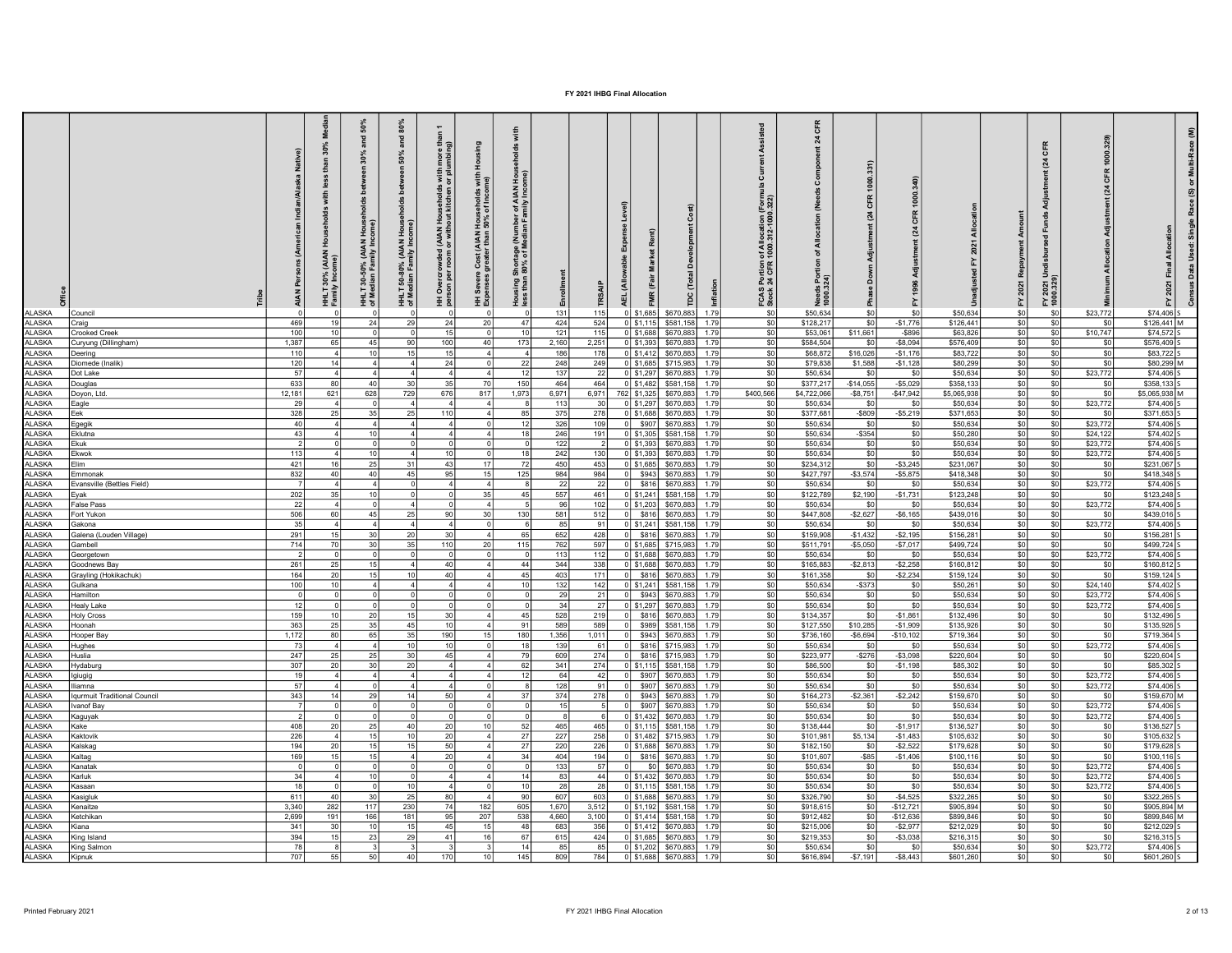| LASKA                | Kivalina                                  | m/Alaska Native)<br><b>AIAN Persons (A</b><br>370 | ž<br>30%<br>£<br>(AIAN<br>30%<br>v Inc<br>25 | 50%<br>$rac{1}{6}$<br>30%<br>ă<br>۰<br>$rac{3}{2}$<br>30-50% (AIAN<br>HHLT<br>of Me<br>20 | 80%<br>and<br>en 50%<br>bet<br>-g<br>$rac{3}{2}$<br>50-80% (AIAN<br>이 Me<br>여 Me<br>25 | $\overline{ }$<br>HH Overcrowded (AIAN Households with more than<br>nerson ner_room_or_without kitchen or plumbing)<br>120 | Severe Cost (AIAN Households with<br>enses greater than 50% of Income)<br>. 토 | Shortage (Number of AIAN Hou<br>1 80% of Median Family Income)<br>Housing \$<br>70 | 389             | TRSJ<br>370  |             | (Fair<br>FMR<br>\$1,412 | (Total<br>pc<br>E<br>\$670,883<br>1.79                 | FCAS Portion of Allocation (Forn<br>Stock 24 CFR 1000.312-1000.322)<br>S <sub>0</sub> | 똕<br>ង<br>Needs Po<br>1000.324)<br>\$389,112 | <b>CFR 1000</b><br>(24)<br>$- $3,513$ | ö<br>$\mathbb{Z}$<br>$-$5,340$ | \$380,259              | 놊<br>SO        | (24 CFR<br>FY 2021 Ur<br>1000.329)<br>\$0 | শ্ৰ<br>\$0        | ε<br>Multi-Race<br>ම<br>\$380,259 |
|----------------------|-------------------------------------------|---------------------------------------------------|----------------------------------------------|-------------------------------------------------------------------------------------------|----------------------------------------------------------------------------------------|----------------------------------------------------------------------------------------------------------------------------|-------------------------------------------------------------------------------|------------------------------------------------------------------------------------|-----------------|--------------|-------------|-------------------------|--------------------------------------------------------|---------------------------------------------------------------------------------------|----------------------------------------------|---------------------------------------|--------------------------------|------------------------|----------------|-------------------------------------------|-------------------|-----------------------------------|
| <b>ALASKA</b>        | Klawock                                   | 346                                               | 15                                           | 25                                                                                        | 20                                                                                     |                                                                                                                            | 10 <sup>1</sup>                                                               | 61                                                                                 | 497             | 497          | 0 \$1.115   |                         | \$581.158<br>1.79                                      | SO.                                                                                   | \$87,419                                     | \$21,174                              | $-$1,504$                      | \$107,089              | so l           | \$0                                       | \$0               | \$107,089                         |
| LASKA                | Kluti Kaah (Copper Center)                | 174                                               | 25                                           |                                                                                           | 10                                                                                     |                                                                                                                            | 10 <sup>1</sup>                                                               | 17                                                                                 | 302             | 326          |             | 0 \$1,241               | \$581.158<br>1 7 C                                     | \$0                                                                                   | \$87,545                                     | $-$1,880$                             | $-$1.186$                      | \$84,479               | so             | \$0                                       | \$0               | \$84,479                          |
| LASKA                | Knik                                      | 4,518                                             | 190                                          | 220                                                                                       | 190                                                                                    | 172                                                                                                                        | 177                                                                           | 599                                                                                | 2,259           | 4,228        |             | $0$ \$1,043             | \$581,158<br>1.79                                      | \$0                                                                                   | \$1,409,822                                  | SO                                    | $-$19,523$                     | \$1,390,299            | \$0            | \$0                                       | \$0               | \$1,390,299                       |
| LASKA                | Kobuk                                     | 142                                               | $\overline{4}$                               | -41                                                                                       |                                                                                        |                                                                                                                            |                                                                               |                                                                                    | 172             | 74           |             |                         | 0 \$1,412 \$715,983<br>1.79                            | S <sub>0</sub>                                                                        | \$56,768                                     | \$7,371                               | $-$ \$888                      | \$63,251               | so             | \$0                                       | \$11,314          | \$74,565                          |
| LASKA                | Kokhanok                                  | 130                                               | 15                                           | 10 <sup>1</sup>                                                                           | 15                                                                                     | - 25                                                                                                                       | $\Delta$                                                                      | 37                                                                                 | 190             | 174          |             | \$907                   | \$670,883<br>1 7 C                                     | ്ട് വ                                                                                 | \$115,809                                    | \$5,514                               | $-$1,680$                      | \$119,642              | so l           | \$0                                       | - \$0             | \$119,642                         |
| LASKA                | Kongiganak                                | 476                                               | 30                                           | 15                                                                                        | 30                                                                                     |                                                                                                                            | 10 <sup>1</sup>                                                               | 45                                                                                 | 490             | 349          |             | \$1,688                 | \$670,883<br>1 7 C                                     | .\$∩                                                                                  | \$291,004                                    | $-$930$                               | $-$4,017$                      | \$286,057              | $ $ so         | \$0                                       | \$0               | \$286.057                         |
| LASKA                | Koniag, Incorporated                      | 514                                               | 44                                           | 64                                                                                        | 43                                                                                     | 45                                                                                                                         | 43                                                                            | 68                                                                                 | 3,300           | 1,882        |             |                         | 802 \$1,432 \$670,883 1.79                             | \$3,386,379                                                                           | \$352,194                                    | $-$1,798$                             | $-$ \$38,011                   | \$3,698,764            | so             | \$0                                       | \$0               | \$3,698,764                       |
| LASKA<br>LASKA       | Kotlik                                    | 636                                               | 50                                           | 30 <sub>2</sub>                                                                           | 25 l                                                                                   | 95                                                                                                                         | 10 <sup>1</sup>                                                               | 86                                                                                 | 590             | 590          |             |                         | \$943 \$670,883<br>1.79                                | \$0                                                                                   | \$384,530                                    | \$0                                   | $-$5,325$                      | \$379,205              | so             | \$0                                       | \$0               | \$379,205                         |
|                      | Kotzebue                                  | 2,337                                             | 75                                           | 110                                                                                       | 100<br>15                                                                              | 260<br>-30                                                                                                                 | -50<br>$\Lambda$                                                              | 222                                                                                | 2,712           | 1,575        |             |                         | 0 \$1,412 \$670,883<br>1.79                            | - \$0                                                                                 | \$1,107,554                                  | $-$4,674$                             | $-$15,273$                     | \$1,087,607            | SO             | \$0                                       | \$0               | \$1,087,607                       |
| LASKA<br><b>ASKA</b> | Koyuk<br>Koyukuk                          | 324<br>90                                         | 20<br>15                                     | 15                                                                                        | 10 <sup>1</sup>                                                                        | 40                                                                                                                         | $\Delta$                                                                      | 31<br>29                                                                           | 552<br>280      | 345<br>92    |             |                         | 0 \$1,685 \$670,883<br>1.79<br>\$816 \$670,883<br>1.79 | SO<br>SO.                                                                             | \$140,326<br>\$141,657                       | $-$2,010$<br>$-$2,670$                | $-$1,915$<br>$-$1,925$         | \$136,400<br>\$137,062 | \$0<br>$ $ \$0 | \$0                                       | \$0<br>\$0        | \$136,400<br>\$137,062            |
| LASKA                | Kwethluk                                  | 770                                               | 25                                           | 45                                                                                        | 50                                                                                     | 130                                                                                                                        | $\Delta$                                                                      | 120                                                                                | 1,285           | 881          |             | 0 \$1.688               | \$670,883<br>1.79                                      | SO.                                                                                   | \$476,687                                    | SO                                    | $-$6,601$                      | \$470,086              | SO             | \$0<br>\$0                                | \$0               | \$470,086                         |
| LASKA                | Kwigillingok                              | 346                                               | 15                                           | 20                                                                                        | 15                                                                                     | 45                                                                                                                         | $\Delta$                                                                      | 30 <sup>1</sup>                                                                    | 408             | 266          |             |                         | 0 \$1,688 \$670,883<br>1.79                            | SO.                                                                                   | \$176,507                                    | SO I                                  | $-$2,444$                      | \$174,063              | SO             | \$0                                       | \$0               | \$174,063                         |
| LASKA                | Kwinhagak (Quinhagak)                     | 708                                               | 40                                           | 50                                                                                        | -35 l                                                                                  | 110                                                                                                                        | 15                                                                            | 125                                                                                | 808             | $\Omega$     |             |                         | 0 \$1,688 \$670,883<br>1.79                            | SO.                                                                                   | \$460,273                                    | $-$584$                               | $-$6,366$                      | \$453,324              | SO             | \$0                                       | \$0               | \$453,324                         |
| <b>ASKA</b>          | arsen Bay                                 | 60                                                | 4                                            |                                                                                           |                                                                                        |                                                                                                                            | $\Delta$                                                                      |                                                                                    | 484             | 51           |             | $0$ \$1,432             | \$670,883<br>1.79                                      | SO.                                                                                   | \$50,634                                     | \$0                                   | \$0                            | \$50,634               | $ $ \$0        | \$0                                       | \$23,772          | \$74,406                          |
| LASKA                | evelock                                   | 56                                                | 41                                           | 10 <sup>1</sup>                                                                           |                                                                                        |                                                                                                                            | $\Delta$                                                                      | 18                                                                                 | 209             | 124          |             | \$907                   | \$670,883<br>1.79                                      | SO.                                                                                   | \$66,945                                     | \$0                                   | $-$ \$927                      | \$66,018               | SO             | \$0                                       | \$8,582           | \$74,600                          |
| LASKA                | ime Village                               | 31                                                | 0                                            |                                                                                           |                                                                                        |                                                                                                                            |                                                                               | $\Omega$                                                                           | $\overline{44}$ | 43           |             |                         | 0 \$1,688 \$715,983<br>1.79                            | \$0                                                                                   | \$50,634                                     | \$0                                   | - \$0                          | \$50,634               | \$0            | \$0                                       | \$23,772          | $$74,406$ S                       |
| LASKA                | ower Kalskag                              | 295                                               | 30                                           | 10 <sup>1</sup>                                                                           | 10 <sup>1</sup>                                                                        | 60                                                                                                                         | $\Delta$                                                                      | 50                                                                                 | 294             | 259          |             |                         | 0 \$1,688 \$670,883<br>1.79                            | SO.                                                                                   | \$222,333                                    | \$0                                   | $-$3,079$                      | \$219,254              | SO             | \$0                                       | \$0               | \$219,254                         |
| <b>ASKA</b>          | Manley Hot Springs                        | 12                                                | 4                                            |                                                                                           |                                                                                        |                                                                                                                            |                                                                               |                                                                                    | 77              | 17           |             |                         | \$816 \$670,883<br>1.79                                | SO.                                                                                   | \$50,634                                     | \$0                                   | \$0                            | \$50,634               | SO             | \$0                                       | \$23,772          | \$74,406                          |
| LASKA                | Manokotak                                 | 461                                               | 35                                           | 40                                                                                        | 25 l                                                                                   | -80                                                                                                                        | 15                                                                            | 100                                                                                | 515             | 404          |             |                         | 0 \$1,393 \$670,883<br>1.79                            | \$0                                                                                   | \$352,333                                    | $-$1,346$                             | $-$4.860$                      | \$346,126              | SO             | \$0                                       | \$0               | \$346, 126                        |
| LASKA                | Marshall (Fortuna Ledge)                  | 444                                               | 20                                           | 30                                                                                        | 151                                                                                    | 55                                                                                                                         | $\Delta$                                                                      | 65                                                                                 | 377             | 377          |             |                         | \$943 \$670,883<br>1.79                                | \$0                                                                                   | \$228,698                                    | \$0                                   | $- $3,167$                     | \$225,531              | SO             | \$0                                       | \$0               | \$225,531                         |
| LASKA                | Mary's Igloo                              | $\Omega$                                          | 0                                            |                                                                                           |                                                                                        |                                                                                                                            |                                                                               | $\overline{0}$                                                                     | 108             | 61           |             |                         | 0 \$1,685 \$670,883<br>1.79                            | SO.                                                                                   | \$50,634                                     | \$0                                   | \$0                            | \$50,634               | $ $ \$0        | \$0                                       | \$23,772          | $$74,406$ S                       |
| <b>ASKA</b>          | McGrath                                   | 187                                               | 20                                           |                                                                                           | 14                                                                                     |                                                                                                                            |                                                                               | 42                                                                                 | 322             | 176          |             |                         | \$816 \$715,983<br>1.79                                | SO.                                                                                   | \$75,443                                     | SO                                    | $-$1,045$                      | \$74,399               | SO             | \$0                                       | \$306             | \$74,705 M                        |
| LASKA                | Mekoryuk                                  | 202                                               | 25                                           | 15                                                                                        | 10 <sup>1</sup>                                                                        |                                                                                                                            | $\Delta$                                                                      | 32                                                                                 | 454             | 170          |             |                         | $0$ \$1,688 \$670,883<br>1.79                          | \$0                                                                                   | \$124,899                                    | $-$1,219$                             | $-$1,713$                      | \$121,968              | sol            | \$0                                       | \$0               | \$121,968 S                       |
| LASKA                | Mentasta                                  | 88                                                | 15                                           | 10 <sup>1</sup>                                                                           | 15                                                                                     | 15                                                                                                                         | $\Lambda$                                                                     | 26                                                                                 | 500             | 90           |             |                         | 0 \$1,241 \$670,883 1.79                               | SO.                                                                                   | \$85,214                                     | $-$ \$318                             | $-$1,176$                      | \$83,720               | SO             | \$0                                       | \$0               | \$83,720 S                        |
| LASKA                | Metlakatla (Annette Island)               | 1,344                                             | 50                                           | 45                                                                                        | 85                                                                                     | -30                                                                                                                        | 15                                                                            | 103                                                                                | 2,292           | 1,230        |             |                         | 771 \$1,115 \$581,158 1.79                             | \$1,121,495                                                                           | \$269,769                                    | $-$1,781$                             | $-$19,241$                     | \$1,370,241            | so             | \$0                                       | \$0               | \$1,370,241                       |
| <b>ASKA</b>          | Minto                                     | 185                                               | 20                                           | 15                                                                                        | 20                                                                                     |                                                                                                                            | $\Delta$                                                                      | 55                                                                                 | 424             | 237          |             |                         | \$816 \$670,883<br>1.79                                | <b>SO</b>                                                                             | \$134,430                                    | SO                                    | $-$1,862$                      | \$132,568              | so             | SO                                        | \$0               | \$132,568                         |
| LASKA                | Naknek                                    | 253                                               | 8                                            | 14                                                                                        | 19 <sup>1</sup>                                                                        |                                                                                                                            |                                                                               | 41                                                                                 | 642             | 335          | $0$ \$1,202 |                         | \$670,883<br>1.79                                      | SO.                                                                                   | \$69,830                                     | SO I                                  | $-$ \$967                      | \$68,863               | SO             | \$0                                       | \$5,772           | \$74,636 M                        |
| LASKA<br>LASKA       | <b>NANA Corporation</b>                   | 197                                               | 71                                           | 11                                                                                        |                                                                                        |                                                                                                                            | $\Delta$                                                                      | 19<br>27                                                                           | 10,406          |              |             |                         | 933   \$1,412   \$715,983   1.79                       | \$2,776,916<br><b>SO</b>                                                              | \$42,920                                     | \$0                                   | $-$17,357$                     | \$2,802,479            | SO             | \$0                                       | - \$0             | \$2,802,479 S<br>\$74,707         |
| <b>ASKA</b>          | Nanwelek (English Bay)<br>Napaimute       | 230                                               | 10<br>0                                      | 20 <sub>2</sub>                                                                           |                                                                                        |                                                                                                                            |                                                                               | $\overline{0}$                                                                     | 288<br>-84      | 295<br>90    | $0$ \$1,192 |                         | \$581,158 1.79<br>0 \$1,688 \$670,883<br>1.79          | SO.                                                                                   | \$76,466<br>\$50,634                         | $-$ \$830<br>SO                       | $-$1,047$<br>\$0               | \$74,589<br>\$50,634   | so  <br>so     | \$0<br>\$0                                | \$119<br>\$23,772 | \$74,406                          |
| LASKA                | Napakiak                                  | 390                                               | 50                                           | 15                                                                                        | 25                                                                                     | -75                                                                                                                        | 10 <sup>1</sup>                                                               | 90                                                                                 | 510             | 303          |             |                         | 0 \$1,688 \$670,883 1.79                               | \$0                                                                                   | \$318,450                                    | $-$1,862$                             | $-$4,384$                      | \$312,204              | SO             | \$0                                       | \$0               | \$312,204                         |
| LASKA                | Napaskiak                                 | 443                                               | 30                                           | 25                                                                                        |                                                                                        | 65                                                                                                                         | $\Delta$                                                                      | 59                                                                                 | 642             | 399          |             |                         | 0 \$1,688 \$670,883<br>1.79                            | \$0                                                                                   | \$250,108                                    | \$0                                   | $-$3,463$                      | \$246,644              | SO             | \$0                                       | \$0               | \$246,644 S                       |
| LASKA                | Nelson Lagoor                             | 31                                                | 4                                            | $\vert$ 4                                                                                 |                                                                                        |                                                                                                                            | $\Delta$                                                                      | 11                                                                                 | -50             | 47           |             | $0$ \$1,203             | \$670,883<br>1.79                                      | \$0                                                                                   | \$50,634                                     | \$0                                   | \$0                            | \$50,634               | \$0            | \$0                                       | \$23,772          | $$74,406$ S                       |
| LASKA                | Nenana                                    | 156                                               | 19                                           | 19                                                                                        |                                                                                        | 14                                                                                                                         |                                                                               | 31                                                                                 | 717             | 165          |             |                         | \$816 \$670,883<br>1.79                                | \$0                                                                                   | \$81,508                                     | SO                                    | $-$1,129$                      | \$80,379               | so             | \$0                                       | \$0               | \$80,379 M                        |
| LASKA                | New Koliganek                             | 218                                               | 4                                            | 10 <sup>1</sup>                                                                           | 10 <sup>1</sup>                                                                        | 25                                                                                                                         | $\vert$ 4                                                                     | 15                                                                                 | 262             | 174          |             |                         | 0 \$1,393 \$715,983 1.79                               | \$0                                                                                   | \$106,413                                    | \$9,101                               | $-$1,600$                      | \$113,915              | so I           | SO I                                      | \$0               | $$113,915$ S                      |
| LASKA                | New Stuyahok                              | 520                                               | 25                                           | 35                                                                                        | 35 <sub>1</sub>                                                                        | 80                                                                                                                         | $\Delta$                                                                      | 95                                                                                 | 598             | 400          |             |                         | 0 \$1,393 \$715,983<br>1.79                            | \$0                                                                                   | \$342,816                                    | \$0                                   | $-$4,747$                      | \$338,069              | so             | \$0                                       | \$0               | \$338,069 5                       |
| LASKA                | Newhalen                                  | 146                                               | 10                                           | 10 <sup>1</sup>                                                                           | 10 <sup>1</sup>                                                                        |                                                                                                                            | $\vert$ 4                                                                     | 28                                                                                 | 219             | 219          |             | \$907                   | \$670,883<br>1.79                                      | \$0                                                                                   | \$82,182                                     | $-$1,270$                             | $-$1,120$                      | \$79,792               | so             | \$0                                       | \$0               | \$79,792                          |
| LASKA                | Newtok                                    | 385                                               | 30                                           | $\overline{4}$                                                                            | 20                                                                                     | 65                                                                                                                         | $\Delta$                                                                      | 54                                                                                 | 429             | 421          |             |                         | 0 \$1,688 \$670,883<br>1.79                            | \$0                                                                                   | \$241,230                                    | $-$4,125$                             | $-$3,283$                      | \$233,821              | sol            | \$0                                       | \$0               | \$233,821                         |
| LASKA                | Nightmute                                 | 291                                               | 10                                           | 10 <sup>1</sup>                                                                           | 151                                                                                    | 40                                                                                                                         | $\Omega$                                                                      | 26                                                                                 | 221             | 188          |             |                         | 0 \$1,688 \$670,883 1.79                               | \$0                                                                                   | \$141,453                                    | $-$2,724$                             | $-$1,921$                      | \$136,808              | SO             | SO.                                       | \$0               | \$136,808 S                       |
| LASKA                | Nikolai                                   | 74                                                | 4                                            |                                                                                           | 10 <sup>1</sup>                                                                        | - 20                                                                                                                       | $\Delta$                                                                      | 18                                                                                 | 167             | 81           |             |                         | \$816 \$715,983<br>1.79                                | \$0                                                                                   | \$84,601                                     | $-$ \$308                             | $-$1,167$                      | \$83,126               | so             | \$0                                       | \$0               | $$83,126$ S                       |
| LASKA                | likolski                                  | 14                                                | 4 <sup>1</sup>                               |                                                                                           |                                                                                        |                                                                                                                            | $\Delta$                                                                      |                                                                                    | 85              | 19           |             | 3   \$1,755             | \$670,883<br>1.79                                      | \$0                                                                                   | \$50,634                                     | \$0                                   | \$0                            | \$50,634               | SO             | \$0                                       | \$23,772          | \$74,406 S                        |
| LASKA                | Ninilchik                                 | 1,252                                             | 85                                           | 45                                                                                        | 90                                                                                     | 70                                                                                                                         | 65                                                                            | 210                                                                                | 976             | 992          |             |                         | 0 \$1,192 \$581,158 1.79                               | \$0                                                                                   | \$405,347                                    | $-$9,817$                             | $-$5,477$                      | \$390,053              | SO             | \$0                                       | \$0               | \$390,053 M                       |
| LASKA<br>LASKA       | Noatak                                    | 507                                               | 20                                           | 20 <sub>1</sub>                                                                           | 15 <sup>1</sup><br>119                                                                 | 50<br>164                                                                                                                  | $\Delta$                                                                      | 39                                                                                 | 558             | 564          |             |                         | 0 \$1,412 \$715,983 1.79                               | \$0                                                                                   | \$216,417                                    | SO I                                  | $-$2,997$                      | \$213,420              | SO             | SO I                                      | \$0               | \$213,420 S                       |
| LASKA                | Nome Eskimo Community<br><b>Jondalton</b> | 1,598<br>100                                      | 59<br>15                                     | 95<br>15                                                                                  | 15                                                                                     |                                                                                                                            | 65<br>$\vert$ 4                                                               | 228<br>37                                                                          | 2,229<br>445    | 1,720<br>332 |             | \$907                   | 0 \$1,685 \$670,883 1.79<br>\$670,883<br>1.79          | \$0<br>\$0                                                                            | \$869,761<br>\$93,032                        | \$0<br>\$0                            | $-$12,044$<br>$-$1,288$        | \$857,717<br>\$91,744  | so  <br> SO    | \$0<br>\$0                                | \$0<br>\$0        | \$857,717 S<br>$$91,744$ S        |
| LASKA                | Noorvik                                   | 614                                               | 30                                           | 30                                                                                        | 25                                                                                     | 80                                                                                                                         | 15                                                                            | 68                                                                                 | 1,018           | 1,071        |             |                         | 0 \$1,412 \$670,883<br>1.79                            | \$0                                                                                   | \$336,160                                    | $-$4,682$                             | $-$4,590$                      | \$326,887              | SO             | \$0                                       | \$0               | \$326,887 S                       |
| LASKA                | Northway                                  | 348                                               | 18                                           | 18                                                                                        | 21                                                                                     | 19                                                                                                                         | 23                                                                            | 56                                                                                 | 470             | 199          |             |                         | 0 \$1,324 \$670,883 1.79                               | \$0                                                                                   | \$135,478                                    | $-$ \$254                             | $-$1,873$                      | \$133,351              | $ $ so         | SO I                                      | \$0               | \$133,351 M                       |
| LASKA                | Nuiqsut (Nooiksut)                        | 373                                               | $\mathbf 0$                                  |                                                                                           | 15                                                                                     | $\Lambda$ <sup>0</sup>                                                                                                     |                                                                               | 16                                                                                 | 349             | 419          |             |                         | 0 \$1,482 \$715,983<br>1.79                            | S <sub>0</sub>                                                                        | \$138,343                                    | \$36,190                              | $-$2,417$                      | \$172,116              | SO             | \$0                                       | \$0               | \$172,116 S                       |
| LASKA                | Nulato                                    | 242                                               | 25                                           | 15                                                                                        | 25                                                                                     |                                                                                                                            | $\vert$ 4                                                                     | 65                                                                                 | 769             | 672          |             |                         | \$816 \$670,883<br>1.79                                | \$0                                                                                   | \$159,265                                    | SO <sub>1</sub>                       | $-$ \$2,205                    | \$157,060              | SO             | \$0                                       | \$0               | \$157,060 S                       |
| LASKA                | Nunakauyarmiut (Toksook Bay)              | 587                                               | 20                                           | 25                                                                                        | 25                                                                                     | 90                                                                                                                         | $\Delta$                                                                      | 70                                                                                 | 732             | 567          |             |                         | 0 \$1,688 \$670,883<br>1.79                            | \$0                                                                                   | \$323,948                                    | $-$3,336$                             | $-$4,440$                      | \$316,173              | SO             | \$0                                       | \$0               | \$316,173 S                       |
| LASKA                | Nunam Iqua (Sheldon's Point)              | 194                                               | $\overline{4}$                               | 15                                                                                        | 10 <sup>1</sup>                                                                        |                                                                                                                            | $\Delta$                                                                      | 29                                                                                 | 263             | 198          |             |                         | \$943 \$670,883<br>1.79                                | \$0                                                                                   | \$70,671                                     | \$2,971                               | $-$1,020$                      | \$72,622               | SO             | \$0                                       | \$2,060           | $$74,683$ S                       |
| LASKA                | Nunapitchuk                               | 538                                               | 35                                           | 25                                                                                        | 25                                                                                     |                                                                                                                            | $\Lambda$                                                                     | 85                                                                                 | 755             | 480          |             | \$1,688                 | \$670,883<br>1.79                                      | S <sub>0</sub>                                                                        | \$339,454                                    | $-$234$                               | $-$4,698$                      | \$334,523              | SO             | \$0                                       | \$0               | \$334,523                         |
| <b>ALASKA</b>        | Ohogamiut                                 | $\Omega$                                          |                                              |                                                                                           |                                                                                        |                                                                                                                            |                                                                               | $\Omega$                                                                           | 150             | 81           |             |                         | \$943 \$670,883 1.79                                   | S <sub>0</sub>                                                                        | \$50,634                                     | SO <sub>2</sub>                       | \$0                            | \$50,634               | SO             | SO <sub>1</sub>                           | \$23,772          | \$74,406 S                        |
|                      |                                           |                                                   |                                              |                                                                                           |                                                                                        |                                                                                                                            |                                                                               |                                                                                    |                 |              |             |                         |                                                        |                                                                                       |                                              |                                       |                                |                        |                |                                           |                   |                                   |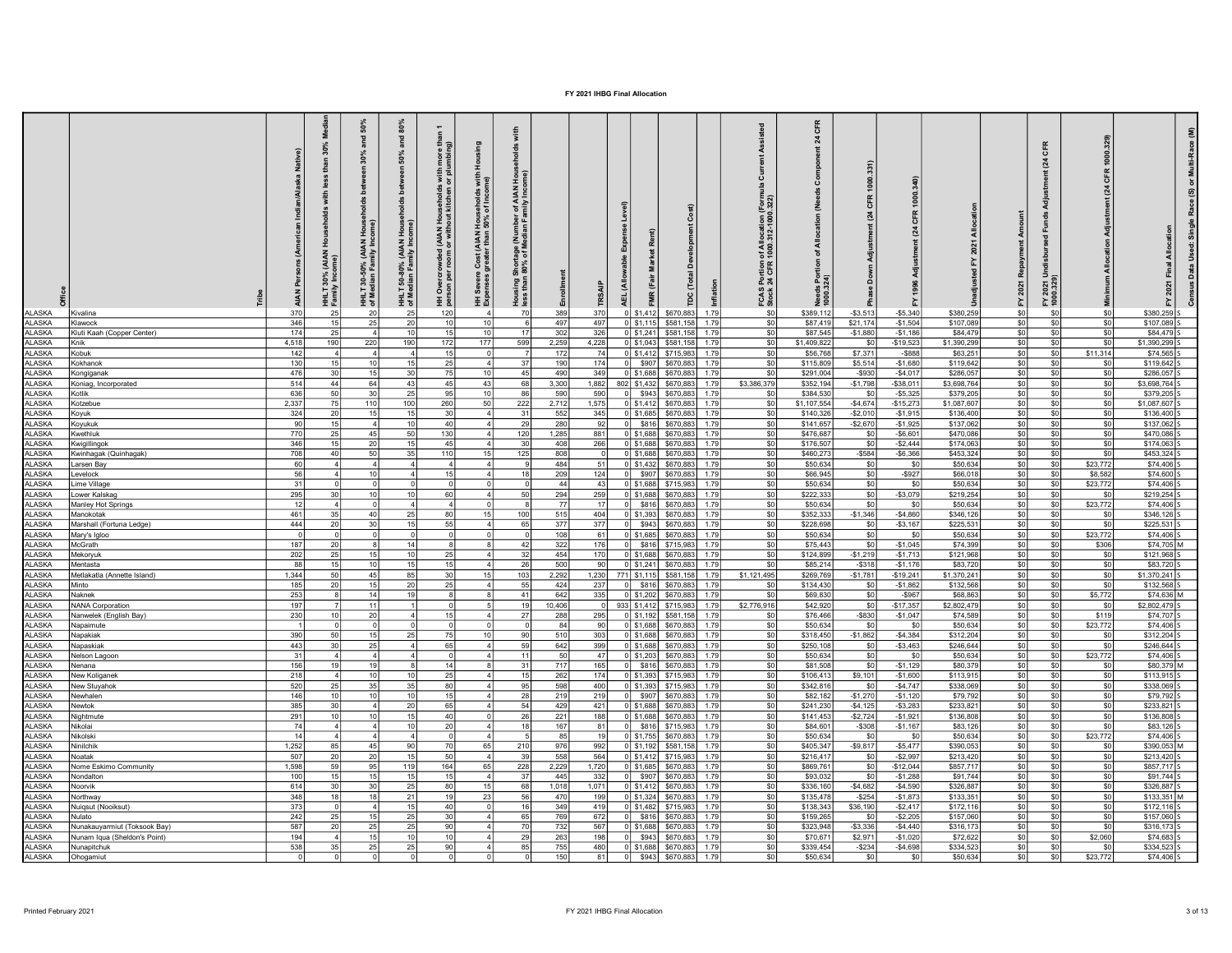|                         |                                                 |                 |                          | $50\%$                                          | and $80\%$                                                           |                                                                                            |                                                                                      | 휻                                                                              |                 |                     |                    |                                                      |              |                                                                     | CFR                       |                           |                          |                        |                                                   |                                             |                        |                             |
|-------------------------|-------------------------------------------------|-----------------|--------------------------|-------------------------------------------------|----------------------------------------------------------------------|--------------------------------------------------------------------------------------------|--------------------------------------------------------------------------------------|--------------------------------------------------------------------------------|-----------------|---------------------|--------------------|------------------------------------------------------|--------------|---------------------------------------------------------------------|---------------------------|---------------------------|--------------------------|------------------------|---------------------------------------------------|---------------------------------------------|------------------------|-----------------------------|
|                         |                                                 |                 | å                        | and                                             |                                                                      |                                                                                            |                                                                                      |                                                                                |                 |                     |                    |                                                      |              |                                                                     | $\boldsymbol{\mathsf{z}}$ |                           |                          |                        |                                                   |                                             |                        | Ξ                           |
|                         |                                                 |                 | 30%                      |                                                 |                                                                      |                                                                                            |                                                                                      | $\frac{8}{6}$                                                                  |                 |                     |                    |                                                      |              |                                                                     |                           |                           |                          |                        |                                                   |                                             |                        |                             |
|                         |                                                 |                 |                          |                                                 | HHLT 50-80% (AIAN Households between 50%<br>of Median Family Income) | HH Overcrowded (AIAN Households with more<br>person per room or without kitchen or plumbin | HH Severe Cost (AIAN Households with Housing<br>Expenses greater than 50% of Income) |                                                                                |                 |                     |                    |                                                      |              |                                                                     |                           |                           |                          |                        | nt (24 CFR                                        |                                             |                        |                             |
|                         |                                                 |                 |                          |                                                 |                                                                      |                                                                                            |                                                                                      |                                                                                |                 |                     |                    |                                                      |              |                                                                     |                           | nt (24 CFR 1000.331)      |                          |                        |                                                   |                                             | ৽                      |                             |
|                         |                                                 |                 |                          |                                                 |                                                                      |                                                                                            |                                                                                      | Housing Shortage (Number of AIAN Hou<br>less than 80% of Median Family Income) |                 |                     |                    |                                                      |              |                                                                     |                           |                           |                          |                        |                                                   |                                             | nt(24)                 | の                           |
|                         |                                                 |                 |                          |                                                 |                                                                      |                                                                                            |                                                                                      |                                                                                |                 |                     |                    |                                                      |              | FCAS Portion of Allocation (Form<br>Stock 24 CFR 1000.312-1000.322) |                           |                           |                          |                        |                                                   |                                             |                        |                             |
|                         |                                                 |                 |                          |                                                 |                                                                      |                                                                                            |                                                                                      |                                                                                |                 |                     |                    |                                                      |              |                                                                     |                           |                           | 품                        |                        | ő                                                 |                                             |                        |                             |
|                         |                                                 |                 |                          |                                                 |                                                                      |                                                                                            |                                                                                      |                                                                                |                 |                     |                    |                                                      |              |                                                                     |                           |                           |                          |                        |                                                   |                                             |                        |                             |
|                         |                                                 |                 |                          |                                                 |                                                                      |                                                                                            |                                                                                      |                                                                                |                 |                     |                    |                                                      |              |                                                                     |                           |                           | $\mathbb{Z}$             |                        |                                                   |                                             |                        |                             |
|                         |                                                 |                 | 훞                        |                                                 |                                                                      |                                                                                            |                                                                                      |                                                                                |                 |                     |                    |                                                      |              |                                                                     |                           |                           |                          | 2021                   |                                                   |                                             |                        |                             |
|                         |                                                 |                 | (AIAN                    |                                                 |                                                                      |                                                                                            |                                                                                      |                                                                                |                 |                     |                    |                                                      |              |                                                                     |                           |                           |                          |                        |                                                   |                                             |                        |                             |
|                         |                                                 |                 |                          |                                                 |                                                                      |                                                                                            |                                                                                      |                                                                                |                 |                     |                    |                                                      |              |                                                                     |                           |                           |                          |                        |                                                   |                                             |                        |                             |
|                         |                                                 |                 | 30%<br>J <sub>Incr</sub> | HHLT 30-50% (AIAN Hou<br>of Median Family Incom |                                                                      |                                                                                            |                                                                                      |                                                                                |                 |                     |                    | (Fair                                                |              |                                                                     | <b>Needs Point</b>        |                           |                          |                        |                                                   |                                             |                        |                             |
|                         |                                                 |                 | HHLT<br>Famil            |                                                 |                                                                      |                                                                                            |                                                                                      |                                                                                |                 |                     |                    |                                                      | Ĩ            |                                                                     |                           |                           |                          |                        |                                                   | FY 2021<br>1000.329                         |                        |                             |
| ALASKA                  |                                                 | 4.271           | 190                      | 150                                             | 195                                                                  | 385                                                                                        | 135                                                                                  | 472                                                                            | 2,454           | 3,631               |                    | 0 \$1,688<br>\$670,883                               | 1.79         | so l                                                                | \$1,949,203               | $-$13,373$                | $-$ \$26,807             | \$1,909.023            | SO <sub>2</sub>                                   | \$0                                         | \$0                    | \$1,909,023 S               |
| ALASKA                  | Orutsararmuit (Bethel)<br>Oscarville            | 73              |                          |                                                 |                                                                      | 4 <sup>1</sup>                                                                             | $\circ$                                                                              |                                                                                | 54              | 59                  |                    | $0$ \$1,688<br>\$670,883                             | 1.79         | \$0                                                                 | \$50,634                  | \$0                       | \$0                      | \$50,634               | SO                                                | \$0<br>\$23,772                             |                        | $$74,406$ S                 |
| ASKA                    | <b>Ouzinkie</b>                                 | 130             | 10 <sup>1</sup>          | 15                                              |                                                                      | $\overline{4}$                                                                             | $\overline{4}$                                                                       | $\mathbf{3}^{\circ}$                                                           | 562             | 428                 |                    | $0$ \$1,432<br>\$670,883                             | 1.79         | \$0                                                                 | \$61,199                  | \$837                     | $-$ \$836                | \$59,526               | SO                                                | \$0<br>\$14,992                             |                        | $$74,518$ S                 |
| ASKA                    | Paimiut                                         |                 |                          |                                                 |                                                                      |                                                                                            |                                                                                      |                                                                                | 78              | 78                  |                    | \$943<br>\$670,883                                   | 1.79         | SO                                                                  | \$50,634                  | S <sub>0</sub>            | \$0                      | \$50,634               | SO                                                | SO<br>\$23,772                              |                        | $$74,406$ S                 |
| ASKA                    | Pauloff Harbor Village                          | 10              |                          |                                                 |                                                                      | $\Omega$                                                                                   |                                                                                      |                                                                                | 51              | 51                  |                    | $0$ \$1,203<br>\$670,883                             | 1.79         | \$0                                                                 | \$50,634                  | \$0                       | \$0                      | \$50,634               | SO                                                | \$0<br>\$23,772                             |                        | $$74,406$ S                 |
| ASKA                    | Pedro Bay                                       | 27              |                          |                                                 |                                                                      | $\Delta$                                                                                   |                                                                                      |                                                                                | 135             | 130                 |                    | \$907<br>\$670,883                                   | 1.79         | \$0                                                                 | \$50,634                  | \$0                       | \$0                      | \$50,634               | $ $ so                                            | \$0<br>\$23,772                             |                        | $$74,406$ S                 |
| ASKA                    | Perryville                                      | 104             | 14                       | 15 <sup>1</sup><br>14                           | $\Delta$ 0                                                           | 15<br>14                                                                                   | 41<br>14                                                                             | 50                                                                             | 269             | 110                 |                    | \$907<br>\$670,883                                   | 1.79<br>1.79 | \$0                                                                 | \$79,141                  | $-$ \$902                 | $-$1,083$                | \$77,155               | SO                                                | \$0                                         | \$0<br>\$0             | $$77,155$ S                 |
| ASKA<br>ASKA            | Petersburg<br>Pilot Point                       | 388<br>54       |                          |                                                 |                                                                      | $\mathbf{R}$                                                                               | 41                                                                                   |                                                                                | 417<br>156      | 417<br>96           |                    | 0 \$1,177<br>\$581,158<br>\$907<br>\$670,883         | 1.79         | \$0<br>\$0                                                          | \$96,309<br>\$50,634      | \$28,954<br>\$0           | $-$1,735$<br>\$0         | \$123,528<br>\$50,634  | SO <br>\$0                                        | SO<br>SO<br>\$23,772                        |                        | \$123,528 M<br>\$74,406 M   |
| ASKA                    | <b>Pilot Station</b>                            | 631             | 40 <sup>1</sup>          | 35 <sub>1</sub>                                 |                                                                      | 95                                                                                         | 41                                                                                   | 100                                                                            | 711             | 663                 |                    | \$943<br>\$670,883                                   | 1.79         | \$0                                                                 | \$371,167                 | $-$1,528$                 | $-$5,119$                | \$364,520              | SO                                                | SO <sub>1</sub>                             | \$0                    | \$364,520 S                 |
| ASKA                    | Pitka's Point                                   | 120             |                          |                                                 |                                                                      | 20                                                                                         | 41                                                                                   |                                                                                | 137             | 136                 |                    | \$943<br>\$670,883                                   | 1.79         | SO                                                                  | \$81,226                  | $-$1,052$                 | $-$1,110$                | \$79,063               | soI                                               | so                                          | \$0                    | \$79,063 S                  |
| ASKA                    | Platinum                                        | 58              |                          |                                                 |                                                                      | $\overline{4}$                                                                             | 4                                                                                    |                                                                                | 70              | 71                  |                    | $0$ \$1,688<br>\$670,883                             | 1.79         | \$0                                                                 | \$50,634                  | $-$423$                   | \$0                      | \$50,211               | SO                                                | SO<br>\$24,190                              |                        | \$74,401 S                  |
| ASKA                    | Point Hope                                      | 642             | 15                       | 20 <sub>1</sub>                                 |                                                                      | 95                                                                                         | 41                                                                                   |                                                                                | 873             | 859                 |                    | $0$ \$1,482<br>\$715,983                             | 1.79         | \$0                                                                 | \$362,532                 | \$0                       | $-$5,020$                | \$357,512              | SO                                                | SO                                          | \$0                    | $$357,512$ S                |
| <b>ASKA</b>             | oint Lay                                        | 178             | 15<br>15 <sub>1</sub>    | 20 <sub>1</sub>                                 |                                                                      | 50<br>10 <sup>1</sup>                                                                      | 4                                                                                    |                                                                                | 184             | 184                 |                    | $0$ \$1,482<br>\$715,983                             | 1.79         | \$0                                                                 | \$184,473                 | SO                        | $-$ \$2,555              | \$181,918              | SO                                                | $ $ so                                      | \$0                    | $$181,918$ S                |
| ASKA<br>ASKA            | Port Graham<br>Port Heiden                      | 142<br>82       |                          |                                                 |                                                                      |                                                                                            | $\Delta$<br>$\overline{4}$                                                           | 25                                                                             | 296<br>118      | 99<br>116           | ΩI                 | $0$ \$1,192<br>\$581,158<br>\$907<br>\$670,883       | 1.79<br>1.79 | \$0<br>\$0                                                          | \$67,867<br>\$50,634      | SO<br>SO                  | $-$ \$940<br>\$0         | \$66,927<br>\$50,634   | SO <br> SO                                        | so<br>\$7,684<br>SO<br>\$23,772             |                        | $$74,611$ S<br>$$74,406$ S  |
| ASKA                    | Port Lions                                      | 119             | 20 <sup>1</sup>          |                                                 |                                                                      |                                                                                            | 41                                                                                   | 33                                                                             | 354             | 139                 |                    | $0$ \$1,432<br>\$670,883                             | 1.79         | SO                                                                  | \$58,276                  | \$6,287                   | $-$ \$894                | \$63,669               | SO                                                | SO<br>\$10,901                              |                        | \$74,570 M                  |
| ASKA                    | Portage Creek                                   |                 |                          |                                                 |                                                                      |                                                                                            |                                                                                      |                                                                                | 60              | 33                  |                    | $0$ \$1,393<br>\$670,883                             | 1.79         | SO                                                                  | \$50,634                  | \$0                       | \$0                      | \$50,634               | SO                                                | so <sub>1</sub><br>\$23,772                 |                        | \$74,406 S                  |
| ASKA                    | Qagan Tayagungin (Sand Point)                   | 299             | 30 <sup>1</sup>          | 25                                              | 50                                                                   | 10 <sup>1</sup>                                                                            | 25                                                                                   |                                                                                | 775             | 629                 |                    | 0 \$1,203<br>\$670,883                               | 1.79         | so l                                                                | \$195,285                 | SO                        | $-$ \$2.704              | \$192.581              | $ S_0 $                                           | \$0                                         | \$0                    | \$192,581 S                 |
| ASKA                    | Qawalangin (Unalaska)                           | 205             | 15 <sub>1</sub>          |                                                 | 20                                                                   | ΔI                                                                                         | 10 <sup>1</sup>                                                                      |                                                                                | 657             | 659                 |                    | $0$ \$1,755<br>\$670,883                             | 1.79         | \$0                                                                 | \$66,952                  | SO                        | $-$ \$927                | \$66,025               | SO                                                | \$0<br>\$8,575                              |                        | \$74,600 S                  |
| ASKA                    | Rampart                                         | 50              |                          |                                                 |                                                                      | 18                                                                                         | 41                                                                                   |                                                                                | 322             | 40                  |                    | \$816<br>\$670,883                                   | 1.79         | \$0                                                                 | \$72,117                  | SO <sub>2</sub>           | $-$ \$999                | \$71,118               | $ $ so                                            | SO <sub>1</sub><br>\$3,546                  |                        | \$74,664 S                  |
| ASKA<br>ASKA            | Red Devil<br>Ruby                               | 11<br>143       | 15                       | 25                                              |                                                                      | $\Delta$<br>40 <sup>1</sup>                                                                | $\Delta$                                                                             |                                                                                | 26<br>418       | 22<br>156           | $\Omega$           | $0$ \$1,688<br>\$670,883<br>\$816<br>\$715,983       | 1.79<br>1.79 | SO<br>SO                                                            | \$50,634<br>\$175,464     | \$0<br>$-$1.544$          | \$0<br>$-$2.408$         | \$50,634<br>\$171.511  | SO<br>$ $ so                                      | \$0<br>\$23,772<br>SO <sub>2</sub>          | \$0                    | \$74,406 S<br>$$171.511$ S  |
| ASKA                    | Saint George Island                             | 72              |                          |                                                 |                                                                      | $\Delta$                                                                                   | 41                                                                                   |                                                                                | 131             | 110                 |                    | $0$ \$1,755<br>\$670,883                             | 1.79         | \$0                                                                 | \$50,634                  | so l                      | sol                      | \$50,634               | SO                                                | SO <sub>1</sub><br>\$23,772                 |                        | \$74,406 S                  |
| ASKA                    | Saint Michae                                    | 394             | 30                       | 30                                              |                                                                      | 70                                                                                         | 15 <sup>1</sup>                                                                      |                                                                                | 430             | 429                 |                    | 0 \$1,685<br>\$670,88                                | 1.79         | \$0                                                                 | \$299,429                 | $-$ \$870                 | $-$4,134$                | \$294,425              | \$0                                               | \$0                                         | \$0                    | \$294,425                   |
| ASKA                    | Saint Paul Island                               | 302             | 25                       | 20 <sup>1</sup>                                 | 25                                                                   | 10 <sup>1</sup>                                                                            | 15 <sup>1</sup>                                                                      | 40                                                                             | 653             | 450                 |                    | $0$ \$1,755<br>\$670,883                             | 1.79         | \$0                                                                 | \$131,521                 | \$55,699                  | $-$2,593$                | \$184,628              | $ $ \$0                                           | \$0                                         | \$0                    | \$184,628 S                 |
| ASKA                    | Salamatoff                                      | 197             | 10 <sup>1</sup>          |                                                 |                                                                      | ΔI                                                                                         | 10 <sup>1</sup>                                                                      |                                                                                | 380             | 149                 |                    | $0$ \$1,192<br>\$581,158                             | 1.79         | SO                                                                  | \$53,033                  | \$0                       | $-$ \$734                | \$52,299               | $ $ so                                            | SO<br>\$22.128                              |                        | $$74,427$ S                 |
| LASKA                   | Savoonga                                        | 696             | 70                       | 70                                              |                                                                      | 155<br>14                                                                                  | 25<br>۶l                                                                             | 151<br>$\Delta$                                                                | 803             | 815                 |                    | $0$ \$1.685<br>\$715,983                             | 1.79         | SO                                                                  | \$678,300                 | $-$1.059$                 | $-$ \$9.378              | \$667,863              | $\overline{\text{SO}}$                            | 50                                          | - \$0                  | $$667.863$ S                |
| ASKA<br>ASKA            | Saxman<br>Scammon Bav                           | 281<br>534      | 24<br>45                 | 24<br>20                                        | 25                                                                   | 95                                                                                         | 10                                                                                   | 90                                                                             | 324<br>619      | 203<br>619          | $\circ$            | $0$ \$1,414<br>\$581,158<br>\$943<br>\$670,883       | 1.79<br>1.79 | \$0<br>SO                                                           | \$85,711<br>\$372,289     | $-$1,479$<br>$-$3,485$    | $-$1,166$<br>$-$5,107$   | \$83,066<br>\$363,697  | SO<br>$\frac{1}{20}$                              | SO<br>\$0                                   | \$0<br>\$0             | \$83,066 M<br>\$363,697 S   |
| LASKA                   | Selawik                                         | 737             | 45                       | 35                                              | 40                                                                   | 120                                                                                        | 15                                                                                   | 81                                                                             | 1,057           | 1,057               |                    | $0$ \$1,412<br>\$670,883                             | 1.79         | SO                                                                  | \$465,700                 | $-$4.481$                 | $-$6.387$                | \$454,832              | $ $ so $ $                                        | 50                                          | \$0                    | $$454,832$ S                |
| LASKA                   | Seldovia                                        | 133             |                          | 14                                              |                                                                      | <b>R</b>                                                                                   | $\overline{4}$                                                                       |                                                                                | 603             | 110                 |                    | $0$ \$1,192<br>\$581,158                             | 1.79         | \$0                                                                 | \$50,634                  | $\mathsf{s}$ <sup>0</sup> | \$0                      | \$50,634               | 50                                                | $\overline{50}$<br>\$23,772                 |                        | \$74,406 M                  |
| ASKA                    | Shageluk                                        | 73              | 15                       |                                                 |                                                                      | <b>25</b>                                                                                  | $\Delta$                                                                             |                                                                                | 249             | 125                 | n l                | \$816<br>\$670,88                                    | 1.79         | \$0                                                                 | \$95,490                  | $-$408$                   | $-$1,317$                | \$93,765               | $\mathsf{S}0$                                     | SO                                          | \$0                    | \$93,765 S                  |
| ASKA                    | Shaktoolik                                      | 264             | 15                       | 10 <sup>1</sup>                                 |                                                                      | 30                                                                                         | $\Delta$                                                                             | 28                                                                             | 380             | 338                 |                    | $0$ \$1,685<br>\$670,883                             | 1.79         | \$0                                                                 | \$127,531                 | \$0                       | $-$1,766$                | \$125,765              | $ $ \$0                                           | \$0                                         | sol                    | \$125,765 S                 |
| AI ASKA<br>LASKA        | Shishmaref<br>Shungnak                          | 586<br>257      | 55<br>10 <sub>1</sub>    | 25<br>20                                        | 25                                                                   | 120<br>30                                                                                  | 20<br>$\vert$ 4                                                                      | 105<br>-31                                                                     | 729<br>266      | 698<br>253          |                    | $0$ \$1,685<br>\$670,883<br>$0$ \$1,412<br>\$715,983 | 1.79<br>1.79 | SO<br>\$0                                                           | \$475,461<br>\$144,263    | $-$4,281$<br>$-$3,137$    | $-$ \$6,525<br>$-$1,954$ | \$464,655<br>\$139,172 | $\overline{\text{SO}}$<br>\$0                     | 50<br>                                      | $\overline{50}$<br>\$0 | $$464,655$ S<br>\$139,172 S |
| <b>ALASKA</b>           | Sitka Tribe (Baranof Island)                    | 1,967           | 145                      | 95                                              | 160                                                                  | 65                                                                                         | 125                                                                                  | 363                                                                            | 4,006           | 3,834 1,000 \$1,293 |                    | \$581,158                                            | 1.79         | \$585,820                                                           | \$614,780                 | $-$6,345$                 | $-$14,648$               | \$1,179,607            | $ $ so                                            | \$0                                         | \$0                    | \$1,179,607 M               |
| ALASKA                  | Skagway                                         | 118             |                          | 51                                              | 10                                                                   | 15                                                                                         | <b>7</b>                                                                             | 16                                                                             | 83              | 26                  |                    | $0$ \$1,113<br>\$581,158                             | 1.79         | $s$ <sub>0</sub>                                                    | \$63,710                  | $-$286$                   | $-$ \$878                | \$62,546               | $ $ \$0                                           | \$0<br>\$12,010                             |                        | $$74,556$ S                 |
| ALASKA                  | Sleetmute                                       | 75              |                          | 10                                              |                                                                      | 15                                                                                         | $\overline{4}$                                                                       | 1s                                                                             | 126             | 111                 |                    | $0$ \$1,688<br>\$670,883                             | 1.79         | SO                                                                  | \$67,738                  | \$130                     | $-$ \$940                | \$66,928               | $\overline{\text{SO}}$                            | SO<br>\$7,683                               |                        | $$74,611$ S                 |
| ALASKA                  | Solomon                                         |                 |                          |                                                 |                                                                      |                                                                                            | o١                                                                                   |                                                                                | 131             | 68                  |                    | $0$ \$1,685<br>\$670,883                             | 1.79         | SO                                                                  | \$50,634                  | \$0                       | \$0                      | \$50,634               | $\boldsymbol{\mathsf{S}}$                         | <br>\$23,772                                |                        | \$74,406 S                  |
| ALASKA<br>ALASKA        | South Naknek<br>Stebbins Community Association  | 58<br>582       | 40                       | 30                                              | 30                                                                   | ΔI<br>125                                                                                  | $\Omega$<br>10                                                                       | $\mathbf{1}$<br>58                                                             | 245<br>1,037    | 137<br>701          |                    | $0$ \$1,202<br>\$670,883<br>$0$ \$1,685<br>\$670,883 | 1.79<br>1.79 | \$0<br>50                                                           | \$50,634<br>\$438,990     | \$0<br>$-$1,534$          | \$0<br>$-$ \$6.058       | \$50,634<br>\$431,398  | $ $ so<br>$ $ so                                  | \$0<br>\$23,772<br>50<br>- \$0              |                        | $$74,406$ S<br>$$431,398$ S |
| ALASKA                  | Stevens Village                                 | 64              |                          |                                                 |                                                                      | $\Lambda$                                                                                  | $\Delta$                                                                             |                                                                                | 364             | 109                 |                    | \$816<br>\$670,883                                   | 1.79         | \$0                                                                 | \$50,634                  | \$5,788                   | \$0                      | \$56,422               | \$0                                               | \$0<br>\$18,057                             |                        | \$74,479 S                  |
| ALASKA                  | <b>Stony River</b>                              | 51              |                          |                                                 |                                                                      | 15                                                                                         | $\Omega$                                                                             | 12                                                                             | 63              | 39                  |                    | $0$ \$1,688<br>\$715,983                             | 1.79         | \$0                                                                 | \$54,916                  | \$0                       | $-$ \$760                | \$54,156               | $\overline{\phantom{0}}$ $\overline{\phantom{0}}$ | \$0<br>\$20,295                             |                        | \$74,451 S                  |
| <b>ALASKA</b>           | Sun'aq Tribe of Kodiak (Shoonaq')               | 517             | 45                       | 64                                              | $\overline{44}$                                                      | 45                                                                                         | 43                                                                                   | 152                                                                            | 1,379           | 1,892               |                    | $0$ \$1,432<br>\$581,158                             | 1.79         | \$0                                                                 | \$335,863                 | $-$1,871$                 | $-$4,625$                | \$329,366              | $ $ so                                            | \$0<br>\$0                                  |                        | \$329,366 S                 |
| <b>ALASKA</b>           | Takotna                                         | $\overline{12}$ | 10 <sup>1</sup>          | $\Delta$                                        |                                                                      | 10                                                                                         | $\Delta$                                                                             | 1s                                                                             | $\overline{42}$ | $\overline{21}$     | $\overline{\circ}$ | \$816<br>\$715,983                                   | 1.79         | 50                                                                  | \$57,629                  | \$0                       | $-5798$                  | \$56,831               | $\overline{\text{SO}}$                            | 50<br>\$17,653                              |                        | $$74,484$ S                 |
| ALASKA                  | Tanacross                                       | 121             | 20                       | 15 <sub>1</sub>                                 |                                                                      | 20                                                                                         | $\Delta$                                                                             | $\mathbf{A}$                                                                   | 169             | 124                 |                    | $0$ \$1,297<br>\$670,883                             | 1.79         | \$0                                                                 | \$110,754                 | \$20,617                  | $-$1,819$                | \$129,552              | \$0                                               | \$0                                         | - \$0                  | \$129,552                   |
| <b>ALASKA</b>           | Tanana                                          | 207<br>14       | 15 <sup>1</sup>          | 20<br>$\mathcal{D}$                             |                                                                      | -40                                                                                        | 4 <sup>1</sup>                                                                       | 50                                                                             | 1,014<br>432    | 183<br>50           | $\Omega$           | \$816<br>\$715,983                                   | 1.79<br>1.79 | \$0<br>$\overline{\text{SO}}$                                       | \$177,773<br>\$50,634     | \$0<br>SO                 | $-$2,462$<br>\$0         | \$175,311              | $ $ \$0<br>$\overline{\text{SO}}$                 | \$0<br>- \$0<br>$\overline{50}$<br>\$23,772 |                        | $$175,311$ S<br>$$74,406$ S |
| <b>ALASKA</b><br>ALASKA | <b>Tangirnaq</b> (Lesnoi)<br>Tatitlek           | 55              |                          | 10 <sup>1</sup>                                 |                                                                      | ΔI                                                                                         |                                                                                      |                                                                                | 90              | 85                  |                    | $0$ \$1,432<br>\$670,883<br>$0$ \$1,241<br>\$581,158 | 1.79         | \$0                                                                 | \$50,634                  | \$0                       | \$0                      | \$50,634<br>\$50,634   |                                                   | $ $ \$0<br>\$23,772                         |                        | \$74,406 S                  |
| ALASKA                  | <b>Tazlina</b>                                  | 136             | 10                       | 15                                              |                                                                      | ΔI                                                                                         |                                                                                      | 26                                                                             | 147             | 159                 |                    | $0$ \$1,241<br>\$581,158                             | 1.79         | so l                                                                | \$50,634                  | \$0                       | \$0                      | \$50,634               | $\frac{$0}{$0}$                                   | \$0<br>\$23,772                             |                        | \$74,406 M                  |
| <b>ALASKA</b>           | Telida                                          |                 |                          |                                                 |                                                                      | $\Omega$                                                                                   | $\Omega$                                                                             |                                                                                |                 | 3                   |                    | \$816<br>\$715,983                                   | 1.79         | \$0                                                                 | \$50,634                  | \$0                       | \$0                      | \$50,634               | \$0                                               | \$0<br>\$23,772                             |                        | \$74,406 S                  |
| <b>ALASKA</b>           | Teller                                          | 241             | 15 <sup>1</sup>          | 10                                              |                                                                      | 40                                                                                         | $\overline{4}$                                                                       | 35                                                                             | 202             | 312                 |                    | $0$ \$1,685<br>\$670,883                             | 1.79         | \$0                                                                 | \$153,797                 | 50                        | $-$2,130$                | \$151,668              | $\overline{\text{SO}}$                            | $\overline{\$0}$                            | \$0                    | \$151,668 S                 |
| <b>ALASKA</b>           | Tetlin                                          | 130             | 10 <sub>1</sub>          |                                                 |                                                                      | 25                                                                                         | $\overline{4}$                                                                       | 18                                                                             | 281             | 109                 |                    | $0$ \$1,297<br>\$670,883                             | 1.79         | \$0                                                                 | \$95,539                  | \$0                       | $-$1,323$                | \$94,216               | SO                                                | \$O                                         | \$0                    | \$94,216                    |
| ALASKA                  | Tlingit and Haida Indian Tribes Central Council | 3,749           | 180                      | 162                                             | 132                                                                  | 101                                                                                        | 137                                                                                  | 428                                                                            | 25,949          | 13,255              |                    | 757 \$1,482<br>\$581,158                             | 1.79         | \$4,192,620                                                         | \$1,031,301               | $\overline{\text{so}}$    | $-$ \$43,891             | \$5,180,030            | $\overline{\text{SO}}$                            | SO <sub>2</sub>                             | \$0                    | \$5,180,030                 |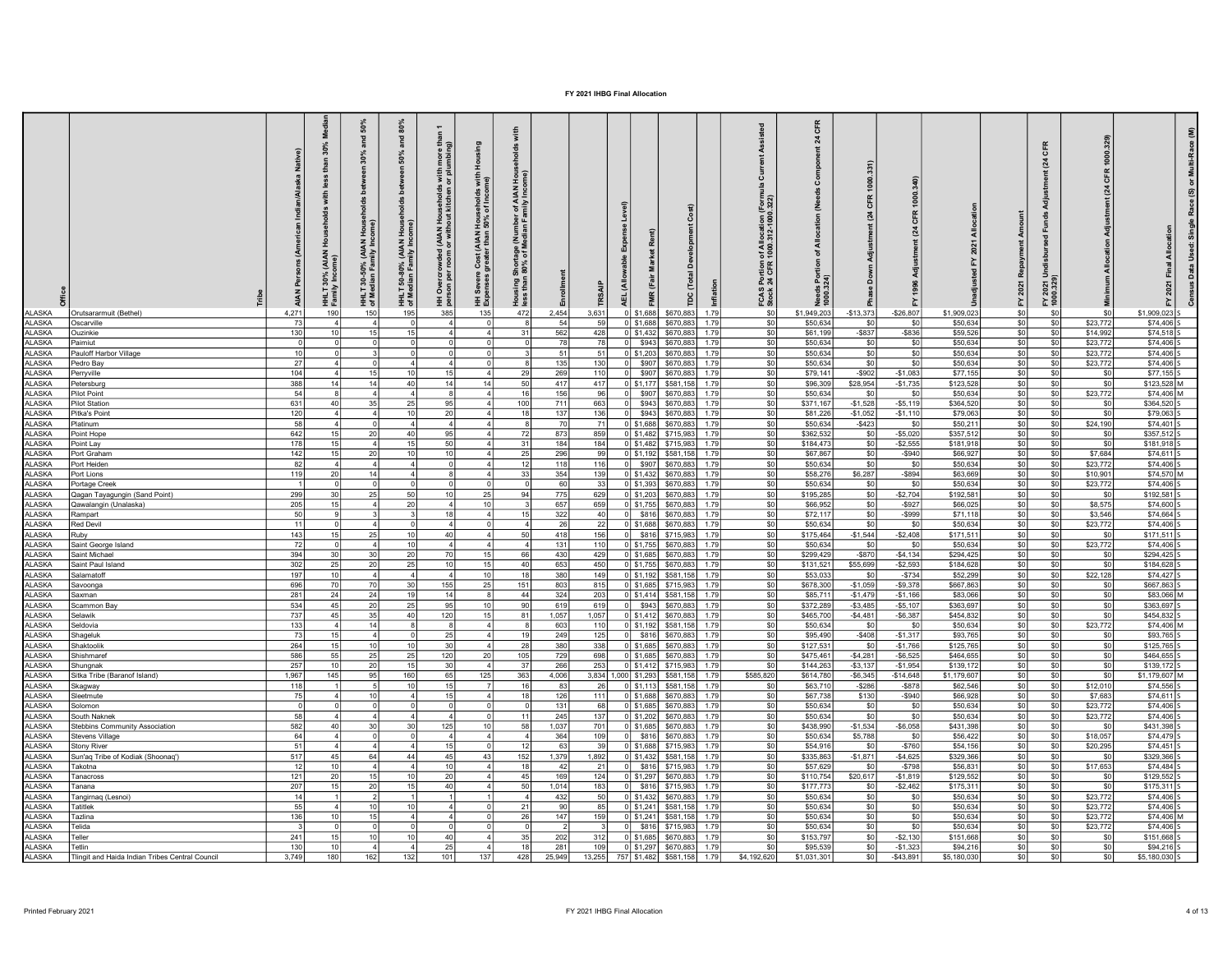|                                |                       |            |           | 호호              | $\frac{2}{d}$<br>호호 | ડ ક<br>王 효       | (AIAN Hou)<br>er than 50°,<br>Cost<br>王 및 | AIAN<br>Iy Incc<br>Snortage (Nur<br>180% of Media<br><u>오 홀</u> |                              |            |                                                  |                |              | of Allocat<br>1000.312-<br><b>FCAS Portion</b><br>Stock 24 CFR | <b>Pes</b>             |                                    |                          |                        |                 | ∍.<br>후 죠                          |                   |                        |  |
|--------------------------------|-----------------------|------------|-----------|-----------------|---------------------|------------------|-------------------------------------------|-----------------------------------------------------------------|------------------------------|------------|--------------------------------------------------|----------------|--------------|----------------------------------------------------------------|------------------------|------------------------------------|--------------------------|------------------------|-----------------|------------------------------------|-------------------|------------------------|--|
| ALASKA                         | Togiak                | 69         |           |                 |                     |                  |                                           | 117                                                             | 915                          | 808        | 0 \$1,393                                        | \$670,883      | 1.79         | so l                                                           | \$391,576              | \$330                              | $-$5,427$                | \$386,478              |                 | \$0                                | \$0               | \$386,478              |  |
| <b>ALASKA</b>                  | Tuluksak              | 401        | 45        | 10              |                     | 70 L             |                                           | 50                                                              | 464                          | 504        | $0$ \$1,688                                      | \$670,883 1.79 |              | $\overline{\text{SO}}$                                         | \$263,368              | $-$1,353$                          | $- $3,628$               | \$258,386              | \$0             | \$0                                | \$0               | \$258,386              |  |
| <b>ALASKA</b>                  | Tuntutuliak           | 416        | 35 l      | 35              | 20                  | 100 <sup>1</sup> | 10 <sup>1</sup>                           | Q <sub>0</sub>                                                  | 602                          | 425        | 0 \$1,688 \$670,883 1.79                         |                |              | \$0                                                            | \$378,242              | $-$3,885$                          | $- $5,184$               | \$369,173              | \$0             | \$0                                | sol               | \$369,173 S            |  |
| <b>ALASKA</b>                  | Tununak               | 350        | <b>25</b> | 20 <sup>1</sup> |                     | 60 <sub>1</sub>  |                                           | 60                                                              | 350                          | 350        | $0$ \$1,688                                      | \$670,883 1.79 |              | \$0                                                            | \$233,027              | $-$ \$92                           | $-$ \$3,226              | \$229,709              | \$0             | sol                                | \$0               | \$229,709 \$           |  |
| <b>ALASKA</b>                  | <b>Twin Hills</b>     | 76         |           | 10 <sup>1</sup> |                     | 20 I             |                                           |                                                                 | 96                           |            | 0 \$1,393 \$670,883 1.79                         |                |              | $\frac{$0}{$0}$                                                | \$80,003               | $-$ \$683                          | $-$1,098$                | \$78,221               | s0              | so l                               | $\sqrt{50}$       | \$78,221 \$            |  |
| <b>ALASKA</b>                  | Tyonek                | 179        | <b>25</b> | 15 <sup>1</sup> | 20                  | 25 I             |                                           |                                                                 | 674                          | 185        | 0 \$1,192 \$670,883 1.79                         |                |              |                                                                | \$165,761              | $-$ \$367                          | $-$2,290$                | \$163, 104             | \$0             | $\overline{50}$                    | \$0               | $$163, 104$ S          |  |
| <b>ALASKA</b>                  | Ugashik               |            |           |                 |                     |                  |                                           |                                                                 | 81                           |            | \$907 \$670,883 1.79                             |                |              | $\overline{\text{SO}}$                                         | \$50,634               | \$0                                | \$0                      | \$50,634               | SO <sub>2</sub> | \$0                                | \$23,772          | $$74,406$ S            |  |
| <b>ALASKA</b>                  | Umkumiut              | -57        |           |                 |                     |                  |                                           |                                                                 | 61                           | 60         | $0$ \$1,688                                      | \$670,883 1.79 |              | \$0<br>$\overline{\text{S}}$                                   | \$50,634               | SO                                 | \$0                      | \$50,634               | \$0             | \$0                                | \$23,772          | \$74,406               |  |
| <b>ALASKA</b>                  | Unalakleet            | 582        | 40        | 25              | 40                  | 50 l             | 20 <sup>1</sup>                           |                                                                 | 1,185                        | 868        | 0 \$1,685 \$670,883 1.79                         |                |              | $\overline{\phantom{0}}$ so                                    | \$292,957              | \$0<br>$\overline{\phantom{0}}$ so | $-$4,057$                | \$288,900              | \$0             | \$0                                | \$0               | \$288,900 S            |  |
| <b>ALASKA</b>                  | Unga                  | 17         |           | 10              |                     |                  |                                           |                                                                 | 87                           | -87        | 0 \$1,203 \$670,883 1.79                         |                |              | \$0                                                            | \$50,634               | $-$ \$302                          | \$0                      | \$50,634               | \$0<br>\$0      | SO <sub>1</sub><br>SO <sub>1</sub> | \$23,772          | \$74,406 S             |  |
| <b>ALASKA</b><br><b>ALASKA</b> | Venetie<br>Wainwright | 131<br>534 | 25<br>25  | 15              | 25                  | 55<br>65 I       |                                           |                                                                 | 237<br>593                   | 237<br>613 | \$816 \$670,883 1.79<br>0 \$1,482 \$715,983 1.79 |                |              | \$0                                                            | \$206,273<br>\$288,097 | \$0                                | $-$ \$2,852<br>$-$3,990$ | \$203,118<br>\$284,108 | \$0             | sol                                | \$0<br>\$0        | \$203,118<br>\$284,108 |  |
| <b>ALASKA</b>                  | Wales                 | 135        | 20        | 20              |                     | 55               |                                           |                                                                 | 236                          | 215        | 0 \$1,685 \$670,883 1.79                         |                |              | \$0                                                            | \$201,661              | $-$713$                            | $-$2,783$                | \$198,165              | \$0             | SO <sub>1</sub>                    | \$0               | \$198,165 S            |  |
| <b>ALASKA</b>                  | White Mountain        | 170        | 25        | $\overline{10}$ |                     | 25 I             |                                           | 50                                                              | 316                          | 316        | 0 \$1,685 \$670,883 1.79                         |                |              | $\overline{50}$                                                | \$144,382              | \$6,030                            | $-$ \$2,083              | \$148,329              | \$0             | 50                                 | \$0               | \$148,329              |  |
| <b>ALASKA</b>                  | Wrangell              | 397        | 35        | 45              |                     |                  | 20 <sub>1</sub>                           |                                                                 | 538                          | 538        | 0 \$1,009 \$581,158 1.79                         |                |              | 50                                                             | \$115,629              | $-$1,705$                          | $-$1,578$                | \$112,346              | \$0             | soI                                | \$0               | \$112,346 M            |  |
| <b>ALASKA</b>                  | Yakutat               | 238        | 15        | 15              | 25                  | 151              |                                           |                                                                 | 435                          | 352        | 0 \$1,229 \$581,158 1.79                         |                |              | $ $ so                                                         | \$106,844              | \$0                                | $-$1,480$                | \$105,364              | \$0             | \$0                                | \$0               | \$105,364              |  |
| <b>ALASKA</b>                  | Yupiit of Andreafski  | <b>QC</b>  |           |                 |                     |                  |                                           |                                                                 | 248                          | 134        | \$943 \$670,883 1.79                             |                |              | $\overline{50}$                                                | \$50,634               | \$38,466                           |                          | \$89,100               | \$0             | \$0                                | \$0               | \$89,100 S             |  |
| <b>ALASKA</b>                  | <b>TOTAL</b>          | 134.092    | 7,837     | 6,753           | 7,638               | 10,642           |                                           |                                                                 | 5,242 20,312 201,337 150,948 |            |                                                  |                | \$31,866,229 |                                                                | \$59,609,381           | \$144,150                          | \$978,621                | \$92,598,371           | (\$32,521)      |                                    | $$0$ $$1,803,578$ | \$94.369.429           |  |
|                                |                       |            |           |                 |                     |                  |                                           |                                                                 |                              |            |                                                  |                |              |                                                                |                        |                                    |                          |                        |                 |                                    |                   |                        |  |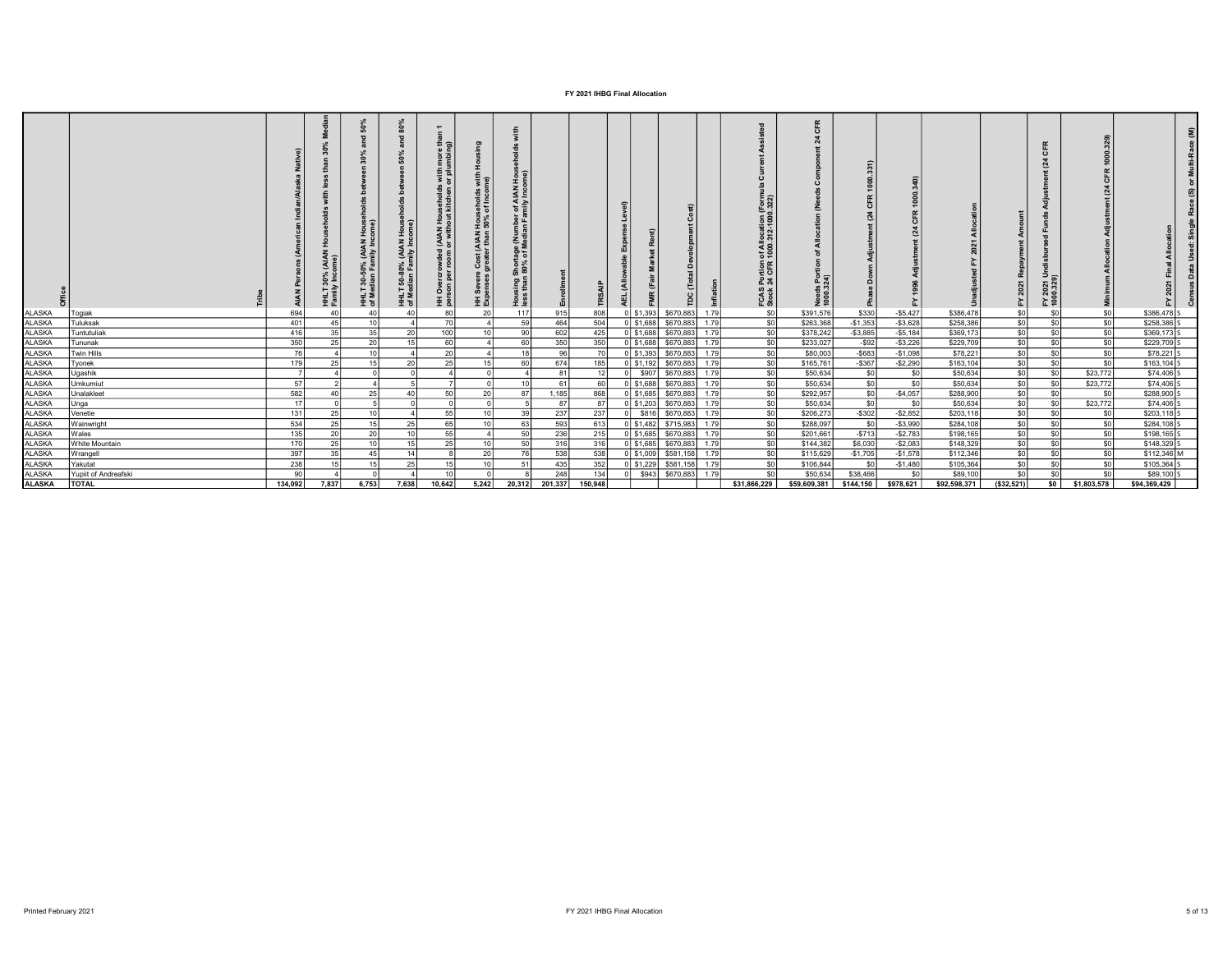|                                |                                                                                                         |                 | ž                                    | ន្ល<br>ᇃ                                    | ᇃ                                                 | i with<br>or plu                                                                                      | 오<br>with<br>ne)                                                               |                                                                                     |                 |             |                                                      |                                                                                        |                          |                          |                           |                           | CFR<br>$\overline{a}$      |                          |                                             |  |
|--------------------------------|---------------------------------------------------------------------------------------------------------|-----------------|--------------------------------------|---------------------------------------------|---------------------------------------------------|-------------------------------------------------------------------------------------------------------|--------------------------------------------------------------------------------|-------------------------------------------------------------------------------------|-----------------|-------------|------------------------------------------------------|----------------------------------------------------------------------------------------|--------------------------|--------------------------|---------------------------|---------------------------|----------------------------|--------------------------|---------------------------------------------|--|
|                                | CHICAGO   Aroostook Band of Micmacs                                                                     | 1,301           | <b>AIAN</b><br>HHLT<br>Family<br>207 | Hous<br>30-50% (AIAN<br>HHLT<br>of Me<br>10 | 50-80% (AIAN I<br>dian Family Inc.<br>으로 Ne<br>6' | (AIAN Households)<br>or without kitchen<br>rcrowded<br>per room<br>$\frac{1}{2}$<br><u> 王 효</u><br>27 | l Households<br>150% of Incom<br>Cost (AIAN I<br>Severe<br>enses<br>王 ق<br>170 | of AIAN<br>mily Inco<br>of Med<br>of Med<br>ិត<br>ក្នុង<br>as<br>Ma<br>285<br>1,100 | E<br>999        | 193         | \$714<br>\$369,956                                   | <u> 동</u><br>of AI<br>1000.<br>Portion<br>24 CFR<br>FCAS<br>Stock<br>1.79<br>\$518,140 | \$364,287                | $-$3,280$                | $-$12,174$                | \$866,973                 | 2021<br>조효<br>\$0          |                          | \$866,973 M                                 |  |
| <b>HICAGO</b>                  | Bad River Band of the Lake Superior Tribe of Chippewa                                                   | 2,393           | 189                                  | 234                                         | 155                                               | 65                                                                                                    | 115                                                                            | 411<br>8,236                                                                        | 2,338           | 204         | \$739<br>\$394,018                                   | 1.79<br>\$1,166,047                                                                    | \$475,498                | $-$9,997$                | $-$12,597$                | \$1,618,950               | \$0                        | \$0                      | \$0<br>\$1,618,950 M                        |  |
| <b>HICAGO</b>                  | Bay Mills Indian Community                                                                              | 1,022           | 57                                   |                                             |                                                   | 13                                                                                                    | 55                                                                             | 85<br>1,646                                                                         | 1,216           | 194         | \$713<br>\$362,337                                   | \$626,329<br>1.79                                                                      | \$145,853                | $-$1,100$                | $-$9,737$                 | \$761,344                 | \$0<br>\$0                 |                          | \$0<br>\$761,344 M                          |  |
| <b>HICAGO</b>                  | Boise Forte Band, Minnesota Chippewa Tribe                                                              | 682             | 79                                   |                                             | 58                                                |                                                                                                       | 24                                                                             | 128<br>2,988                                                                        | 1,996           | 231         | \$802<br>\$398,213                                   | \$850,639<br>1.79                                                                      | \$122,063                | $-$2,502$                | \$59,761                  | \$1,029,961               | \$0                        | \$0                      | \$0<br>\$1,029,961                          |  |
| <b>HICAGO</b>                  | Catawba Indian Nation                                                                                   | 6,498           | 353                                  | 294                                         | 360                                               | 101                                                                                                   | 304                                                                            | 948<br>3,249                                                                        | 1,836           |             | \$937<br>\$345,608                                   | \$349,952<br>1.79                                                                      | \$1,145,595              | \$0                      | $-$20,71$                 | \$1,474,837               | \$0                        |                          | \$0<br>\$1,474,837                          |  |
| <b>HICAGO</b>                  | Cayuga Nation                                                                                           | 950             | 81                                   |                                             | 47                                                |                                                                                                       | 74                                                                             | 174<br>475                                                                          | 475             |             | \$843<br>\$454,877                                   | 1.79<br>S <sub>0</sub>                                                                 | \$273,464                | \$0                      | $-$3,787$                 | \$269,677                 | \$0                        |                          | \$0<br>\$269,677                            |  |
| <b>HICAGO</b>                  | Chickahominy Indian Tribe                                                                               | 1,798           | 88                                   |                                             | 123                                               | 20                                                                                                    | 78                                                                             | 307<br>899                                                                          | 4,526           | $0$ \$1,072 | \$382,853                                            | \$0<br>1.79                                                                            | \$265,743                | SO                       | $-$3,680$                 | \$262,063                 | SO                         | \$0                      | \$0<br>\$262,063                            |  |
| HICAGO                         | Chickahominy Indian Tribe-Fastern Division                                                              | 350             | 17                                   |                                             | 24                                                |                                                                                                       | 15                                                                             | 60<br>175                                                                           | 512             | 0 \$1.073   | \$382.853                                            | \$0<br>1.79                                                                            | \$52,249                 | SO <sub>2</sub>          | $-$ \$724                 | \$51,526                  | SO                         | \$22.892                 | \$74.418 M                                  |  |
| <b>HICAGO</b><br><b>HICAGO</b> | Coharie Tribe<br>astern Band of Cherokee Indians                                                        | 2.050<br>7,502  | 140<br>465                           | 15<br>28                                    | 180<br>580                                        | 18<br>105                                                                                             | 155                                                                            | 459<br>1,600<br>1,077<br>15,705                                                     | 1,600<br>13,562 | 170<br>219  | \$736<br>\$354,026<br>\$680<br>\$357,874             | \$131,140<br>1.79<br>\$1,948,109<br>1.79                                               | \$381,146<br>\$1,284,476 | \$633<br>$-$21,108$      | \$27.39<br>$-$12,375$     | \$540,31<br>\$3,199,10    | \$0<br>SO                  |                          | \$540,310<br>\$0<br>-sol<br>\$3,199,101     |  |
| <b>HICAGO</b>                  | Fond Du Lac Band, Minnesota Chippewa Tribe                                                              | 6.342           | 625                                  | 275                                         | 380                                               | 201                                                                                                   | 259<br>420                                                                     | 1,040<br>3,902                                                                      | 3.379           | 203         | \$816 \$405,798                                      | \$1,748,493<br>1.79                                                                    | \$1.800.431              | $-$20,817$               | $-$ \$35.730              | \$3,492,377               | SO                         | \$0                      | -sol<br>\$3,492.37                          |  |
| <b>HICAGO</b>                  | orest County Potawatomi Community                                                                       | 722             | 75                                   |                                             | 44                                                | 15                                                                                                    | $\mathbf{3}^{\circ}$                                                           | 124<br>1.295                                                                        | 1.352           | 195         | \$714 \$391,988                                      | \$179,741<br>1.79                                                                      | \$170.319                | $-$5.126$                | $-$3.87$                  | \$341.05                  | \$0                        |                          | \$0<br>\$341.057                            |  |
| <b>HICAGO</b>                  | Grand Portage Band, Minnesota Chippewa Tribe                                                            | 475             | 70                                   |                                             | 60                                                | 65                                                                                                    | 10                                                                             | 1.107<br>145                                                                        | 477             | 175         | \$714 \$405,798                                      | \$203,509<br>1.79                                                                      | \$220.095                | $-$4,284$                | $-$3,707$                 | \$415,612                 | \$0                        |                          | \$415.612<br>\$0                            |  |
| <b>HICAGO</b>                  | Grand Traverse Band of Ottawa and Chippewa Indians                                                      | 4,925           | 336                                  | 27'                                         | 388                                               | 72                                                                                                    | 272                                                                            | 923<br>4,101                                                                        | 3,204           | 175         | \$805 \$356,112                                      | \$465,897<br>1.79                                                                      | \$802,752                | SO <sub>2</sub>          | $-$17,532$                | \$1,251,117               | SO                         | -90                      | -sol<br>\$1,251,117                         |  |
| <b>HICAGO</b>                  | Haliwa-Sanoni Indian Tribe                                                                              | 2.601           | 295                                  | 17!                                         | 139                                               | 50                                                                                                    | 275                                                                            | 579<br>3.719                                                                        | $3,604$ 170     |             | \$704 \$357,888                                      | \$193,525<br>1.79                                                                      | \$801.141                | $-$12,070$               | $-$13.60$                 | \$968.98                  | so<br>- \$0                |                          | \$0<br>\$968.988                            |  |
| CAGO:                          | Hannahville Indian Community                                                                            | 488             | 29                                   |                                             | -35                                               | 25                                                                                                    | 1 <sup>5</sup>                                                                 | 780<br>74                                                                           | 611             | 0           | \$713 \$358,545 1.79                                 | \$97,440                                                                               | \$107,335                | $-$ \$553                | $-$2,828$                 | \$201,394                 | \$0                        |                          | \$201,394<br>\$0                            |  |
| <b>HICAGO</b>                  | Ho-Chunk Nation                                                                                         | 15.646          | 1,014                                | 812                                         | 1,025                                             | 314                                                                                                   | 744                                                                            | 7,823<br>2,692                                                                      | 6.611           | 237         | \$883 \$393,884                                      | \$1,191,453<br>1.79                                                                    | \$2,690,922              | $-$23,539$               | $-$41.15f$                | \$3,817,681               | SO                         | -90                      | $$3.817.681$ M<br>-sol                      |  |
| <b>HICAGO</b>                  | Houlton Band of Maliseet Indians                                                                        | 612             | 98                                   | $\Lambda$                                   | 29                                                | 12                                                                                                    | -80                                                                            | 1.800<br>98                                                                         | 470             | 193         | \$714 \$369,956 1.79                                 | \$482.061                                                                              | \$165,860                | $-$1.467$                | $-$5,091$                 | \$641,363                 | SO                         | -90                      | $$641.363 \, M$<br>\$0                      |  |
| <b>CAANH:</b>                  | Keweenaw Bay Indian Community                                                                           | 2.377           | 132                                  | 154                                         | 180                                               | 29                                                                                                    | 127                                                                            | 217<br>3,315                                                                        | 2,829           |             | 161 \ \$736 \ \$362,337 \ 1.79                       | \$1,644,869                                                                            | \$341.629                | $-$ \$2.690              | $-$18,742$                | \$1,965,066               | SO                         | . \$በ                    | \$0<br>$$1$ 965 066 M                       |  |
| CAGO:<br><b>HICAGO</b>         | ac Courte Oreilles Band of Lake Superior Chippewa                                                       | 3.061<br>2,540  | 250<br>365                           | 305<br>190                                  | 235<br>135                                        | 150<br>25                                                                                             | 65                                                                             | 449<br>6,230<br>526<br>3,432                                                        | 8.062<br>2.178  | 159<br>160  | \$812 \$394,018 1.79<br>\$743 \$391,988              | \$2,474.788<br>\$1,137,982                                                             | \$768,227<br>\$740,020   | $-$10.388$<br>$-$19,593$ | $-$22,165$<br>$-$ \$9.124 | \$3,210,462<br>\$1,849.28 | \$0<br>- \$0<br>$-$12,433$ | \$0                      | \$0<br>\$3,210,462<br>-sol<br>\$1,836,852   |  |
| <b>HICAGO</b>                  | ac Du Flambeau Band of Lake Superior Chippewa<br>ac Vieux Desert Band of Lake Superior Chippewa Indians | 132             | 10                                   |                                             | 10                                                |                                                                                                       | 185                                                                            | 672                                                                                 | 310             | 180         | \$713 \$362,337 1.79                                 | 1.79<br>\$228,586                                                                      | \$21.546                 | \$10.022                 | $-$2,495$                 | \$257,66                  | \$0                        | . \$በ                    | \$0<br>\$257,660                            |  |
| <b>CAGO</b>                    | eech Lake Band, Minnesota Chippewa Tribe                                                                | 7.013           | 663                                  | 412                                         | 514                                               | 229                                                                                                   | 327                                                                            | 1,247<br>8.937                                                                      | 8.875           | 196         | \$782 \$381,970 1.79                                 | \$2,304,146                                                                            | \$1,770,379              | $-$15,625$               | $-$ \$35,512              | \$4,023,38                | $ $ so                     | . ടറ                     | \$0<br>\$4,023,388                          |  |
| <b>HICAGO</b>                  | Little River Band of Ottawa Indians                                                                     | 1.330           | 114                                  | 71                                          | 129                                               | 39                                                                                                    | 113                                                                            | 314<br>3.396                                                                        | 1.540           |             | 0 \$725 \$356,112                                    | 1.79<br>\$0                                                                            | \$295,864                | SO.                      | $-$4,097$                 | \$291,767                 | $ $ so                     | - \$0                    | \$291.767 M<br>\$0                          |  |
| <b>HICAGO</b>                  | Little Traverse Bay Band of Odawa Indians                                                               | 3,586           | 245                                  | 198                                         | 283                                               | 53                                                                                                    | 198                                                                            | 725<br>4.073                                                                        | 2.333           | 0           | \$759 \$364,234                                      | 1.79<br>\$0                                                                            | \$606,661                | SO                       | $-$8,401$                 | \$598,260                 | SO                         | -SO                      | \$0<br>\$598,260 M                          |  |
| CAGO:                          | Lower Sioux Indian Community                                                                            | 759             | <b>75</b>                            |                                             | 40                                                | 10                                                                                                    | 45                                                                             | 140<br>1.084                                                                        | 729 l           |             | 232 \$714 \$388,061 1.79                             | \$0                                                                                    | \$179.183                | SO                       | $-$ \$2.06                | \$177.11                  | SO                         | -SO                      | sol<br>\$177.118                            |  |
| CAGO:                          | umbee Tribe of North Carolina                                                                           | 68,216          | 5.015                                | 3,755                                       | 4.000                                             | 1,105                                                                                                 | 3,130                                                                          | 12,658<br>62.610                                                                    |                 |             | 32,076 170 \$698 \$354,026 1.79                      | \$715,574                                                                              | \$13,658,020             | $-$ \$132.530            | $-$197.209$               | \$14,043,854              | SO I                       | - \$0                    | \$14,043,854<br>\$0                         |  |
| <b>HICAGO</b>                  | Mashantucket Pequot Indian Tribe                                                                        | 172             |                                      |                                             | 10                                                |                                                                                                       |                                                                                | 1.077<br>18                                                                         | 796             |             | 0 \$1,195 \$446,823                                  | 1.79<br>SO.                                                                            | \$50.634                 | SO.                      | - 50                      | \$50.634                  | $ $ so                     | \$23,772<br>-90          | \$74,406                                    |  |
| <b>HICAGO</b>                  | Mashpee Wampanoag Tribe                                                                                 | 2.806           | 240 l                                | 150                                         | 205                                               | 40                                                                                                    | 355                                                                            | 595<br>2,830                                                                        | $\Omega$        |             | 0 \$1,513 \$458,888                                  | 1.79<br>\$0                                                                            | \$841.097                | $-$ \$8,094              | $-$11.535$                | \$821,468                 | SO<br>ື                    |                          | \$0<br>\$821.468 M                          |  |
| <b>HICAGO</b>                  | Match-e-be-nash-she-wish Band of Pottawatomi Indians                                                    | 836             | -42                                  | 68                                          | 76                                                | 18                                                                                                    | 40                                                                             | 186<br>418                                                                          | 192             |             | 0 \$891 \$368,294 1.79                               | \$0                                                                                    | \$196,765                | $-$ \$2.544              | $-$2,690$                 | \$191.53                  | SO                         | \$0                      | \$0<br>\$191.531                            |  |
| <b>HICAGO</b><br><b>HICAGO</b> | Menominee Indian Tribe<br>Miccosukee Tribe                                                              | 3.185           | 245                                  | 155                                         | 200                                               | 120                                                                                                   | 60                                                                             | 322<br>9,090<br>400                                                                 | 5,291<br>-589 l |             | 159 \ \$714 \ \$406,200 1.79<br>0 \$1.188 \$342.607  | \$2,147,403<br>1.79<br>-90                                                             | \$647,531<br>\$50.634    | $-$1,568$<br>SO.         | $-$18,059$<br>- 50        | \$2,775,307<br>\$50,634   | SO<br>SO                   | \$0<br>\$23,772<br>- \$0 | \$0<br>\$2,775,307<br>\$74,406              |  |
| <b>HICAGO</b>                  | Mille Lacs Band, Minnesota Chippewa Tribe                                                               | 4,529           | 330                                  | 185                                         | 260                                               | 72                                                                                                    | 189                                                                            | 666<br>3,800                                                                        | 2.337           |             | 228   \$848   \$411,889   1.79                       | \$827.551                                                                              | \$734,600                | $-$11.519$               | $-$14.691$                | \$1,535,940               | \$0                        | . \$በ                    | -\$0<br>\$1,535,940 M                       |  |
| <b>HICAGO</b>                  | Mississippi Band of Choctaw Indians                                                                     | 11.713          | 620                                  | 41(                                         | 760                                               | 725                                                                                                   | 355                                                                            | 1,523<br>11,047                                                                     | 8.313           |             | 152 \$683 \$313,312 1.79                             | \$1,479,430                                                                            | \$1,790,838              | $-$ \$8,058              | $-$21,421$                | \$3,240,789               | $-$ \$13,004               | \$0                      | -\$0<br>\$3,227,785 M                       |  |
| <b>HICAGO</b>                  | Monacan Indian Nation                                                                                   | 2.284           | 173                                  |                                             | 120                                               |                                                                                                       | 134                                                                            | 319<br>2,400                                                                        | 2.284           |             | 0 \$837 \$359,750                                    | 1.79<br>SO                                                                             | \$306,358                | SO                       | $-$4,242$                 | \$302,11                  | \$0                        | \$0                      | -\$0<br>\$302.115 M                         |  |
| <b>HICAGO</b>                  | MOWA Band of Choctaw Indians                                                                            | 13,005          | 617                                  | 728                                         | 1,048                                             | 150                                                                                                   | 593                                                                            | 2,330<br>7,699                                                                      | 3,011           |             | 161 \$822 \$334,869 1.79                             | \$388,724                                                                              | \$1,753,515              | so l                     | $-$26,854$                | \$2,115,385               | $-$36,759$                 | \$0                      | -sol<br>\$2,078,626 M                       |  |
| <b>HICAGO</b>                  | Nansemond Indian Tribe                                                                                  | 740             | 39                                   | 31                                          | 45                                                | ĥ                                                                                                     | 43                                                                             | 115<br>370                                                                          | 6.414           |             | 0 \$1,136 \$365,585 1.79                             | \$0                                                                                    | \$142,875                | SO I                     | $-$1,979$                 | \$140,897                 | \$0                        | -90                      | \$0l<br>\$140,897                           |  |
| HICAGO                         | Narragansett Indian Tribe                                                                               | 1.150           | 200                                  | 45                                          | 90                                                | 15                                                                                                    | 85                                                                             | 335<br>3,102                                                                        | 2,732           |             | 0 \$1,101 \$442,763 1.79                             | \$0                                                                                    | \$423,348                | SO                       | $-$5,862$                 | \$417,486                 | \$0                        | \$0                      | \$0<br>\$417,486                            |  |
| <b>HICAGO</b>                  | Nottawaseppi Huron Band of Potawatomi                                                                   | 2,226           | 140 <sup>1</sup>                     | 130                                         | 170                                               | 50                                                                                                    | 170                                                                            | 440<br>1,575                                                                        | 372             |             | 0 \$794 \$370,190 1.79                               | \$0                                                                                    | \$441,181                | $-$5,684$                | $-$6,031$                 | \$429,467                 | SO                         | \$0                      | -\$0<br>\$429,467 M                         |  |
| <b>HICAGO</b><br><b>HICAGO</b> | Oneida Indian Nation of New York<br>Oneida Nation, Wisconsin                                            | 2,000<br>14,894 | 237<br>1,080                         | 125<br>785                                  | 124<br>1,130                                      | 28<br>210                                                                                             | 193<br>680                                                                     | 456<br>1,000<br>2,800<br>17,129                                                     | 650<br>5,382    |             | 251 \$872 \$422,476 1.79<br>184 \$818 \$406,200 1.79 | \$240,306<br>\$1,441,393                                                               | \$521,750<br>\$2,620,452 | $-$10,628$<br>$-$26,101$ | $-$9,714$<br>$-$47,117$   | \$741,714<br>\$3,988,626  | SO<br>SO                   | \$0<br>\$0               | sol<br>\$741,714 M<br>-sol<br>\$3,988,626 M |  |
| <b>HICAGO</b>                  | Pamunkey Indian Tribe                                                                                   | 41              | -241                                 |                                             |                                                   |                                                                                                       |                                                                                | 398<br>- 42                                                                         | 38              |             | 0 \$1,061 \$382,853 1.79                             | \$0                                                                                    | \$50,634                 | - SO                     | - 50                      | \$50,634                  | SO                         | \$23,772<br>\$0          | \$74,406 M                                  |  |
| <b>HICAGO</b>                  | Passamaquoddy Tribe                                                                                     | 622             | 65                                   |                                             | 50                                                | 10 <sup>1</sup>                                                                                       | 20                                                                             | 78<br>1,364                                                                         | 707             |             | 193 \$782 \$384,084 1.79                             | \$863,076                                                                              | \$132,985                | $-$2,512$                | $-$9,708$                 | \$983,841                 | sol                        | \$0                      | \$983,841 S<br>\$0                          |  |
| <b>HICAGO</b>                  | Penobscot Nation                                                                                        | 3,313           | 385                                  | 115                                         | 220                                               | 40                                                                                                    | 200                                                                            | 669<br>2,367                                                                        | 640 l           |             | 181 \$839 \$384,084 1.79                             | \$371,928                                                                              | \$625,938                | $-$11,860$               | $-$12,173$                | \$973,832                 | $-$14,087$                 | \$0                      | \$959,745 M<br>\$0                          |  |
| <b>HICAGO</b>                  | Pleasant Point                                                                                          | 1.496           | 125                                  | 85                                          | 111                                               | 20                                                                                                    | 55                                                                             | 2,014<br>253                                                                        | 906             | 181         | \$782 \$384,084 1.79                                 | \$564,787                                                                              | \$237.624                | S <sub>0</sub>           | $-$5.903$                 | \$796,508                 | SO.                        | \$0                      | \$796,508 M<br>\$0                          |  |
| <b>HICAGO</b>                  | Poarch Band of Creeks                                                                                   | 5,850           | 277                                  | 327                                         | 472                                               | 67 I                                                                                                  | 267                                                                            | 991<br>2,925                                                                        | 1,567           | 157         | \$875 \$334,869 1.79                                 | \$533,912                                                                              | \$780,638                | $-$6,473$                | $-$12,247$                | \$1,295,830               | $-$3,626$                  | \$0                      | -sol<br>\$1,292,204 M                       |  |
| <b>HICAGO</b>                  | Pokagon Band of Potawatomi Indians                                                                      | 8.110           | 407                                  | 658                                         | 742                                               | 178                                                                                                   | 393                                                                            | 1.791<br>4.055                                                                      |                 |             | 1,712 238 \$799 \$411,017 1.79                       | \$69,582                                                                               | \$2,120,200              | $-$ \$27,348             | $-$ \$29,945              | \$2,132,489               | SO                         | \$0                      | \$0<br>\$2,132,489 5                        |  |
| <b>HICAGO</b>                  | Rappahannock Tribe, Inc.                                                                                | 434             | 21                                   |                                             | 30                                                |                                                                                                       | 1 <sup>c</sup>                                                                 | 74<br>217                                                                           | 870             | $\circ$     | \$973 \$382,853 1.79                                 | \$0                                                                                    | \$64,634                 | S <sub>0</sub>           | $-$ \$89                  | \$63,739                  | $ $ so                     | \$0<br>\$10,832          | \$74,571 M                                  |  |
| <b>HICAGO</b>                  | Red Cliff Band of Lake Superior Chippewa                                                                | 1.073           | 65                                   |                                             | 55                                                | 25                                                                                                    | 15                                                                             | 7,517<br>73                                                                         | 2.504           |             | 144 \$781 \$394,018 1.79                             | \$953,489                                                                              | \$169,062                | $-$ \$3,390              | $-$7.851$                 | \$1,111,310               | sol                        | \$0                      | $$1,111,310$ S<br>\$0                       |  |
| <b>HICAGO</b>                  | Red Lake Band of Chippewa Indians                                                                       | 7,089<br>986    | 1,075<br>40 <sup>1</sup>             | 329                                         | 433<br>60                                         | 403<br>50                                                                                             | 499<br>10                                                                      | 1,522<br>11,806<br>120<br>1.334                                                     | 10,338<br>1.384 | 186<br>196  | \$793 \$381,970 1.79                                 | \$2,164,515<br>\$113,345                                                               | \$2,436,246              | $-$4,920$<br>so l        | $-$43,477$                | \$4,552,364               | \$0<br>$-$ \$48.655        | \$0<br>\$0               | \$0<br>\$4,552,364<br>\$0                   |  |
| CHICAGO<br><b>HICAGO</b>       | Sac & Fox Tribe of the Mississippi, IA                                                                  | 7.028           | 476                                  | 371                                         | 388                                               | 131                                                                                                   | 528                                                                            | 1.184<br>3.514                                                                      | 1.799           | 188         | \$694 \$374,788 1.79<br>\$731 \$377,910 1.79         | \$344.511                                                                              | \$176,237<br>\$1,316,683 | $-$ \$45,347             | $-$3,712$<br>$-$20,70$    | \$285,870<br>\$1,595,143  | \$0                        | \$0                      | \$237,215<br>\$0<br>$$1,595,143$ M          |  |
| <b>HICAGO</b>                  | Saginaw Chippewa Indian Tribe<br>Saint Croix Chippewa Indians                                           | 1.468           | 234                                  |                                             | 134                                               | 18                                                                                                    | 129                                                                            | 254<br>1.054                                                                        | 2.909           | 171         | \$766 \$394,018 1.79                                 | \$1,309,495                                                                            | \$355,016                | $-$9,329$                | $-$19.14$                 | \$1,636,039               | sol                        | \$0                      | \$0<br>\$1.636.039 M                        |  |
| CHICAGO                        | Sault Ste. Marie Tribe of Chippewa Indians                                                              | 13.793          | 764                                  | 895                                         | 1,042                                             | 169                                                                                                   | 740                                                                            | 2,268<br>44,655                                                                     | 16.415          |             | 238 \$718 \$361,073 1.79                             | \$3,010,393                                                                            | \$2,134,382              | $-$17,361$               | $-$54,203$                | \$5,073,21                | \$3,809                    | \$0                      | \$0<br>\$5,077,021 M                        |  |
|                                | CHICAGO Seminole Tribe of Florida                                                                       | 1.784           | 160 <sup>1</sup>                     |                                             |                                                   | 38                                                                                                    | 99                                                                             | 280<br>3.991                                                                        |                 |             | 3.165 196 \$1.037 \$342.605 1.79                     | \$0                                                                                    | \$355.757                | $-$7.763$                | \$652.214                 | \$1,000.20                | \$0                        | \$0                      | \$0<br>\$1,000,208 S                        |  |
|                                |                                                                                                         |                 |                                      |                                             |                                                   |                                                                                                       |                                                                                |                                                                                     |                 |             |                                                      |                                                                                        |                          |                          |                           |                           |                            |                          |                                             |  |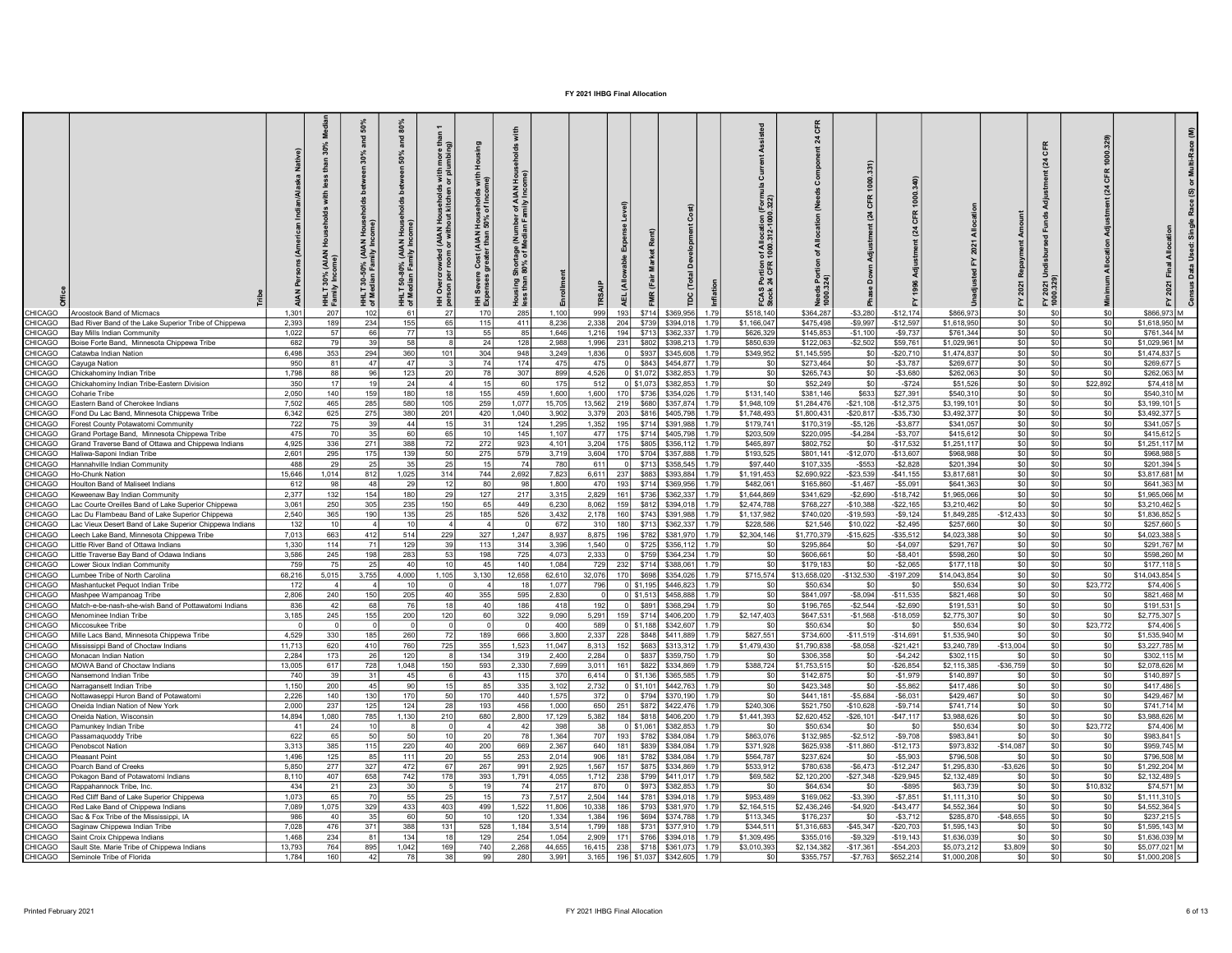|                          |                                                                  |                  |               |                 |        |    | 로레<br><b>UAN</b><br>王 쫎 | $\leq$ $\geq$ |                   |                  |                  |                                                        |      | Portion<br>24 CFR<br>FCAS<br>Stock |                                          |              |                               |                             |              |                 |           |                               |  |
|--------------------------|------------------------------------------------------------------|------------------|---------------|-----------------|--------|----|-------------------------|---------------|-------------------|------------------|------------------|--------------------------------------------------------|------|------------------------------------|------------------------------------------|--------------|-------------------------------|-----------------------------|--------------|-----------------|-----------|-------------------------------|--|
| CHICAGO                  | Seneca Nation of New York                                        | 4,039<br>307     | <b>20</b>     | 40 <sup>2</sup> |        |    | $\sim$                  | 24            | 8,124<br>391      | 3,794<br>655     | 159              | \$772<br>\$454,877                                     | 1.79 | \$1,384,699                        | \$1,172,783                              | \$2,424      | $-$ \$32,729                  | \$2,524,753                 | \$0          | SO <sub>1</sub> | \$0       | \$2,524,753                   |  |
| CHICAGO<br>CHICAGO       | Shakopee Mdewakanton Sioux Community<br>Shinnecock Indian Nation | 567              |               |                 |        |    |                         |               | 1,292             | 368              |                  | 232 \$1,214 \$437,345 1.79<br>$0$ \$1,992<br>\$533,607 | 1.79 | \$0<br>$\overline{\text{SO}}$      | \$78,645<br>\$50,634                     | \$47,106     | $-$1,123$                     | \$79,946<br>\$97,740        | \$0          | \$0             | \$0       | \$79,946 S<br>\$97,740 S      |  |
| CHICAGO                  | Sokaogon Chippewa Community                                      | 680              |               |                 |        |    |                         |               | 1.541             | 1,274            | 205              | \$714 \$391,988 1.79                                   |      | \$832,713                          | \$138,466                                | $-$2,134$    | $-$8,646$                     | \$960,399                   | $-$24,996$   |                 |           | \$935,403                     |  |
| CHICAGO                  | St. Regis Mohawk Tribe                                           | 4,992            | 475           | 140             | 400    |    | 210'                    | 954           | 16,157            | 11,702           | 228              | \$771 \$404,320 1.79                                   |      | \$564,660                          | \$1,103,026                              | $-$ \$26,829 | $-$21,115$                    | \$1,619,742                 | $-$119,689$  | ∕°              | \$0       | \$1,500,053                   |  |
| CHICAGO                  |                                                                  |                  | 70            |                 |        |    |                         |               |                   |                  | 162              | \$714 \$400,154 1.79                                   |      | \$361,269                          | \$177,425                                | $-$1,171$    | $-$2,365$                     | \$535,157                   | $-$5,613$    | sn1             | \$0       | \$529,544 S                   |  |
| CHICAGO                  |                                                                  |                  |               |                 |        |    | 25                      | 167           |                   |                  |                  |                                                        |      |                                    |                                          |              |                               |                             |              |                 |           |                               |  |
|                          | Stockbridge-Munsee Community<br>Tonawanda Band of Seneca         | 561              |               |                 |        |    |                         |               | 1,569             | 681              |                  | \$822 \$454,877 1.79                                   |      | \$0                                | \$50,634                                 | \$0          | \$0                           | \$50,634                    | \$0          |                 | \$23,772  | \$74,406 M                    |  |
| CHICAGO                  | Tuscarora Nation                                                 |                  |               |                 |        |    |                         |               |                   |                  |                  | \$843<br>\$440,699                                     | 1.79 | so l                               | \$50,634                                 |              |                               |                             |              |                 | \$23,772  | \$74,406 M                    |  |
| CHICAGO                  | Upper Mattaponi Tribe                                            | 1,210            |               | 64              |        |    |                         | 207'          | 605               | 1,408            |                  | 0 \$1,052 \$382,853 1.79                               |      | \$0                                | \$179,048                                | \$0          | $-$2,479$                     | \$50,634<br>\$176,569       | <b>SO</b>    | \$0             | \$0       | \$176,569 M                   |  |
| CHICAGO                  | Upper Sioux Indian Community                                     | 725              |               | 65              |        | 50 |                         | 113           | 483               | 439              | 232              | \$714 \$422,175 1.79                                   |      | \$70,800                           | \$191,729                                | \$28,300     | $-$4,027$                     | \$286,803                   |              | \$0             | \$0       | \$286,803                     |  |
| CHICAGO                  | Waccamaw Siouan Tribe                                            | 1,340            |               |                 |        |    |                         | 255           | 1.450             | 1.450            | 170 <sup>L</sup> | \$671<br>\$354,026                                     | 1.79 | sol                                | \$282,558                                |              | $-$3,913$                     | \$278,646                   |              | ¢٨              | \$0       | \$278,646                     |  |
| CHICAGO                  | Wampanoag Tribe of Gay Head (Aquinnah)                           | 402              |               |                 |        |    |                         |               | 1.065             | 304              |                  | 644 \$1,728 \$576,105 1.79                             |      | \$380,530                          | \$154,740                                | \$24,331     | $-$4,236$                     | \$555,365                   |              |                 |           | \$555,365 M                   |  |
| CHICAGO<br>CHICAGO TOTAL | White Earth Band, Minnesota Chippewa Tribe                       | 6,121<br>278,944 | 545<br>20,907 | 39U I<br>15,254 | 18.824 |    | 290<br>14.082           | 49,270        | 19,506<br>355,680 | 7,926<br>221.018 |                  | 195 \$735 \$374,251 1.79                               |      | \$1,995,106<br>\$41,072,037        | \$1,393,910<br>$$56,152,604$ (\$434,415) | $-$19,929$   | $-$ \$32,964<br>( \$263, 507] | \$3,336,124<br>\$96,526,715 | ( \$275,053) | ¢n.             | \$152.584 | \$3,336,124 S<br>\$96,404,246 |  |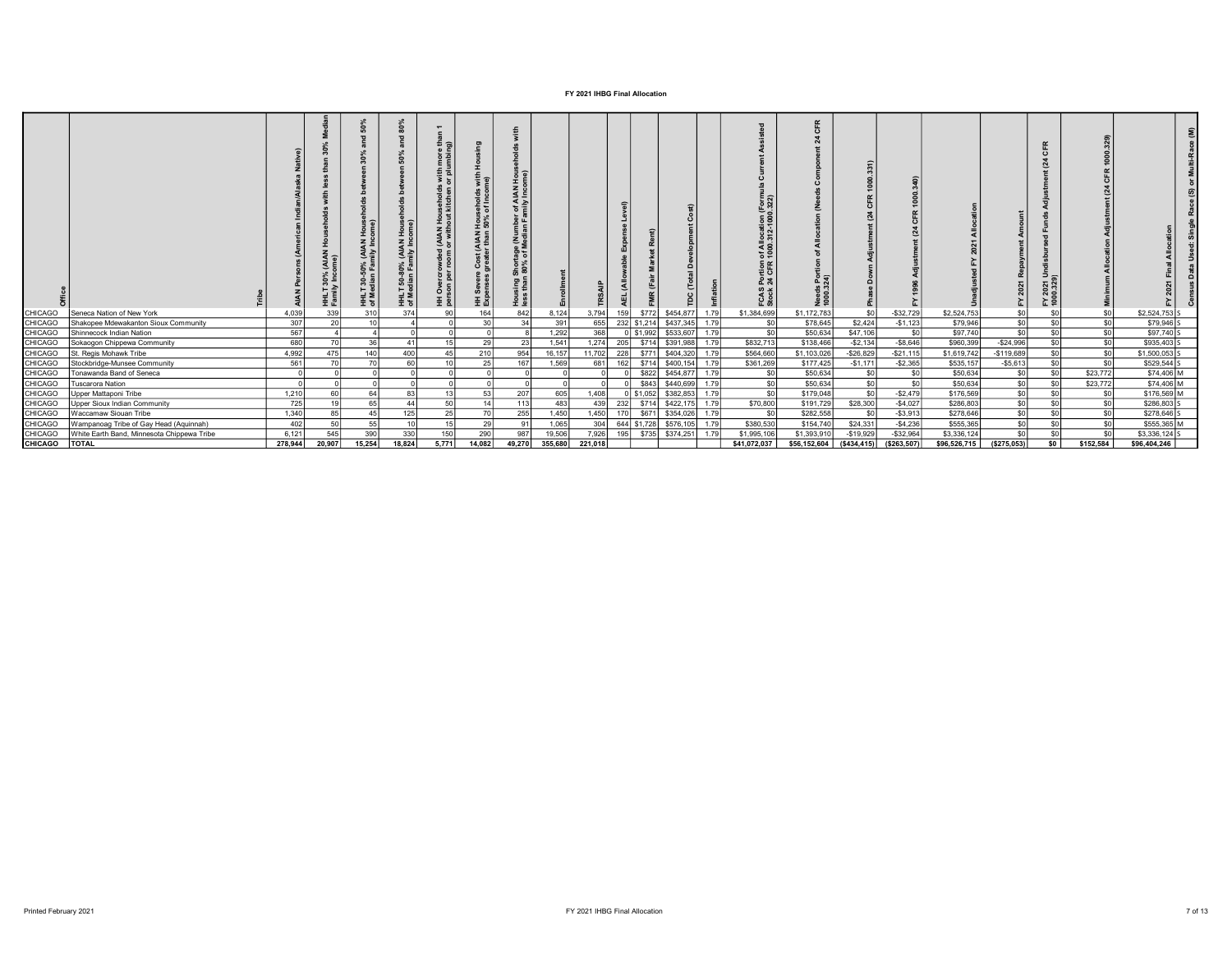|               |                                                      |         | 호출               | 달돌               | AIAN<br>Milv<br>HHLT<br>of Me | $\blacksquare$<br>with<br>or ni<br>(AIAN<br>with<br>yded<br>nom<br>王 힘 | Househole<br>50% of Inc<br>(AIAN<br>arthan<br>王 短 | ⋖ ≥    |         |         |                  |       |           |       | ng e<br>ᅙᄛ<br>ēE<br>CFR<br><b>24</b><br>FCAS<br>Stock |              |                  |              |              | ৼ<br>$\mathbf c$<br>(24) | 2021<br>IO.329<br>군 호 |          |                |  |
|---------------|------------------------------------------------------|---------|------------------|------------------|-------------------------------|------------------------------------------------------------------------|---------------------------------------------------|--------|---------|---------|------------------|-------|-----------|-------|-------------------------------------------------------|--------------|------------------|--------------|--------------|--------------------------|-----------------------|----------|----------------|--|
| <b>DENVER</b> | Apsaalooke Nation (Crow)                             | 7.587   | 360              | 344              | 230                           | 405                                                                    | 144                                               | 728    | 11.407  | 8.058   | 206              | \$868 | \$366,398 | 1.791 | \$1,425,480                                           | \$1,375,905  | \$0 <sub>1</sub> | $-$13,729$   | \$2,787.657  | $-$255,202$              | \$0.                  |          | \$2.532.455    |  |
| <b>DENVER</b> | Arapaho Tribe of the Wind River Reservation          | 5.849   | 273              | 247              | - 312                         | 273                                                                    | 136                                               | 667    | 10,450  | 6.068   | 149              | \$816 | \$346,475 | 1.79  | \$1,136,136                                           | \$1,032,109  | SO               | $-$15,659$   | \$2,152,586  | sol                      | \$0                   | \$0      | \$2,152,586 S  |  |
| <b>DENVER</b> | Assiniboine & Sioux Tribes of Ft. Peck               | 7,413   | 624              | 365              | 305                           | 160                                                                    | 119                                               | 736    | 13,509  | 7,656   | 145              | \$787 | \$364,368 |       | \$3,757,226                                           | \$1,145,664  | SO               | $-$14,411$   | \$4,888,479  | \$145,727                | \$0                   | \$0      | \$5,034,206 \$ |  |
| <b>DENVER</b> | <b>Blackfeet Tribe</b>                               | 9.426   | 1.025            | 465              | 41                            | 220                                                                    | 375                                               | 1.208  | 17.138  | 9.088   | 148              | \$745 | \$356,721 | 1.79  | \$4,960,308                                           | \$1,885,651  | $-$13.367$       | $-$ \$38.398 | \$6,794.194  | $-$116.381$              | \$0                   | \$0      | \$6,677,813    |  |
| <b>DENVER</b> | Chevenne River Sioux                                 | 6.568   | 530              | 255              | 390                           | 245                                                                    | 185                                               | 477    | 15.376  | 15.376  | 153              | \$729 | \$332,821 | 1.79  | \$4,418,528                                           | \$1,109.990  | \$0              | $-$24,566$   | \$5,503,951  | so l                     | \$0                   | \$0      | \$5,503,951 5  |  |
| <b>DENVER</b> | Chippewa Cree Indians of the Rocky Boy's Reservation | 3,477   | 275              | 170 L            | 175                           | -80                                                                    | 60                                                | 324    | 6.880   | 3,379   | 217              | \$745 | \$348,600 | 1.79  | \$2,000,728                                           | \$521,995    | \$0              | $-$11,090$   | \$2,511,634  | so l                     | \$0                   | \$0      | $$2,511,634$ S |  |
| <b>DENVER</b> | Crow Creek Sioux Tribe                               | 1,955   | 155              | 90 l             |                               | 99                                                                     | 50 <sub>1</sub>                                   | 136    | 3,507   | 3,002   | 158              | \$778 | \$332,955 | 1.79  | \$1,300,287                                           | \$352,269    | \$0              | $-$7,910$    | \$1,644,647  | $-$41,996$               | \$0                   | \$0      | $$1,602,651$ S |  |
| <b>DENVER</b> | Eastern Shoshone Tribe of the Wind River Reservation | 3.136   | 147              | 132              | 168                           | 146                                                                    | -731                                              | 289    | 3.994   | 4.036   | 149              | \$816 | \$342,839 | 1.79  | \$952,205                                             | \$533,832    | SO I             | $-$6,212$    | \$1,479,825  | SO I                     | SO <sub>1</sub>       | \$0      | \$1,479,825 S  |  |
| <b>DENVER</b> | Flandreau Santee Sioux Tribe                         | 356     | 25 <sup>1</sup>  | 20 l             |                               | 10                                                                     | 10 <sup>1</sup>                                   | 25     | 723     | 1.922   | 204              | \$714 | \$359,081 | 1.79  | \$332,537                                             | \$63,689     | $-$591$          | $-$3.093$    | \$392.542    | SO I                     | SO.                   | \$0      | \$392,542      |  |
| <b>DENVER</b> | Fort Belknap Indian Community                        | 3,007   | 224              | 150              | 119                           | 104                                                                    | 69                                                | 251    | 6,304   | 6,035   | 184              | \$714 | \$348,600 | 1.79  | \$1,550,881                                           | \$497,672    | \$0              | $-$3,466$    | \$2,045,087  | SO I                     | \$0                   | \$0      | \$2,045,087 \$ |  |
| <b>DENVER</b> | Goshute Reservation Confederated Tribes              | 1.060   | 62               | -54              |                               | 21                                                                     | 62                                                | 163    | 530     | 185     | 402              | \$930 | \$362,242 | 1.79  | \$267.610                                             | \$173,196    | \$0              | $-$4.918$    | \$435,888    | sol                      | \$0                   | \$0      | \$435,888 M    |  |
| <b>DENVER</b> | Little Shell Tribe of Chippewa Indians               | 6.899   | 770 <sup>1</sup> | 330 <sup>1</sup> | 565                           | 210                                                                    | 550                                               | 1,665  | 5,375   | 6.899   | $\Omega$         | \$750 | \$348,600 | 1.79  | -sol                                                  | \$1,979,405  | SO               | $-$27,411$   | \$1,951,994  | SO                       | \$0                   | \$0      | \$1,951,994 S  |  |
| <b>DENVER</b> | Lower Brule Sioux Tribe                              | 1.452   | 110 <sup>I</sup> | 80 I             |                               | 90                                                                     | 35                                                | 94     | 3.036   | 1,496   | 1771             | \$715 | \$343,107 | 1.79  | \$1,079,920                                           | \$291,450    | \$0              | $-$ \$5,260  | \$1,366,110  | SO                       | SO                    | \$0      | \$1,366,110 S  |  |
| <b>DENVER</b> | Northern Cheyenne Tribe                              | 4,995   | 295              | 245              | 170                           | 175                                                                    | 160                                               | 413    | 10,496  | 4,986   | 148              | \$767 | \$366,398 | 1.79  | \$1,988,015                                           | \$887,723    | SO I             | $-$1,876$    | \$2,873,862  | SO                       | \$0                   | \$0      | \$2,873,862    |  |
| <b>DENVER</b> | Northwestern Band of the Shoshone Nation             | 572     | 35 <sup>1</sup>  | 30 <sup>1</sup>  |                               | 20                                                                     | 10 <sup>1</sup>                                   | 60     | 466     | 357     |                  | \$801 | \$365,923 | 1.79  | \$104,370                                             | \$92,836     | \$3.160          | $-$2,775$    | \$197,591    | so                       | \$0                   | \$0      | \$197,591      |  |
| <b>DENVER</b> | <b>Oglala Lakota Sioux Tribe</b>                     | 17,689  | 1.340            | 575              | 650                           | 1,205                                                                  | 440                                               | 1,284  | 43.146  | 43.146  | 151 \ \$714      |       | \$352,990 | 1.79  | \$7,954,064                                           | \$3,626,867  | SO I             | $-$ \$80.888 | \$11,500,042 | sol                      | \$0                   | \$0      | \$11,500,042 S |  |
| <b>DENVER</b> | Omaha Tribe                                          | 2,591   | 170 l            | 90               | 120                           | 110                                                                    | 60                                                | 217    | 5,853   | 1.634   | 194              | \$698 | \$357,185 | 1.79  | \$1,054,066                                           | \$449,766    | SO I             | $-$ \$5,627  | \$1,498,205  | SO                       | SO                    | -\$0     | \$1,498,205 S  |  |
| <b>DENVER</b> | Paiute Indian Tribe of Utah                          | 1,682   | 88               | 82               |                               | 113                                                                    | 72                                                | -94    | 841     | 841     | 218              | \$855 | \$354,406 | 1.79  | \$1,630,187                                           | \$374,713    | $-$4,277$        | $-$13,601$   | \$1,987,022  | SO <sub>1</sub>          | \$0                   | \$C      | \$1,987,022    |  |
| <b>DENVER</b> | Ponca Tribe of Nebraska                              | 9.014   | 695              | 448              | 475                           | 217                                                                    | 498                                               | 1,563  | 4.507   | 1.059   | 256              | \$882 | \$357,185 | 1.79  | \$351,682                                             | \$1,979,483  | $-$13,050$       | $-$32,101$   | \$2,286,015  | $-$15,034$               | SO <sub>1</sub>       | \$0      | \$2,270,981    |  |
| <b>DENVER</b> | Rosebud Sioux Tribe                                  | 10.729  | 1.045            | 404              | 414                           | 620                                                                    | 345                                               | 1,029  | 35,589  | 22,293  | 127              | \$714 | \$343.10  | 1.79  | \$5,217,508                                           | \$2,257,314  | SO I             | $-$ \$53.399 | \$7,421,424  | so l                     | \$0                   | \$0      | \$7.421.424    |  |
| <b>DENVER</b> | Salish and Kootenai Tribes                           | 8.455   | 845              | 465              | 625                           | 263                                                                    | 365                                               | 1,521  | 8.078   | 9.924   | 211              | \$837 | \$347,033 | 1.79  | \$3,152,886                                           | \$1,901,922  | $-$30,142$       | $-$ \$34,087 | \$4,990,579  | SO I                     | \$0                   | \$0      | \$4,990,579 S  |  |
| <b>DENVER</b> | Santee Sioux Nation                                  | 755     | 70 <sub>l</sub>  | 30               |                               | 35                                                                     | 15                                                | 68     | 2.766   | 732     | 169 <sup>1</sup> | \$698 | \$353,259 | 1.79  | \$771.161                                             | \$150,107    | $-$489$          | \$28,931     | \$949,710    | SO                       | SO <sub>1</sub>       | \$0      | \$949,710 S    |  |
| <b>DENVER</b> | Sisseton-Wahpeton Oyate                              | 4.791   | 320              | 220              | 224                           | 69                                                                     | 200                                               | 286    | 11,763  | 11,763  | 133              | \$714 | \$347,033 | 1.79  | \$3,056,633                                           | \$740,532    | $-$1,658$        | $-$23,309$   | \$3,772,198  | SO                       | \$0                   | \$0      | \$3,772,198 S  |  |
| <b>DENVER</b> | Skull Valley Band of Goshute Indians                 | 31      |                  |                  |                               |                                                                        |                                                   |        | 162     | - 26    | $\Omega$         | \$952 | \$362,242 | 1.79  | S <sub>0</sub>                                        | \$50,634     | S <sub>0</sub>   | - \$0        | \$50,634     | SO                       | \$0                   | \$23,772 | \$74,406 \$    |  |
| <b>DENVER</b> | Southern Ute Indian Tribe                            | 1.879   | 145              | 95               | 114                           |                                                                        | 90                                                | 242    | 1.420   | 2.780   | 160              | \$98  | \$344,729 | 1.79  | \$905.735                                             | \$331,233    | $-$7.480$        | $-$7.507$    | \$1,221,981  | $-$27,753$               | SO.                   | \$0      | \$1.194.228    |  |
| <b>DENVER</b> | Spirit Lake Tribe                                    | 3.950   | 385              | 185              | 160                           | 205                                                                    | 65 I                                              | 404    | 5.927   | 5.759   | 166              | \$714 | \$368,428 | 1.79  | \$2,133,929                                           | \$801.116    | $-$596$          | $-$18.075$   | \$2,916,375  | so l                     | \$0                   | \$0      | \$2,916,375 S  |  |
| <b>DENVER</b> | Standing Rock Sioux Tribe                            | 6.564   | 655              | 285              | 255                           | 295                                                                    | 225                                               | 483    | 14.170  | 11.054  | 164              | \$714 | \$370,325 | 1.79  | \$4,418,510                                           | \$1,381,879  | $-$11.670$       | $-$ \$35.887 | \$5,752,831  | SO                       | SO <sub>1</sub>       | -\$0     | \$5,752,831 S  |  |
| <b>DENVER</b> | Three Affiliated Tribes of Fort Berthold             | 5.489   | 320              | 160 l            | -290                          | 175                                                                    | 74                                                | 323    | 15,013  | 8,773   | 159              | \$897 | \$366,264 | 1.79  | \$3,211,342                                           | \$783,975    | \$0              | $-$ \$26,133 | \$3,969,184  | SO                       | \$0                   | \$0      | \$3,969,184 S  |  |
| <b>DENVER</b> | Turtle Mountain Band of Chippewa Indians             | 13.592  | 1.451            | 594              | 635                           | 325                                                                    | 464                                               | 1,991  | 29.852  | 34.398  | 188              | \$746 | \$369,309 |       | \$4,602,746                                           | \$2,755,265  | $-$15,652$       | $-$ \$38,293 | \$7,304,066  | SO                       | \$0                   | \$0      | \$7,304,066    |  |
| <b>DENVER</b> | Ute Indian Tribe of the Uintah & Ouray Reservation   | 3,354   | 240              | 110              | 125                           | 85                                                                     | 140                                               | 366    | 3,174   | 3,174   | 136              | \$902 | \$362,242 | 1.79  | \$905,793                                             | \$610,209    | SO I             | $-$10,424$   | \$1,505,578  | SO                       | \$0                   | \$0      | \$1,505,578 \$ |  |
| <b>DENVER</b> | Ute Mountain Ute Tribe                               | 1.944   | 180              | 85               | 110                           |                                                                        | 60                                                | 225    | 2.070   | 1.855   | 167              | \$777 | \$350,820 | 1.79  | \$1,006,565                                           | \$299,232    | SO I             | $-$ \$6.552  | \$1,299,244  | so l                     | so l                  | \$0      | \$1,299,244    |  |
| <b>DENVER</b> | Winnebago Tribe                                      | 1.922   | 125 <sup>1</sup> | 65 I             | 95                            | 80                                                                     | 50 <sub>1</sub>                                   | 100    | 5.246   | 1.490   | 140 <sup>1</sup> | \$698 | \$357,185 | 1.79  | \$1,187,145                                           | \$326,050    | \$0              | $-$11,931$   | \$1,501,265  | SO                       | \$0                   | \$0      | \$1,501,265 S  |  |
| <b>DENVER</b> | Yankton Sioux Tribe                                  | 3.098   | 280              | 135 <sup>1</sup> | 190                           | 90                                                                     | 95                                                | 333    | 8.300   | 2.800   | 189              | \$714 | \$340,384 |       | \$1,670,029                                           | \$552,840    | so l             | $-$13.926$   | \$2,208,943  | $\sin$                   | soI                   | \$0      | \$2,208,943 S  |  |
| <b>DENVER</b> | <b>TOTAL</b>                                         | 161.282 | 13.263           | 7.009            | 7.773                         | 6.168                                                                  | 5.297                                             | 17.773 | 307.068 | 242.044 |                  |       |           |       | \$68,504,212                                          | \$31,316,523 | ( \$95.812)      | ( \$563.583) | \$99,161,343 | ( \$310.639)             | soI                   | \$23,772 | \$98.874.476   |  |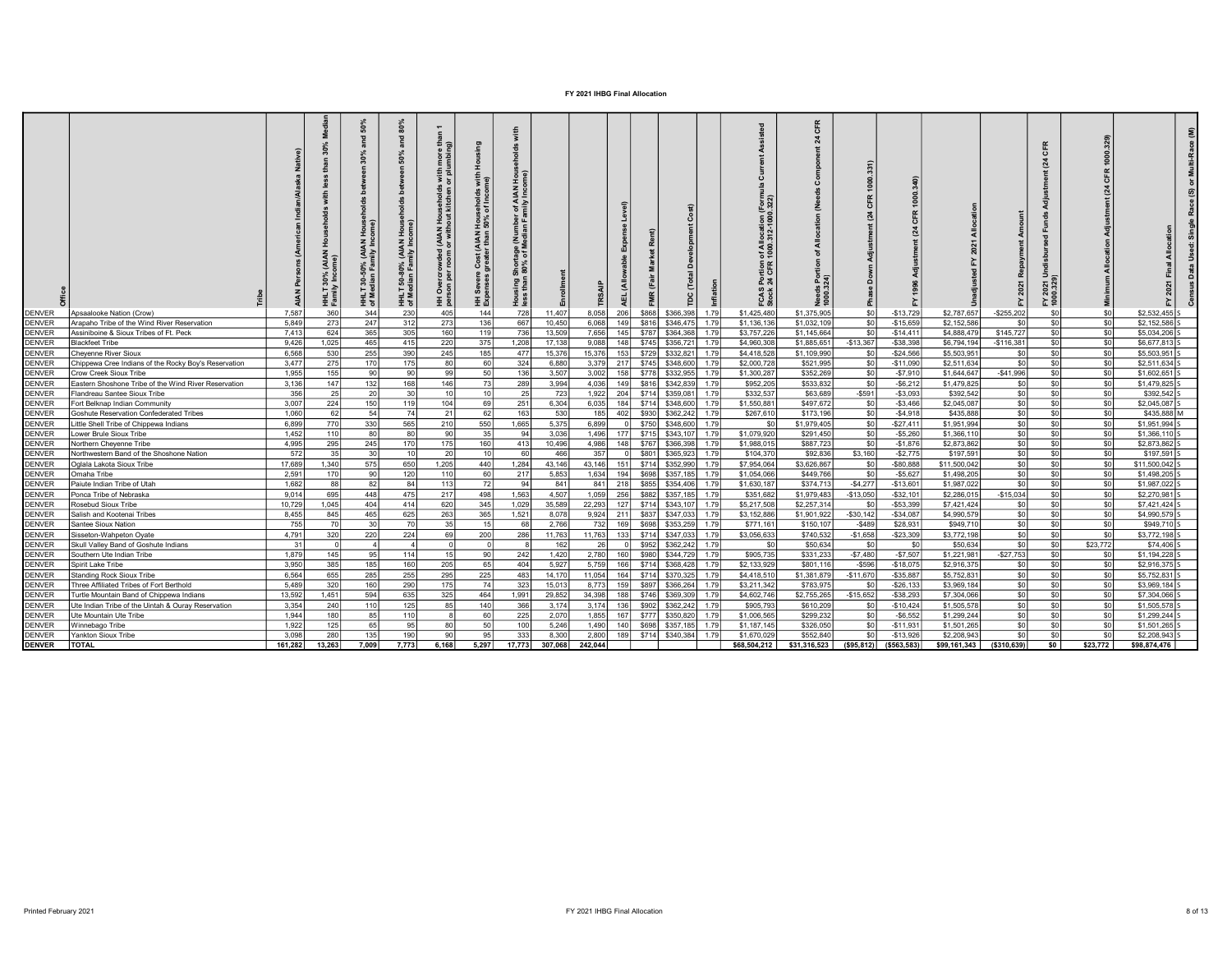|                                              |                                                                                    |              | <b>AIAN</b><br>HHLT<br>Famil | ន្ល<br>AIAN)<br>nily Inc<br>30-50% (<br>dian Fam<br>호호 | 80%<br>and<br>50%<br>50-80% (AIAN Hous<br>Sunner Family Income<br>호 | 듩<br>£,<br>more<br>(AIAN Households with<br>or without kitchen or plu<br>Overcrowded (<br>son per room o<br>. 폴 g | 운<br>I Households with<br>150% of Income)<br><b>Cost (AIAN I</b><br>greater than <b>!</b><br>Severe<br>anses r<br>王 短 | Pod<br>Teg<br>of AIAN<br>mily Inco<br>Shortage (Nu<br>180% of Med<br>Housing<br>less than |                 |              |                          |                                          |              | of Allocation (<br>1000.312-1000<br>Portion<br>24 CFR<br>FCAS<br>Stock |                          |                            |                               |                           |                   | CFR<br>(24)<br>FY 2021<br>1000.329 |                   |                                        |  |
|----------------------------------------------|------------------------------------------------------------------------------------|--------------|------------------------------|--------------------------------------------------------|---------------------------------------------------------------------|-------------------------------------------------------------------------------------------------------------------|-----------------------------------------------------------------------------------------------------------------------|-------------------------------------------------------------------------------------------|-----------------|--------------|--------------------------|------------------------------------------|--------------|------------------------------------------------------------------------|--------------------------|----------------------------|-------------------------------|---------------------------|-------------------|------------------------------------|-------------------|----------------------------------------|--|
|                                              | OKLAHOMA Absentee-Shawnee Tribe                                                    | 8.708        | 313<br>35                    | 353<br>35                                              | 488<br>$\Lambda$ <sup>0</sup>                                       | 204<br>10                                                                                                         | 311                                                                                                                   | 840<br>85                                                                                 | 4.354           | 25,583       | 138<br>nl                | \$870<br>\$320,587                       | 1.79<br>1.79 | \$1,766,301                                                            | \$1,244.615              |                            | $-$24,224$<br>SO <sub>1</sub> | \$2,986,691               | sol               | \$0                                | -\$0<br>\$0       | \$2,986,691                            |  |
|                                              | OKLAHOMA Alabama-Coushatta Tribe of Texas                                          | 701          | 44                           | 41                                                     |                                                                     | 16                                                                                                                |                                                                                                                       |                                                                                           | 1,371<br>461    | 511          | nl                       | \$732<br>\$315,229<br>\$317,048          | 1.79         | \$90,485<br>S <sub>0</sub>                                             | \$77,378                 | $-$1,201$                  | $-$1,853$                     | \$164,809                 | SO                | \$0                                |                   | \$164,809 S                            |  |
| OKLAHOMA Apache Tribe                        | OKLAHOMA Alabama-Quassarte Tribal Town                                             | 922<br>1.971 | 119                          | -93                                                    | 105                                                                 | 39                                                                                                                | 32<br>84                                                                                                              | 145<br>281                                                                                | 2,562           | 988<br>2.978 | -n l                     | \$898<br>\$717<br>\$313,706              | 179          | \$186,783                                                              | \$140,531<br>\$246,571   | $-$252$<br>$-$ \$856       | $-$1,943$<br>\$714.314        | \$138,336<br>\$1,146,812  | SO<br>so          | \$0<br>\$0                         | \$0<br>-sol       | \$138,336 S<br>$$1.146.812$ M          |  |
| OKLAHOMA Caddo Nation                        |                                                                                    | 3,250        | 196                          | 153                                                    | 174                                                                 | 65                                                                                                                | 139                                                                                                                   | 502                                                                                       | 4,911           | 4,911        | 143                      | \$689<br>\$313,706                       | 1.79         | \$119,451                                                              | \$411,711                | $-$1,598$                  | $-$6,309$                     | \$523,256                 | so l              | \$0                                | \$0               | \$523,256 M                            |  |
|                                              | OKLAHOMA Cherokee Nation                                                           | 123,773      | 6,635                        | 6,779                                                  | 8,472                                                               | 2,307                                                                                                             | 4,718                                                                                                                 | 20,691                                                                                    | 319,558         | 197,684      | 163                      | \$745<br>\$317,048                       | 1.79         | \$14,175,421                                                           | \$15,700,910             | $-$35,249$                 | $-$ \$346,525                 | \$29,494,557              | $-$140,082$       | \$0                                | \$0               | \$29,354,475 M                         |  |
|                                              | OKLAHOMA Cheyenne and Arapaho Tribes                                               | 20,629       | 642                          | 726                                                    | 972                                                                 | 323                                                                                                               | 426                                                                                                                   | 2,284                                                                                     | 12,945          | 7,440        |                          | \$814<br>\$324,421                       | 1.79         | \$211,878                                                              | \$1,858,802              | $-$113$                    | $-$18,647$                    | \$2,051,920               | $-$6,713$         | \$0                                | \$0               | \$2,045,207 M                          |  |
|                                              | OKLAHOMA Chickasaw Nation                                                          | 46,119       | 2,050                        | 2,214                                                  | 3,105                                                               | 906                                                                                                               | 1,583                                                                                                                 | 6,626                                                                                     | 38,740          | 38,740       | 171                      | \$719<br>\$306,038                       | 1.79         | \$6,869,507                                                            | \$5,224,504              |                            | \$0<br>$-$124,915$            | \$11,969,096              | \$22,387          | \$0                                | \$0               | \$11,991,483 M                         |  |
|                                              | OKLAHOMA Chitimacha Tribe                                                          | 984          | 25 <sup>1</sup>              | 20                                                     |                                                                     | 44                                                                                                                | 26                                                                                                                    | 110                                                                                       | 1.102           | 565          |                          | \$883<br>\$324.913                       | 1.79         | \$18,515                                                               | \$122,550                | $-$4.438$                  | $-$1.488$                     | \$135,138                 | SO                | \$0                                | \$0               | \$135,138 M                            |  |
|                                              | OKLAHOMA Choctaw Nation                                                            | 50,903       | 2,879                        | 2,779                                                  | 3,804                                                               | 1,054                                                                                                             | 2,068                                                                                                                 | 9,102                                                                                     | 228.617         | 99.371       | 137                      | \$699<br>\$313,214                       | 179          | \$3,678,553                                                            | \$6,760,707              | $-$6,528$                  | $-$99,131$                    | \$10,333,601              | $-$12,928$        | \$0                                | \$0               | \$10,320,673 M                         |  |
|                                              | OKLAHOMA Citizen Potawatomi Nation                                                 | 18.092       | 754                          | 792                                                    | 1.126                                                               | 351                                                                                                               | 754                                                                                                                   | 2.647                                                                                     | 34.145          | 24.786       | - 0                      | \$871<br>\$320,587                       | 1.79         | \$171,288                                                              | \$2,207,653              |                            | $-$ \$32,943<br>so l          | \$2,345,998               | <b>SO</b>         | \$0                                | \$0               | \$2,345,998 M                          |  |
|                                              | OKLAHOMA Comanche Nation                                                           | 10.133       | 611                          | 476                                                    | 541                                                                 | 203                                                                                                               | 434                                                                                                                   | 1.431                                                                                     | 12.514          | 15.312       | ol                       | \$717<br>\$311,789                       | 1.79         | \$1,056,323                                                            | \$1,255,602              | $-$4,679$                  | $-$21,547$                    | \$2,285,699               | \$6,499           | \$0                                | sol               | \$2,292,198 M                          |  |
|                                              | OKLAHOMA Coushatta Tribe                                                           | 71           | -4 I                         | 10 <sup>1</sup>                                        |                                                                     |                                                                                                                   |                                                                                                                       | 14                                                                                        | 924             | 805          | 01                       | \$710<br>\$324,913                       | 1.79         | .\$በ                                                                   | \$50,634                 |                            | SO I<br>-SC                   | \$50,634                  | SO                | \$0                                | \$23,772          | $$74,406$ S                            |  |
|                                              | OKLAHOMA Delaware Nation (Western)<br>OKLAHOMA Delaware Tribe of Indians (Eastern) | 390          | 24                           | 18                                                     |                                                                     |                                                                                                                   | 17                                                                                                                    | 51                                                                                        | 1,462<br>11.014 | 589          | 0 <br>158                | \$689<br>\$313,706<br>\$696<br>\$317,048 | 1.79<br>1.79 | \$42,760<br>\$357,334                                                  | \$50,634                 | $-$178$<br>\$0             | - \$0<br>\$0<br>\$219,103     | \$93,216<br>\$576,437     | \$0<br>so l       | \$0<br>\$0                         | \$0<br>\$0        | \$93,216 M<br>\$576.437 M              |  |
|                                              | OKLAHOMA Eastern Shawnee Tribe                                                     | 220          | 14                           | 20                                                     |                                                                     |                                                                                                                   | 14                                                                                                                    | 48                                                                                        | 3,592           | 644          | - o l                    | \$717<br>\$317,048                       | 1.79         | \$18,109                                                               | \$50,634                 |                            | SO I<br>$\mathcal{L}$         | \$68,743                  | SO                | \$0                                | \$5,891           | \$74,634 M                             |  |
|                                              | OKLAHOMA Fort Sill Apache Tribe                                                    | 404          | 24                           | 19 <sup>1</sup>                                        |                                                                     |                                                                                                                   | 17                                                                                                                    | 57                                                                                        | 785             | 610          | $\Omega$                 | \$717<br>\$313,706                       | 1.79         | \$28,728                                                               | \$50,932                 | $-$187$                    | $-$1,101$                     | \$78,372                  | so l              | \$0                                | \$0               | \$78,372 M                             |  |
|                                              | OKLAHOMA   lowa Tribe of Kansas and Nebraska                                       | 831          | 84                           | 92                                                     | 7 <sub>A</sub>                                                      | 16                                                                                                                | 40 <sup>1</sup>                                                                                                       | 195                                                                                       | 4.455           | 2,729        | 170                      | \$725<br>\$345,312                       | 179          | \$330,762                                                              | \$157,966                |                            | \$0<br>$-$5,686$              | \$483,042                 | $-$3,566$         | \$0                                | \$0               | \$479,476 M                            |  |
|                                              | OKLAHOMA lowa Tribe of Oklahoma                                                    | 717          | 44                           | 24                                                     |                                                                     |                                                                                                                   | 35                                                                                                                    | 118                                                                                       | 748             | 2,824        | 131                      | \$732<br>\$326,338                       | 1.79         | \$7,443                                                                | \$93,319                 | $-$253$                    | $-$1,392$                     | \$99,117                  | \$0               | \$0                                | \$0               | \$99,117 M                             |  |
|                                              | OKLAHOMA Jena Band of Choctaw Indians                                              |              |                              |                                                        |                                                                     |                                                                                                                   |                                                                                                                       |                                                                                           | 243             | 133          |                          | \$752<br>\$315,328                       | 1.79         | \$0                                                                    | \$50,634                 |                            | SO<br>\$0                     | \$50,634                  | SO                | \$0                                | \$23,772          | $$74,406$ S                            |  |
| OKLAHOMA Kaw Nation                          |                                                                                    | 3,040        | 163                          | 126                                                    | 196                                                                 | 87                                                                                                                | 131                                                                                                                   | 467                                                                                       | 3,403           | 4,295        | 0 I                      | \$686<br>\$320,587                       | 1.79         | \$351,906                                                              | \$416,840                |                            | $-$1,979$<br>SO I             | \$766,766                 | SO                | \$0                                | - \$0             | \$766,766 M                            |  |
|                                              | OKLAHOMA Kialegee Tribal Town                                                      | 1.464        | 70 I                         | 65                                                     | 95                                                                  | -25 l                                                                                                             | -51 l                                                                                                                 | 230                                                                                       | 732             | 350          | - O I                    | \$898<br>\$315,131                       | 1.79         | -sol                                                                   | \$221,416                | $-$ \$268                  | $-$3.062$                     | \$218,086                 | so l              | \$0                                | \$0               | \$218,086 S                            |  |
|                                              | OKLAHOMA Kickapoo Traditional Tribe of Texas                                       | 918          |                              | 18 <sup>1</sup>                                        | 46                                                                  |                                                                                                                   | $\Delta$                                                                                                              | 54                                                                                        | 459             | 366          | 180                      | \$714<br>\$301.861                       | 1.79         | \$119,537                                                              | \$59,516                 | $-$4.277$                  | $-$1.846$                     | \$172,930                 | SO <sub>2</sub>   | so l                               | \$0               | \$172,930 S                            |  |
|                                              | OKLAHOMA Kickapoo Tribe of Kansas                                                  | 683          | 40l                          | 45                                                     |                                                                     | $\Lambda$                                                                                                         | 25                                                                                                                    | 95                                                                                        | 1.654           | 1.178        | 128                      | \$716<br>\$339,561                       | 1.79         | \$725,407                                                              | \$110,709                | $-$2,012$                  | $-$190$                       | \$833,914                 | SO                | \$0                                | \$0               | \$833,914 S                            |  |
|                                              | OKLAHOMA Kickapoo Tribe of Oklahoma                                                | 3,291        | 125 <sup>1</sup>             | 125                                                    | 150                                                                 | 35                                                                                                                | 95                                                                                                                    | 382                                                                                       | 2,675           | 2,675        |                          | \$705<br>\$315,131                       | 1.79         | \$109,084                                                              | \$302,701                |                            | so l<br>$-$5,702$             | \$406,082                 | SO                | \$0                                | \$0               | \$406,082 M                            |  |
|                                              | OKLAHOMA Kiowa Indian Tribe                                                        | 7.231        | 436                          | 340                                                    | 386                                                                 | 145                                                                                                               | 310                                                                                                                   | 1,127                                                                                     | 11.000          | 10.927       | $\Omega$                 | \$717<br>\$313,706                       | 1.79         | \$178,383                                                              | \$916,600                | $-$3.542$                  | $-$14.490$                    | \$1,076,951               | SO <sub>2</sub>   | \$0                                | -sol              | \$1.076.951 M                          |  |
| OKLAHOMA Miami Tribe<br>OKLAHOMA Modoc Tribe |                                                                                    | 425<br>142   | 17<br>$\vert$ 4              | 29                                                     | -35                                                                 |                                                                                                                   | 11                                                                                                                    | 81<br>11                                                                                  | 4,099<br>181    | 575<br>181   |                          | 0 \$717<br>\$317,048<br>\$317,048        | 179<br>1.79  | \$0<br>\$91,958                                                        | \$53,793                 | $-$757$<br>SO <sub>2</sub> | $-$ \$734<br>\$0              | \$52,301                  | so                | \$0<br>\$0                         | \$22,126<br>- \$0 | \$74,427 M                             |  |
|                                              | OKLAHOMA Muscogee (Creek) Nation                                                   | 105.392      | 5.778                        | 5,271                                                  | 7,805                                                               | 1,755                                                                                                             | 4.484                                                                                                                 | 18.417                                                                                    | 72.169          | 55,817       | 152 \$717<br>144         | \$833<br>\$317,048                       | 1.79         | \$2,555,180                                                            | \$50,634<br>\$13,662,135 | $-$67.503$                 | $-$160.240$                   | \$142,592<br>\$15,989,572 | SO<br>$-$ \$6.568 | \$0                                | sol               | \$142,592 M<br>$$15.983.004 \text{ M}$ |  |
| OKLAHOMA Osage Nation                        |                                                                                    | 10,529       | 650                          | 490                                                    | 895                                                                 | 140                                                                                                               | 305                                                                                                                   | 2,035                                                                                     | 19,929          | 11,960       | $\Omega$                 | \$898<br>\$313,608                       | 1.79         | sol                                                                    | \$1,265,310              | $-$2,573$                  | $-$5,390$                     | \$1,257,348               | $ $ so            | \$0                                | \$0               | \$1,257,348 M                          |  |
|                                              | OKLAHOMA Otoe-Missouria Tribe                                                      | 399          | 20                           | 24                                                     |                                                                     | 15                                                                                                                |                                                                                                                       | 21                                                                                        | 3,283           | 1,903        | 146                      | \$686<br>\$320,587                       | 1.79         | \$304,912                                                              | \$54,269                 |                            | SO<br>$-$4,229$               | \$354,952                 | SO                | \$0                                | \$0               | \$354,952 S                            |  |
| OKLAHOMA Ottawa Tribe                        |                                                                                    | 1.391        | 100 <sup>1</sup>             | 80                                                     | 120                                                                 | 34                                                                                                                | 65                                                                                                                    | 300                                                                                       | 2,536           | 911          | $\Omega$                 | \$717<br>\$317,048                       | 1.79         | SO.                                                                    | \$216,515                |                            | \$0<br>$-$2,998$              | \$213,517                 | SO                | \$0                                | \$0               | \$213,517 M                            |  |
|                                              | OKLAHOMA   Pawnee Nation                                                           | 3,072        | 125                          | 175                                                    | 195                                                                 | 90                                                                                                                | 95                                                                                                                    | 470                                                                                       | 3,573           | 1,361        | 138                      | \$691<br>\$326,338                       | 1.79         | \$177,822                                                              | \$399,117                |                            | $-$7,166$<br>SO I             | \$569,774                 | SO                | \$0                                | \$0               | \$569,774 M                            |  |
| OKLAHOMA Peoria Tribe                        |                                                                                    | 2,041        | 82                           | 139                                                    | 168                                                                 | 45                                                                                                                | 521                                                                                                                   | 205                                                                                       | 2,761           | 2,761        | 137                      | \$717<br>\$317,048                       | 1.79         | \$1,260,369                                                            | \$229,812                | $-$ \$3,283                | $-$11,637$                    | \$1,475,262               | SO                | \$0                                | \$0               | \$1,475,262 M                          |  |
|                                              | OKLAHOMA   Ponca Tribe of Indians of Oklahoma                                      | 2,226        | 120                          | 93                                                     | 143                                                                 | 63                                                                                                                | 96                                                                                                                    | 321                                                                                       | 3,195           | 3.146        | 129                      | \$686<br>\$320,587                       | 1.79         | \$613,877                                                              | \$302,378                |                            | $-$12,109$<br>\$0             | \$904,145                 | SO                | \$0                                | \$0               | \$904,145 M                            |  |
|                                              | OKLAHOMA Prairie Band Potawatomi Nation                                            | 745          | 55                           | 50                                                     | $\Lambda$ <sup>0</sup>                                              | 25                                                                                                                | 20 <sup>1</sup>                                                                                                       | 128                                                                                       | 4.841           | 2,622        | 166                      | \$788<br>\$339,561                       | 1.79         | \$113.144                                                              | \$142,614                | $-$2,272$                  | -\$56                         | \$253,430                 | SO                | \$0                                | \$0               | \$253,430 S                            |  |
|                                              | OKLAHOMA Quapaw Tribe                                                              | 1.345        | 90 <sup>1</sup>              | 65                                                     | 11!                                                                 | 29                                                                                                                | 35                                                                                                                    | 270                                                                                       | 5.294           | 1.765        | - ol                     | \$717<br>\$317,048                       | 1.79<br>179  | \$0                                                                    | \$176,287                |                            | \$0<br>$-$ \$2.441            | \$173,846                 | SO <sub>1</sub>   | \$0                                | sol               | $$173.846$ M                           |  |
|                                              | OKLAHOMA Sac and Fox Nation of Missouri<br>OKLAHOMA Sac and Fox Nation, Oklahoma   | 65<br>6,451  | -4 I<br>320                  | 345                                                    | 415                                                                 | 135                                                                                                               | 240                                                                                                                   | 997                                                                                       | 482<br>3,949    | 442<br>9,277 | 163 \$709<br>131 \ \$718 | \$339.561<br>\$320,587                   | 1.79         | \$171,647<br>\$461,669                                                 | \$50,634<br>\$1,053,877  | $-$13,395$                 | SO I<br>- \$0<br>$-$10,549$   | \$222,281<br>\$1,491,601  | sol<br>\$317      | \$0<br>\$0                         | \$0<br>\$0l       | \$222,281 S<br>\$1,491,918 S           |  |
|                                              | OKLAHOMA Seminole Nation                                                           | 4.376        | 250                          | 220 <sup>1</sup>                                       | 355                                                                 | 120 <sup>1</sup>                                                                                                  | 90 <sup>1</sup>                                                                                                       | 781                                                                                       | 15.123          | 4.504        | 157                      | \$686<br>\$315.131                       | 1.79         | \$1,036,004                                                            | \$699,894                | $-$ \$965                  | $-$ \$22,339                  | \$1,712,594               | SO                | \$0                                | \$0               | \$1.712.594 S                          |  |
|                                              | OKLAHOMA Seneca-Cayuga Nation                                                      | 851          | 34                           | 63                                                     | 114                                                                 | 22                                                                                                                | 33                                                                                                                    | 211                                                                                       | 5,557           | 1,290        | 0I                       | \$696<br>\$317,048                       | 1.79         | \$0                                                                    | \$134,605                |                            | \$0<br>$-$1,864$              | \$132,741                 | SO                | \$0                                | \$0               | $$132,741$ M                           |  |
|                                              | OKLAHOMA Shawnee Tribe                                                             | $\Omega$     |                              |                                                        |                                                                     |                                                                                                                   |                                                                                                                       |                                                                                           | 2,113           | 912          | 0                        | S <sub>0</sub><br>\$317,048              | 1.79         | \$0                                                                    | \$50,634                 |                            | SO<br>- \$1                   | \$50,634                  | SO                | \$0                                | \$23,772          | $$74,406$ S                            |  |
|                                              | OKLAHOMA Thlopthlocco Tribal Town                                                  | 1.668        | 80                           | 74                                                     | 10 <sup>s</sup>                                                     | 29                                                                                                                | 58                                                                                                                    | 262                                                                                       | 834             | 25,097       | $\Omega$                 | \$898<br>\$315.131                       | 179          | \$0                                                                    | \$252,182                | $-$ \$623                  | $-$ \$3,484                   | \$248,075                 | SO                | \$0                                | - \$0             | \$248,075 S                            |  |
|                                              | OKLAHOMA Tonkawa Tribe                                                             | 645          | 35                           | 30 <sup>1</sup>                                        | 45                                                                  |                                                                                                                   | 40                                                                                                                    | 36                                                                                        | 576             | 959          | 169                      | \$686<br>\$320,587                       | 1.79         | \$466,045                                                              | \$80,162                 |                            | $-$5,678$<br>SO I             | \$540,530                 | SO                | \$0                                | \$0               | \$540,530 M                            |  |
|                                              | OKLAHOMA Tunica-Biloxi Tribe                                                       | 2.080        | 96 <sup>1</sup>              | 111                                                    | 100                                                                 | 15                                                                                                                | 108                                                                                                                   | 308                                                                                       | 1.040           | 332          | $\Omega$                 | \$768<br>\$315,328                       | 1.79         | \$0                                                                    | \$242,756                |                            | so l<br>$-$3,362$             | \$239,394                 | sol               | \$0                                | \$0               | \$239,394 M                            |  |
|                                              | OKLAHOMA United Keetoowah Band of Cherokee Indians                                 | 8.960        | 480                          | 491                                                    | 613                                                                 | 167                                                                                                               | 342                                                                                                                   | 1.584                                                                                     | 14.034          | 14.311       | $\Omega$                 | \$686<br>\$317,048                       | 1.79         | \$0                                                                    | \$1,149,480              | $-$2,717$                  | $-$15,880$                    | \$1,130,882               | SO                | \$0                                | \$0               | \$1.130.882 M                          |  |
|                                              | OKLAHOMA Wichita and Affiliated Tribes                                             | 1,135        | 68                           | 53                                                     |                                                                     | 23                                                                                                                | 49                                                                                                                    | 116                                                                                       | 3,279           | 1,715        | nl                       | \$689<br>\$313,706                       | 1.79         | \$331,549                                                              | \$135,933                | $-$425$                    | $-$6,468$                     | \$460,590                 | SO                | \$0                                | \$0               | \$460,590 M                            |  |
|                                              | OKLAHOMA Wyandotte Nation                                                          | 3,129        | 199                          | 150                                                    | 275                                                                 | 29                                                                                                                | 164                                                                                                                   | 610                                                                                       | 4,279           | 2,179        | $\Omega$                 | \$722<br>\$317,048                       | 1.79         | \$50,773                                                               | \$429,473                |                            | SO <sub>2</sub><br>$-$6,650$  | \$473,595                 | so                | \$0                                | \$0               | \$473,595 M                            |  |
| <b>OKLAHOMA TOTAL</b>                        |                                                                                    | 462,512      | 23,949                       | 23,324                                                 | 31,713                                                              | 8,635                                                                                                             | 17,624                                                                                                                | 74,746                                                                                    | 877,553         | 591,014      |                          |                                          |              | \$38,248,907                                                           |                          | $$58,616,563$ (\$160,144)  | ( \$64, 830)                  | \$96,640,493              | (\$140,654)       | so I                               | \$99,333          | \$96,599,172                           |  |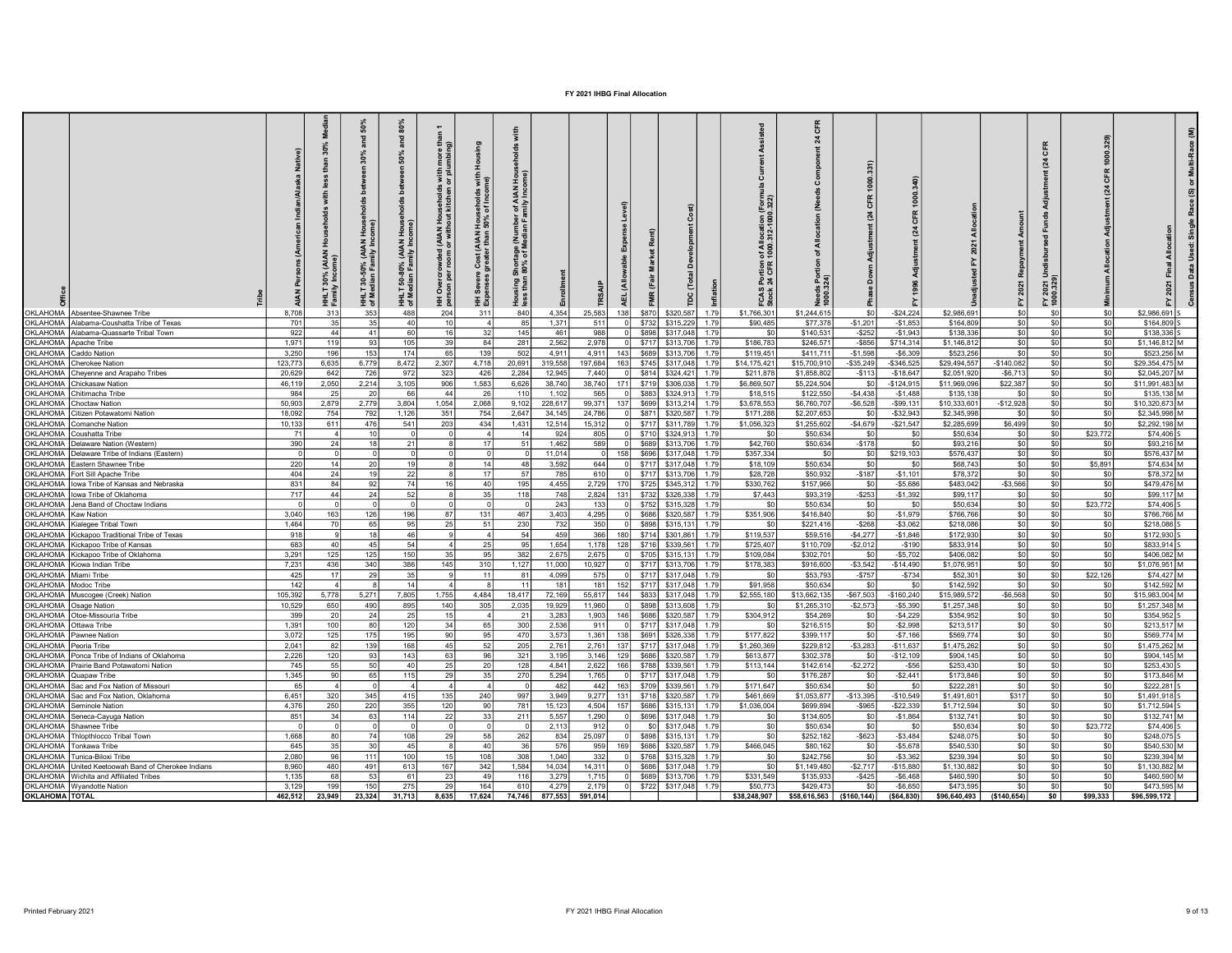|                           |                                                                   |              |                           | and                | 80%<br>and<br>50%<br>50-80% (AIAN Hous<br>Jian Familu Income | than<br>more<br>(AIAN Households with<br>or without kitchen or plu | 훞<br>with<br>me)<br>l Households<br>150% of Incon<br>Cost (AIAN<br>Treater than | 로 홀<br>of AIAN<br>milv Inco<br>of Mer<br>مر Me |            |              |          |                                                  |              | n of Allocation (<br>१ 1000.312-1000 | য়                     | $\overline{a}$             |                        |                        | CFR<br>$\overline{a}$ |                        |                       |                            |
|---------------------------|-------------------------------------------------------------------|--------------|---------------------------|--------------------|--------------------------------------------------------------|--------------------------------------------------------------------|---------------------------------------------------------------------------------|------------------------------------------------|------------|--------------|----------|--------------------------------------------------|--------------|--------------------------------------|------------------------|----------------------------|------------------------|------------------------|-----------------------|------------------------|-----------------------|----------------------------|
|                           |                                                                   |              | <b>AIAN</b><br>E<br>Essai | g.<br>오로<br>여<br>예 | HHLT<br>of Med                                               | rcrowded<br>per room<br>$\infty$<br>Ð                              | 조                                                                               | Hou<br>se                                      |            |              |          |                                                  |              | Portion<br>24 CFR<br>FCAS I<br>Stock | Needs<br>1000.3        |                            |                        |                        | 2021<br>10.32         | 호회                     |                       |                            |
| PHOENIX                   | <b>Acoma Pueblo</b>                                               | 3,120        | 130                       |                    | 19                                                           | 125                                                                |                                                                                 | 304                                            | 4,819      | 4,762        | 278      | \$714<br>\$350,630                               | 1.79         | \$587,775                            | \$447,447              |                            | $-$8,660$              | \$1,026,562            | \$0                   | \$0                    | \$1,026,562           |                            |
| PHOENIX                   | Agua Caliente Band of Cahuilla Indians                            | 531          | 35                        | 35                 |                                                              | 14                                                                 | 65                                                                              | 95                                             | 418        | 418          |          | $0$ \$1,289<br>\$445,002                         | 1.79         | \$0                                  | \$152,657              | $-$2,016$                  | $-$2,086$              | \$148,555              | SO                    | \$0                    | \$0                   | \$148,555 M                |
| PHOFNIX                   | Ak-Chin Indian Community                                          | 911          | 155                       | 70                 |                                                              | 35                                                                 |                                                                                 | 254                                            | 730        | 984          |          | 329 \$1,173<br>\$352,566                         | 1.79         | \$267,784                            | \$217,924              | $-$5,000$                  | $-$5,395$              | \$475,313              | SO                    | \$0                    | \$475,313             |                            |
| PHOENIX                   | Alturas Indian Rancheria                                          |              |                           |                    |                                                              |                                                                    |                                                                                 |                                                | 11         | 11           |          | \$770<br>\$487,874                               | 1.79         | \$0                                  | \$50,634               | \$0                        | \$0                    | \$50,634               | SO <sub>2</sub>       | SO<br>\$23,772         |                       | \$74,406 S                 |
| PHOENIX                   | Augustine Band of Cahuilla Indians                                |              |                           |                    |                                                              |                                                                    |                                                                                 |                                                |            | 8            |          | $0$ \$1,289<br>\$445,002                         | 1.79         | \$0                                  | \$50,634               | SO                         | \$0                    | \$50,634               | SO                    | \$0<br>\$23,772        |                       | \$74,406 S                 |
| PHOENIX                   | Bear River Band of the Rohnerville Rancheria                      | 280          |                           |                    |                                                              |                                                                    |                                                                                 |                                                | 291        | 231          |          | $0$ \$1,040<br>\$495,615                         | 1.79         | \$0                                  | \$50,634               | SO                         | \$0                    | \$50,634               | SO                    | \$0<br>\$23,772        |                       | \$74,406 M                 |
| PHOENIX                   | Berry Creek Rancheria of Maidu Indians                            | 1,252        | 64                        | 100                |                                                              |                                                                    | 114                                                                             | 228                                            | 626        | 427          |          | 380 \$1,090<br>\$479,753                         | 1.79         | \$208,112                            | \$335,648              | $-$478$                    | $-$5,459$              | \$537,823              | SO                    | \$0<br>\$0             |                       | \$537,823 M                |
| PHOENIX<br>PHOENIX        | Big Lagoon Rancheria<br>Big Pine Paiute Tribe of the Owens Valley | 458          | 40                        | 25                 |                                                              |                                                                    | 25                                                                              | <b>QC</b>                                      | 17<br>627  | 17<br>414    | 233      | 0 \$1,040<br>\$495,615<br>\$973<br>\$465,540     | 1.79<br>1.79 | \$0<br>\$312,949                     | \$50,634<br>\$134,317  | S <sub>0</sub><br>$-$ \$51 | \$0<br>$-$1,970$       | \$50,634<br>\$445,246  | sol<br>SO             | \$23,772<br>\$0        | \$445,246<br>\$0      | \$74,406 S                 |
| PHOENIX                   | Big Sandy Rancheria of Western Mono Indians                       | 1,032        | 37                        | 36                 |                                                              | 30                                                                 | 49                                                                              | 121                                            | 516        | 405          |          | $0$ \$1,010<br>\$491,079                         | 1.79         | \$0                                  | \$257,661              | \$0                        | $-$3,568$              | \$254,093              | \$0                   | \$0                    | \$0<br>\$254,093      |                            |
| PHOENIX                   | Big Valley Band of Pomo Indians                                   | 1,751        | 156                       | 86                 | 114                                                          | 47                                                                 | 160                                                                             | 355                                            | 1,200      | 382          |          | $0$ \$1,016<br>\$493,965                         | 1.79         | \$0                                  | \$518,785              | $-$1,775$                  | $-$7,160$              | \$509,851              | \$0                   | \$0                    | \$0                   | \$509,851 M                |
| PHOENIX                   | <b>Bishon Paiute Tribe</b>                                        | 1.237        | 65                        | 75                 | 11 <sup>5</sup>                                              | 10                                                                 | 25                                                                              | 219                                            | 1,895      | 1,651        | 233      | \$973<br>\$465,540                               | 1.79         | \$740.710                            | \$257,964              | \$361,840                  | $-$10,007$             | \$1,350,508            | $-$11,079$            | \$0                    | \$1,339,429 5<br>\$0  |                            |
| PHOENIX                   | Blue Lake Rancheria                                               | 36           |                           |                    |                                                              |                                                                    |                                                                                 |                                                | 51         | 84           |          | 0 \$1,040<br>\$495,615                           | 1.79         | \$0                                  | \$50,634               | \$0                        | \$0                    | \$50,634               | sol                   | \$0<br>\$23,772        |                       | \$74,406                   |
| PHOENIX                   | Bridgeport Indian Colonv                                          | -39          |                           |                    |                                                              |                                                                    |                                                                                 |                                                | 111        | -85 l        |          | 233 \$1,290<br>\$465,540                         | 1.79         | \$201,218                            | \$8,316                | \$0                        | $-$1,385$              | \$208,149              | sol                   | \$0                    | -\$0                  | \$208,149 S                |
| PHOENIX                   | Buena Vista Rancheria of Me-Wuk Indians                           |              |                           |                    |                                                              |                                                                    |                                                                                 |                                                |            |              |          | $0$ \$1,128<br>\$487,874                         | 1.79         | \$0                                  | \$50,634               | \$0                        | -SC                    | \$50,634               | so                    | \$23,772<br>\$0        |                       | \$74.406 M                 |
| PHOENIX                   | Cabazon Band of Mission Indians                                   | 26           |                           |                    |                                                              |                                                                    |                                                                                 |                                                | 30         | 46           |          | $0$ \$1,289<br>\$445.003                         | 1.79         | \$0                                  | \$50,634               | SO                         | \$0                    | \$50.634               | SO                    | \$23,772<br>\$0        |                       | $$74.406$ S                |
| <b>PHOENIX</b>            | Cachil DeHe Band of Wintun Indians, Colusa Rancheria              | 59           |                           |                    |                                                              |                                                                    |                                                                                 | -11                                            | 69         | 109          | 0I       | \$938<br>\$479.753                               | 1.79         | $s$ <sub>0</sub>                     | \$50.634               | $\overline{\text{SO}}$     | \$0                    | \$50.634               | $ $ sol               | \$0<br>\$23,772        |                       | $$74.406$ S                |
| PHOENIX                   | Cahto Tribe of the Laytonville Rancheria                          | 262          |                           |                    |                                                              |                                                                    | 24                                                                              |                                                | 131        | 293          |          | 380 \$1,173<br>\$493.965                         | 179          | \$355,757                            | \$70,903               | $-$ \$88                   | $-$3,960$              | \$422,612              | \$0                   | \$0<br>- \$1           |                       | \$422,612 M                |
| PHOENIX                   | Cahuilla Band of Indians                                          | 176          |                           |                    |                                                              |                                                                    | Δ                                                                               | $-11$                                          | 397        | 293          |          | 395 \$1,289<br>\$445.00                          | 179          | \$0                                  | \$50,634               | SO I                       | \$0                    | \$50.634               | so                    | \$23,772<br>\$0        |                       | \$74,406 S                 |
| <b>PHOENIX</b>            | California Valley Miwok Tribe                                     | 20           |                           |                    |                                                              |                                                                    |                                                                                 |                                                | 10         | -51          | $\Omega$ | \$988<br>\$479.753                               | 1.79         | \$0                                  | \$50,634               | SO                         | \$0                    | \$50.634               | SO                    | \$23,772<br>\$0        |                       | \$74,406 S                 |
| <b>PHOENIX</b>            | Campo Band of Diegueno Mission Indians                            | 259          | 30 <sup>1</sup>           | 151                |                                                              | Δ                                                                  | 10                                                                              | 40                                             | 302        | 304          |          | 391 \$2,037<br>\$428,052                         | 1.79         | \$321,525                            | \$62,198               | SO                         | \$284,531              | \$668,255              | $ $ so                | \$0                    | \$0                   | $$668.255$ S               |
| PHOENIX<br><b>PHOENIX</b> | Capitan Grande Band of Diegueno Mission Indians                   | 611          | 25                        |                    |                                                              | 10                                                                 | 25                                                                              | 39                                             | 589<br>-33 | 550          | $\Omega$ | 395 \$2,037<br>\$428,052<br>\$770<br>\$487.874   | 179<br>179   | S0<br>-SO                            | \$96,464               | $-$1,225$                  | \$81,589<br>.SO        | \$176,828<br>\$50.634  | so                    | SO I                   | \$176,864 S<br>- \$0  | \$74,406 M                 |
| PHOENIX                   | Cedarville Rancheria<br>Chemehuevi Indian Tribe                   | 233          | 24                        | 151                |                                                              |                                                                    |                                                                                 |                                                | 1.137      | -37 I<br>226 |          | 374 \$1,289<br>\$443,084                         | 179          | \$813,977                            | \$50,634<br>\$41,105   | - SO<br>$-$971$            | \$9,178                | \$863,289              | SO<br>SO              | \$23,772<br>\$0<br>\$0 | . \$∩                 | \$863,289 M                |
| PHOFNIX                   | Cher-Ae Heights Indian Community (Trinidad Rancheria)             | 113          |                           |                    |                                                              | $\Delta$                                                           |                                                                                 |                                                | 241        | 186          |          | $0$ \$1,040<br>\$495,61                          | 179          | S <sub>0</sub>                       | \$50,634               | \$0                        | - \$0                  | \$50,634               | so                    | \$23,772<br>\$0        |                       | \$74,406 S                 |
| PHOFNIX                   | Cloverdale Rancheria of Pomo Indians                              | 872          | 77                        | 43                 |                                                              | <b>24</b>                                                          | 79                                                                              | 177                                            | 436        | 436          |          | 0 \$1,949<br>\$499.77                            | 1.79         | SO                                   | \$261,728              | $-$ \$859                  | $-$3,612$              | \$257,256              | SO                    | \$0                    | \$0                   | \$257,256 M                |
| PHOENIX                   | Cochiti Pueblo                                                    | 972          | 30                        | 35I                | 40                                                           | 25                                                                 | Δ                                                                               | - 77                                           | 1,180      |              | 641 300  | \$877<br>\$350.630                               | 1.79         | \$162,676                            | \$107,316              | SO I                       | $-$2,529$              | \$267,463              | $-$18,391$            | SO I                   | \$249,072 S<br>- \$0  |                            |
| PHOENIX                   | Cocopah Tribe                                                     | 659          | 55                        | 45                 |                                                              | 20                                                                 | Δ                                                                               | QF                                             | 940        | 1.081 376    |          | \$816<br>\$360.497                               | 1.79         | \$806,540                            | \$121,846              | \$0                        | $-$ \$9,707            | \$918,679              | \$0                   | SO I                   | - \$0<br>\$918,679    |                            |
| PHOENIX                   | Cold Springs Rancheria of Mono Indians                            | 178          |                           |                    |                                                              | $\Lambda$                                                          |                                                                                 |                                                | 213        | 213          | - 378 l  | \$980<br>\$491.079                               | 1.79         | \$413,225                            | \$22,042               | $-$13$                     | $-$4,129$              | \$431,126              | SO                    | \$0                    | \$0<br>\$431,126      |                            |
| PHOFNIX                   | Colorado River Indian Tribes                                      | 2,899        | 180                       | 215                | 209                                                          | 160                                                                | 55                                                                              | 35C                                            | 4.443      | 2,304        | 194      | \$874<br>\$443,084                               | 1.79         | \$1,939,313                          | \$755,599              | $-$14,557$                 | $-$19,382$             | \$2,660,973            | SO                    | \$0                    | \$0<br>\$2,660,973    |                            |
| PHOFNIX                   | Coyote Valley Band of Pomo Indians                                | 746          | 661                       | 36                 | $\Delta$ <sup>8</sup>                                        | 20                                                                 | 68                                                                              | 121                                            | 373        | 320          |          | 222 \$1,727<br>\$493,965                         | 1.79         | \$368,247                            | \$214,794              | \$0                        | $-$6,546$              | \$576,495              | SO                    | \$0                    | \$0                   | \$576,495 M                |
| PHOENIX                   | Death Valley Timba-sha Shoshone Tribe                             | 699          | 16                        | 26                 | -31                                                          |                                                                    | 37                                                                              | $\overline{7}$                                 | 391        | 273          | $\Omega$ | \$465,540<br>\$973                               | 179          | - \$0                                | \$101,369              | $-$ \$889                  | $-$1,391$              | \$99,088               | SO                    | SO I                   | \$0                   | \$99,088 M                 |
| PHOFNIX                   | Dry Creek Rancheria Band of Pomo Indians                          | 2,442        | 217                       | 119                | 158                                                          | 66                                                                 | 223                                                                             | 495                                            | 1,221      | 591          |          | 380 \$1,949<br>\$499,771                         | 1.79         | \$0                                  | \$731,797              | $-$2,505$                  | $-$10,099$             | \$719,192              | SO                    | \$0                    | \$0                   | \$719,192 M                |
| PHOENIX                   | Duck Valley Shoshone-Paiute Tribes                                | 4.060        | 247                       | 205                | 282                                                          | 91                                                                 | 220                                                                             | 650                                            | 2,030      | 1,427 377    |          | \$931<br>\$413,891                               | 1.79         | \$1,147,955                          | \$993,351              | \$0                        | $-$18,906$             | \$2,122,400            | SO                    | \$0                    | \$0<br>\$2,122,400 S  |                            |
| PHOENIX                   | Duckwater Shoshone Tribe                                          | 774          | 45                        | 39 <sup>1</sup>    | -54                                                          | 15 <sup>1</sup>                                                    | 45                                                                              | 121                                            | 387        |              | 114 402  | \$936<br>\$418,047                               | 1.79         | \$355,397                            | \$146,556              | $-$462$                    | $-$4.381$              | \$497.111              | SO                    | \$0                    | - \$0                 | \$497.111 M                |
| HOENIX                    | Elem Indian Colony of Pomo Indians (Sulphur Bank Rancheri         | 238          | 21                        | 12                 |                                                              |                                                                    | 22                                                                              | $\Delta$                                       | 119        | 246          |          | $0$ \$1,016<br>\$493,965                         | 1.79         | \$0                                  | \$71,076               | $-$ \$232                  | $-$ \$981              | \$69,863               | so                    | \$0<br>\$4,785         |                       | \$74,648 M                 |
| PHOENIX<br>PHOFNIX        | Elk Vallev Rancheria                                              | -56<br>1.198 | 10                        |                    |                                                              | $\Lambda$                                                          |                                                                                 | $\mathcal{D}$<br>187                           | 93         | 48           | $\Omega$ | \$978<br>\$487,874                               | 1.79<br>1.79 | SO.                                  | \$50,634               | SO.                        | - \$0                  | \$50,634               | SO                    | \$23,772<br>\$0        | \$0                   | \$74,406 M                 |
| PHOENIX                   | Ely Shoshone Tribe<br>Enterprise Rancheria of Maidu Indians       | 1,788        | 73<br>92                  | 60<br>142          | 83<br>120                                                    | -271<br>38                                                         | 65<br>162                                                                       | 339                                            | 599<br>916 | 438          | 300 402  | \$929<br>\$418,047<br>$0$   \$1,090<br>\$479,753 | 1.79         | \$363,207<br>\$87,763                | \$295,378<br>\$481,713 | $-$ \$517<br>$-$ \$679     | $-$5,286$<br>$-$7.877$ | \$652,783<br>\$560.921 | SO<br>SO              | \$0<br>\$0             | \$0                   | \$652,783 S<br>\$560,921 M |
| HOENIX                    | Ewilaapaayp Band of Kumeyaay Indians                              |              |                           |                    |                                                              |                                                                    |                                                                                 |                                                |            | 14           |          | $0$ \$2,037<br>\$428,052                         | 1.79         | sol                                  | \$50,634               | \$0                        | \$0                    | \$50,634               | sol                   | \$0<br>\$23,772        |                       | \$74,406 S                 |
| PHOENIX                   | Fallon Paiute-Shoshone Tribe                                      | 3.12         | 190                       | 157                | 216                                                          | 70                                                                 | 169                                                                             | 505                                            | 1,560      | 1,692        | 336      | \$928<br>\$378,200                               | 1.79         | \$722,403                            | \$698,813              | \$0                        | $-$6,137$              | \$1,415,079            | \$12,589              | \$0                    | \$1,427,668 S<br>\$0  |                            |
| PHOENIX                   | Fort Bidwell Indian Community                                     | 289          | 22                        | 191                | 21                                                           |                                                                    | 25                                                                              | 44                                             | 345        | 306          | 387      | \$843<br>\$478,197                               | 1.79         | \$267,982                            | \$78,900               | $-$545$                    | $-$1,668$              | \$344,669              | so l                  | \$0                    | \$0l                  | \$344,669 M                |
| <b>HOENIX</b>             | Fort Independence Indian Community of Paiute Indians              | 57           |                           |                    |                                                              |                                                                    | $\Delta$                                                                        | $\mathbf{1}^{\prime}$                          | 101        | 90           | 233      | \$973<br>\$465,540                               | 1.79         | \$37,752                             | \$50,634               | \$0                        | \$0                    | \$88,386               | sol                   | \$0                    | \$0                   | \$88,386 S                 |
| <b>HOENIX</b>             | Fort McDermitt Paiute and Shoshone Tribes                         | 2,058        | 125                       | 104                | 143                                                          | 46                                                                 | 111                                                                             | 372                                            | 1,029      | 846          |          | 0 \$1,049<br>\$398.124                           | 1.79         | \$0                                  | \$494,714              | \$0                        | $-$6,851$              | \$487,864              | so                    | \$0                    | \$0                   | \$487,864 S                |
| HOENIX                    | Fort McDowell Yavapai Nation                                      | 1.110        | 60                        | 25                 |                                                              | 25                                                                 | 40                                                                              | 155                                            | 927        | 1,120        |          | 315 \$1,173<br>\$352,566                         | 1.79         | \$0                                  | \$188,291              | $-$2,918$                  | $-$ \$2,325            | \$183,047              | SO                    | \$0                    | \$183,047 S<br>\$0    |                            |
| PHOENIX                   | Fort Mojave Indian Tribe                                          | 738          | 45                        | 45                 | 65                                                           | 35                                                                 | 29                                                                              | 46                                             | 1,436      | 1,102        |          | 359 \$1,003<br>\$395,143                         | 1.79         | \$1,372,523                          | \$173,921              | $-$1,406$                  | $-$14,118$             | \$1,530,919            | sol                   | \$0                    | -sol<br>\$1,530,919 S |                            |
| <b>HOFNIX</b>             | Gila River Indian Community                                       | 13.734       | 1.3001                    | 360 <sup>1</sup>   | 590                                                          | 340                                                                | 165                                                                             | 1.589                                          | 20,479     | 14.966       |          | 187   \$1,173<br>\$356,626                       | 1.79         | \$5,639,869                          | \$2,080,126            | \$0                        | $-$ \$61.423           | \$7,658.571            | sol                   | \$0                    | \$7,658,571 S<br>\$0  |                            |
| <b>HOENIX</b>             | <b>Graton Rancheria Federated Indians</b>                         | 2.866        | 261                       | 104                | 133                                                          | 16                                                                 | 225                                                                             | 498                                            | 1.433      | 445          |          | $0$ \$3,339<br>\$525,626                         | 1.79         | \$0                                  | \$708,327              | \$0                        | $-$9,809$              | \$698,518              | SO                    | \$0                    | \$0                   | \$698,518 M                |
| <b>HOENIX</b>             | reenville Rancheria                                               | 380          | 19                        | 27                 | 31                                                           | 23                                                                 | 16                                                                              |                                                | 190        | 103          |          | 0 \$1,087<br>\$479.75                            | 1.79         | S <sub>0</sub>                       | \$104,545              | \$2,757                    | $-$1.486$              | \$105,816              | SO                    | \$0                    | \$0                   | \$105,816 M                |
| <b>HOENIX</b>             | Grindstone Rancheria of Wintun-Wailaki Indians                    | 274          | 44                        |                    |                                                              | 29                                                                 | 31                                                                              |                                                | 137        | 168          | 387      | \$883<br>\$470,076                               | 1.79         | \$330,962                            | \$142,321              | \$17,650                   | $-$4,562$              | \$486,371              | sol                   | \$0                    | \$0                   | \$486,371 S                |
| <b>HOENIX</b>             | Guidiville Rancheria                                              | 38           |                           |                    |                                                              |                                                                    | $\Omega$                                                                        |                                                | 143        | 114          |          | 380 \$1,173<br>\$493,965                         | 1.79         | \$183,269                            | \$50,634               | \$20,347                   | \$0                    | \$254,250              | sol                   | \$0                    | \$0                   | \$254,250 S                |
| <b>IOFNIX</b>             | Habematolel Pomo of Upper Lake                                    | 596          | 53                        | 29                 |                                                              | 16                                                                 | 54                                                                              | 12 <sup>1</sup>                                | 298        | 1511         |          | $01$ \$1.016<br>\$493.965                        | 1.79         | \$0                                  | \$177,018              | $-$571$                    | $-$2,443$              | \$174,004              | SO <sub>1</sub>       | \$0                    | \$0                   | \$174,004 M                |
| <b>IOENIX</b>             | Havasupai Tribe                                                   | 481          |                           |                    |                                                              |                                                                    |                                                                                 |                                                | 734        | 679          |          | 0 \$1,266<br>\$626.16                            | 1.79         | \$0                                  | \$50,634               | \$87,467                   | \$0                    | \$138,101              | SO <sub>1</sub>       | \$0                    | \$0<br>\$138,101 5    |                            |
| <b>HOENIX</b>             | Hoopa Valley Tribe                                                | 2,758        | 265                       | 160                | 155                                                          | 110                                                                | 60                                                                              | 478                                            | 3,370      | 1.983        |          | 381 \$1,040<br>\$495,615                         | 1.79         | \$853,137                            | \$802,649              | $-$2,846$                  | $-$ \$13,980           | \$1,638,959            | SO <sub>2</sub>       | \$0                    | \$0<br>\$1,638,959 S  |                            |
| PHOENIX                   | Hopi Tribe                                                        | 26.299       | 1.375                     | 1.289              | 1.311                                                        | 1.764                                                              | 1.134                                                                           | 3.934                                          | 14.422     |              |          | 8.160 311 \$847 \$368.333                        | 1.79         | \$315.816                            | \$6,622,615            | $-$66.550$                 | $-$ \$79.845           | \$6,792,036            | $-$231.443$           | SO <sub>1</sub>        | \$0<br>\$6,560,593 S  |                            |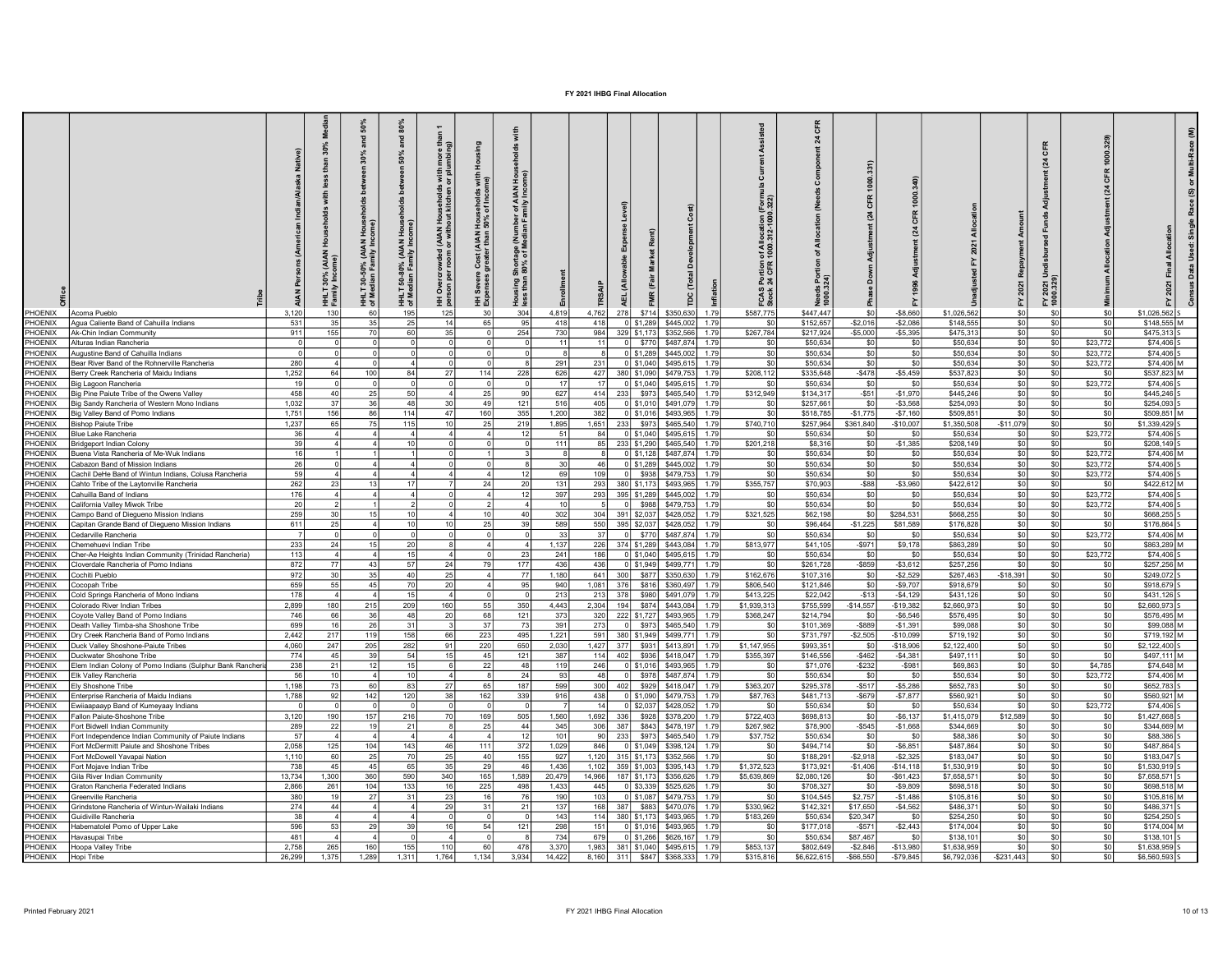|                          | PHOENIX   Hopland Band of Pomo Indians                  | 1.852        | 30%<br>£<br><b>AIAN</b><br>30%<br>노T<br>Eamil<br>165 | S <sub>0</sub><br>ξ<br>(AIAN<br>క్ల<br>모들<br>여<br>예 | 80%<br>$\frac{1}{6}$<br>50%<br><b>b</b> et<br>50-80% (AIAN Hous<br>Jian Family Income)<br><b>HHLT</b><br>of Med<br>121 | more<br>(AIAN Households with<br>or without kitchen or plu<br>Overcrowded<br>son ner room<br>. 포 효 | Ĭ<br>l Households<br>150% of Incom<br>Cost (AIAN I<br>greater than<br>Severe<br>contracts<br>王 短<br>169 | of AIAN Hou<br>unily Income)<br>Shortage (Nur<br>180% of Media<br>ិច<br>សា<br>355 | 926          | 521                | 380 \$1,947        | \$493.965                                          | 툴<br>1.79     | of Allocation (Forn<br>1000.312-1000.322)<br>FCAS Portion<br>Stock 24 CFR<br>\$265,166 | য়<br>ds Po<br>1.324)<br>\$544,296 | $\overline{a}$<br>$-$1.975$ | $-$10,001$              | \$797.486                | CFR<br>(24)<br>FY 2021 Ur<br>1000.329)<br>\$0<br>\$0 |                                  | \$797.486 M                   | Σ |
|--------------------------|---------------------------------------------------------|--------------|------------------------------------------------------|-----------------------------------------------------|------------------------------------------------------------------------------------------------------------------------|----------------------------------------------------------------------------------------------------|---------------------------------------------------------------------------------------------------------|-----------------------------------------------------------------------------------|--------------|--------------------|--------------------|----------------------------------------------------|---------------|----------------------------------------------------------------------------------------|------------------------------------|-----------------------------|-------------------------|--------------------------|------------------------------------------------------|----------------------------------|-------------------------------|---|
| PHOENIX                  | Hualapai Indian Tribe                                   | 1,575        | 45                                                   | 35                                                  |                                                                                                                        | 50                                                                                                 | 15                                                                                                      | $\cdot$ 1                                                                         | 2,133        | 1,504              | 358                | \$872<br>\$368,238                                 | 1.79          | \$1,291,086                                                                            | \$174,971                          | \$234,373                   | $-$2.674$               | \$1,697,757              | SO                                                   | \$0<br>\$0                       | \$1,697,757                   |   |
| PHOENIX                  | linav Nation of Santa Ysabel                            | 313          | 35                                                   | 20 <sub>l</sub>                                     |                                                                                                                        |                                                                                                    |                                                                                                         | 7(                                                                                | 768          | 768                |                    | 0 \$2.037<br>\$428,052                             | 1.79          | \$0                                                                                    | \$68,179                           | $-$ \$977                   | $-$ \$931               | \$66,272                 | sol                                                  | SO<br>\$8.331                    | \$74,603 S                    |   |
| PHOENIX                  | Inaja Band of Diegueno Mission Indians                  |              |                                                      |                                                     |                                                                                                                        |                                                                                                    |                                                                                                         |                                                                                   | 19           | 20                 |                    | $0$ \$2,037<br>\$428,052                           | 179           | \$0                                                                                    | \$50,634                           | SO                          | \$0                     | \$50,634                 | so                                                   | \$23,772<br>\$0                  | \$74,406 S                    |   |
| PHOFNIX                  | Ione Band of Miwok Indians                              | 1.449        | 74                                                   | 59                                                  | 104                                                                                                                    | 14                                                                                                 | 79                                                                                                      | 237                                                                               | 768          | 652                |                    | $0$ \$1,128<br>\$487.874                           | 1.79          | \$0                                                                                    | \$283,136                          | $-$11,365$                  | $-$3,763$               | \$268,008                | SO                                                   | \$0<br>- \$0                     | \$268,008 M                   |   |
| PHOENIX                  | Isleta Pueblo                                           | 3.887        | 260                                                  | 210                                                 | 260                                                                                                                    | 65                                                                                                 | 29                                                                                                      | 676                                                                               | 3,980        | 3,980              |                    | \$877<br>\$346,760                                 | 1.79          | \$379,631                                                                              | \$571,931                          | SO I                        | $-$9,246$               | \$942.315                | $ $ so                                               | \$0<br>\$0                       | $$942.315$ S                  |   |
| <b>PHOENIX</b>           | Jackson Band of Miwuk Indians                           |              |                                                      |                                                     |                                                                                                                        |                                                                                                    |                                                                                                         |                                                                                   | 30           | 30                 |                    | $0$ \$1.128<br>\$487,874                           | 1.79          | \$0                                                                                    | \$50,634                           | \$0                         | \$0                     | \$50.634                 | $ $ so                                               | \$23,772<br>\$0                  | \$74,406 S                    |   |
| PHOENIX                  | Jamul Indian Village                                    |              |                                                      |                                                     |                                                                                                                        |                                                                                                    |                                                                                                         |                                                                                   | 63           | 63                 |                    | ol \$2,037<br>\$428,052                            | 179           | sol                                                                                    | \$50,634                           | \$0                         | \$0                     | \$50,634                 | so                                                   | \$23,772<br>\$0                  | \$74,406                      |   |
| PHOENIX                  | Jemez Pueblo                                            | 2,145        | 100                                                  | 55                                                  |                                                                                                                        | 95                                                                                                 | 35                                                                                                      | 190                                                                               | 3,825        | 3.776              | 0 I                | \$877<br>\$350,630                                 | 1 7 9 I       | \$161,942                                                                              | \$322,751                          | \$0                         | $-$4.129$               | \$480,564                | SO                                                   | \$0<br>- \$0                     | \$480,564                     |   |
| PHOFNIX                  | Jicarilla Apache Nation                                 | 3,20         | 154                                                  |                                                     | 140<br>70                                                                                                              | 75                                                                                                 | 25                                                                                                      | 220                                                                               | 3,964        | 3,578              | 225                | \$715<br>\$350.63                                  | 1.79          | \$1,017,026                                                                            | \$360,457                          | $-$2,586$                   | $-$8,190$               | \$1,366,708              | SO                                                   | \$0<br>\$0                       | \$1,366,708                   |   |
| PHOENIX                  | Kaibab Band of Paiute Indians                           | 413          | 22                                                   | 20                                                  |                                                                                                                        | 28                                                                                                 | 18                                                                                                      | 24                                                                                | 288          | 128                | 346                | \$848<br>\$368,333                                 | 179           | \$344,445                                                                              | \$96,271                           | $-$902$                     | $-$3,259$               | \$436,555                | so                                                   | \$0<br>- \$0                     | \$436,555 S                   |   |
| PHOENIX<br>PHOENIX       | Karuk Tribe                                             | 7.500        | 571                                                  | 496                                                 | 539                                                                                                                    | 199                                                                                                | 645                                                                                                     | 1.441                                                                             | 3,750        | 13.197             | 380                | \$989<br>\$495,615                                 | 179           | \$1,787,818                                                                            | \$2,169,466                        | $-$6,254$                   | $-$ \$45.279            | \$3,905.752              | SO                                                   | \$0<br>-90                       | \$3,905,752 M                 |   |
| PHOENIX                  | Kashia Band of Pomo Indians, Stewarts Point Rancheria   | 1.910        | 170                                                  | 931                                                 | 124                                                                                                                    | -52                                                                                                | 174                                                                                                     | 387                                                                               | 955          | 565                |                    | 380 \$1,949<br>\$499.77                            | 1.79<br>179   | -SO                                                                                    | \$572,512                          | $-$2,141$                   | $-$7,898$               | \$562.473                | SO                                                   | \$0<br>- \$0<br>-\$0             | \$562,473 M                   |   |
| PHOFNIX                  | Kewa Pueblo (Santo Domingo)                             | 3.82         | 180<br>21                                            | 75                                                  | 125<br>16 <sup>1</sup>                                                                                                 | 185<br>16                                                                                          | 20                                                                                                      | 343<br>56                                                                         | 4,492        | 4,807              | 278                | \$877<br>\$350,630                                 | 179           | \$259,493<br>\$0                                                                       | \$542,170                          | $-$ \$52                    | $-$11.10$               | \$790.51                 | SO                                                   | \$0<br>- \$0                     | \$790,510                     |   |
| PHOFNIX                  | Kletsel Dehe Band of Wintun Indians (Cortina Rancheria) | 304          |                                                      |                                                     |                                                                                                                        |                                                                                                    | 21                                                                                                      |                                                                                   | 152          | 164<br>-ol         |                    | $0$ \$1,402<br>S487.874<br>0 \$1,949<br>\$494,884  | 179           | SO                                                                                     | \$115,537                          | $-$2,697$                   | $-$1,563$<br>\$0        | \$111,277<br>\$50,634    | SO                                                   | \$0                              | \$111,277 S<br>\$74,406 M     |   |
| PHOENIX                  | Koi Nation of Northern California (Lower Lake)          | 442          | 45                                                   | 151                                                 |                                                                                                                        |                                                                                                    |                                                                                                         | 50                                                                                | 604          |                    | 395 \$2,037        | \$428,052                                          | 1.79          | \$211,111                                                                              | \$50,634<br>\$66,994               | SO                          |                         | \$276,899                | SO<br>SO                                             | \$23,772<br>\$0<br>SO I<br>- \$0 | \$276,899 M                   |   |
| PHOFNIX                  | La Jolla Band of Luiseno Indians                        | 32           |                                                      |                                                     |                                                                                                                        |                                                                                                    |                                                                                                         |                                                                                   | 16           | 293                |                    |                                                    | 1.79          | SO.                                                                                    |                                    | SO I                        | $-$1,206$<br>\$0        |                          |                                                      |                                  |                               |   |
| PHOENIX                  | La Posta Band of Diegueno Mission Indians               | 4.133        | 155                                                  | 230                                                 | 175                                                                                                                    | 130                                                                                                |                                                                                                         | 477                                                                               |              | 34<br>4.289        |                    | $0$ \$2,037<br>\$431,887<br>203 \$714<br>\$346,760 | 1.79          |                                                                                        | \$50,634                           | \$0                         |                         | \$50,634<br>\$1,510.121  | SO                                                   | \$0<br>\$23,772<br>- \$0         | $$74,406$ S<br>\$1,510,121 S  |   |
| PHOENIX                  | Laguna Pueblo<br>Las Vegas Tribe of Paiute Indians      | 108          |                                                      |                                                     |                                                                                                                        | $\Delta$                                                                                           | 80<br>$\Delta$                                                                                          | $\overline{1}$                                                                    | 8,092<br>54  | 1.810              |                    | 0 \$1,080<br>\$418,047                             | 1.79          | \$531,175<br>S0                                                                        | \$622,815<br>\$50,634              | \$0<br>\$0                  | \$356,131<br>-SC        | \$50,634                 | SO<br>SO                                             | \$0<br>\$0<br>\$23,772           | \$74,406 S                    |   |
| <b>PHOENIX</b>           | Lone Pine Paiute-Shoshone Tribe                         | 590          | 17                                                   | 20                                                  |                                                                                                                        | $\Delta$                                                                                           | 57                                                                                                      | 46                                                                                | 295          | 350                |                    | 233 \$1,188<br>\$455.864                           | 1.79          | \$180.831                                                                              | \$111,824                          | $-$ \$8,205                 | $-$1,482$               | \$282.968                | $-$5,762$                                            | \$0<br>- \$0                     | \$277,206 M                   |   |
| PHOFNIX                  | Los Coyotes Band of Cahuilla and Cupeno Indians         | 81           | 10 <sup>1</sup>                                      |                                                     |                                                                                                                        |                                                                                                    | $\mathbf{A}$                                                                                            | 22                                                                                | 349          | 288                |                    | $0$ \$2,037<br>\$428,052                           | 1.79          | SO I                                                                                   | \$50,634                           | SO I                        | \$0                     | \$50,634                 | SO I                                                 | \$0<br>\$23,772                  | \$74,406 M                    |   |
| PHOFNIX                  | Lovelock Paiute Tribe                                   | 564          | 34                                                   | 28                                                  | 30                                                                                                                     | 13                                                                                                 | 31                                                                                                      | 102                                                                               | 282          | 268                |                    | $0$ \$1,049<br>\$393,683                           | 1.79          | SO                                                                                     | \$134,535                          | $-$ \$1                     | $-$1,863$               | \$132,672                | SO                                                   | \$0<br>- \$0                     | $$132,672$ S                  |   |
| PHOENIX                  | Lytton Rancheria of California                          | 546          | 49                                                   | 27                                                  | 35                                                                                                                     | 15                                                                                                 | 50                                                                                                      | 11'                                                                               | 273          | 273                |                    | 0 \$1,949<br>\$499,771                             | 1.79          | \$0                                                                                    | \$164,121                          | $-$540$                     | $-$ \$2,265             | \$161,316                | SO                                                   | \$0<br>\$0                       | $$161,316$ M                  |   |
| HOENIX                   | Manchester Band of Pomo Indians                         | 2,148        | 191                                                  | 105                                                 | 139                                                                                                                    | 58                                                                                                 | 196                                                                                                     | 399                                                                               | 1,074        | 923                | 380 \$1,173        | \$493,965                                          | 1.79          | \$388,098                                                                              | \$628,364                          | \$0                         | $-$11,333$              | \$1,005,129              | sol                                                  | \$0<br>\$0                       | \$1,005,129 M                 |   |
| HOENIX                   | Manzanita Band of Diegueno Mission Indians              | 64           |                                                      |                                                     |                                                                                                                        | $\Delta$                                                                                           | $\Omega$                                                                                                |                                                                                   | 105          | 105                |                    | $0$ \$2,037<br>\$428,052                           | 1.79          | sol                                                                                    | \$50,634                           | \$0                         | \$0                     | \$50,634                 | SO                                                   | SO<br>\$23,772                   | $$74,406$ S                   |   |
| HOENIX                   | Mechoopda Indian Tribe of Chico Rancheria               | 1,266        | 65                                                   | 101                                                 | 85                                                                                                                     | 27                                                                                                 | 115                                                                                                     | 251                                                                               | 633          | 442                |                    | 0 \$1,090<br>\$479,753                             | 1.79          | SO.                                                                                    | \$343,724                          | $-$480$                     | $-$4,753$               | \$338,491                | so l                                                 | \$0<br>- \$0                     | \$338,491 M                   |   |
| PHOFNIX                  | Mesa Grande Band of Diegueno Mission Indians            | 102          | 1 <sub>A</sub>                                       |                                                     |                                                                                                                        |                                                                                                    |                                                                                                         |                                                                                   | 690          | 117                | 391 \$2,037        | \$428,052                                          | 1.79          | \$287,104                                                                              | \$18,316                           | \$0                         | $-$ \$3,458             | \$301,963                | SO                                                   | \$0<br>- \$0                     | \$301,963 M                   |   |
| HOENIX                   | Mescalero Apache Tribe                                  | 4,348        | 200                                                  | 175                                                 | 190                                                                                                                    | 95l                                                                                                | 50                                                                                                      | 334                                                                               | 4,309        | 4,447              |                    | 287 \$714<br>\$336,988                             | 1.79          | \$1,804,044                                                                            | \$507,606                          | $-$5,366$                   | $-$2,775$               | \$2,303,509              | $-$137,580$                                          | \$0<br>-sol                      | \$2,165,929 S                 |   |
| <b>HOENIX</b>            | Middletown Rancheria of Pomo Indians                    | 452          | 40 <sup>1</sup>                                      | 22                                                  | 29                                                                                                                     | 12                                                                                                 | 41                                                                                                      | 92                                                                                | 226          | 163                |                    | $0$ \$1,016<br>\$493,965                           | 1.79          | \$0                                                                                    | \$134,405                          | $-$497$                     | $-$1,854$               | \$132,053                | sol                                                  | \$0<br>\$0                       | \$132,053 M                   |   |
| <b>HOENIX</b>            | Moapa Band of Paiute Indians                            | 289          | 15                                                   | 20                                                  | 10                                                                                                                     | $\Delta$                                                                                           | $\Delta$                                                                                                |                                                                                   | 311          | 313                |                    | 388 \$1,080<br>\$418,047                           | 1.79          | \$398,086                                                                              | \$38,754                           | $-$527$                     | $-$6,042$               | \$430,272                | sol                                                  | \$0<br>\$0                       | \$430,272 S                   |   |
| HOENIX                   | Mooretown Rancheria of Maidu Indians                    | 2,264        | 117                                                  | 180                                                 | 153                                                                                                                    | 48                                                                                                 | 205                                                                                                     | 428                                                                               | 1,132        | 1,002              |                    | 380 \$1,090<br>\$479,753                           | 1.79          | \$223,634                                                                              | \$609,680                          | SO I                        | $-$8,797$               | \$824,516                | so l                                                 | \$0<br>\$0                       | \$824,516 M                   |   |
| <b>HOENIX</b>            | Morongo Band of Mission Indians                         | 652          | 40                                                   |                                                     | 30 <sup>1</sup><br>10                                                                                                  | $\Lambda$                                                                                          | 30 <sup>1</sup>                                                                                         | 80                                                                                | 1,015        | 2,443 395 \$1,289  |                    | \$441,167                                          | 1.79          | SO                                                                                     | \$126,884                          | $-$ \$354                   | \$232,277               | \$358,806                | sol                                                  | \$0<br>\$0                       | \$358,806 S                   |   |
| <b>HOENIX</b>            | Nambe Pueblo                                            | 562          | 30                                                   | 35                                                  | 35                                                                                                                     | 10 <sup>1</sup>                                                                                    | 10 <sup>1</sup>                                                                                         | 80                                                                                | 643          |                    |                    | 448 300 \$1,057<br>\$358,372                       | 1.79          | \$164,287                                                                              | \$87,913                           | \$38,980                    | \$39,329                | \$330,509                | SO                                                   | \$0<br>\$0                       | \$330,509 S                   |   |
| <b>HOENIX</b>            | Navaio Nation                                           | 183,124      | 13,295                                               | 6,839                                               | 7,404                                                                                                                  | 14,809                                                                                             | 2,649                                                                                                   | 23,760                                                                            | 277,840      | 192,067            | 293                | \$825<br>\$368,333                                 | 1.79          | \$30,312,943                                                                           | \$42,379,475                       | \$0                         | -\$668,027              | \$72,024,391             | SO                                                   | \$0<br>\$0                       | \$72,024,391 S                |   |
| <b>HOENIX</b>            | Northfork Rancheria of Mono Indians                     | 4.548        | 163                                                  | 158                                                 | 212                                                                                                                    | 130                                                                                                | 217                                                                                                     | 534                                                                               | 2,274        | 1.377              |                    | $0$ \$1,006<br>\$473.663                           | 1.79          | \$0                                                                                    | \$1,093,133                        | \$0                         | $-$15,138$              | \$1,077,996              | sol                                                  | \$0<br>\$0                       | \$1,077,996 S                 |   |
| <b>IOFNIX</b>            | Ohkay Owingeh (San Juan Pueblo)                         | 2.178        | 170                                                  |                                                     | 86 <sup>1</sup><br>111                                                                                                 | 51 I                                                                                               | 40 <sup>1</sup>                                                                                         | 341                                                                               | 2,791        | 2.721              |                    | \$350.630                                          | 1.79          | \$394,589                                                                              | \$355,460                          | $-$8,000$                   | $-$4.868$               | \$737.182                | sol                                                  | \$0<br>\$0                       | \$737,182 5                   |   |
| <b>IOENIX</b>            | Pala Band of Mission Indians                            | 791          | 40                                                   |                                                     |                                                                                                                        | 20                                                                                                 | 14                                                                                                      | 47                                                                                | 906          | 1.049              | 395 \$2,037        | \$428,052                                          | 1.79          | \$415,878                                                                              | \$88,555                           | SO.                         | $-$2,088$               | \$502,345                | SO                                                   | \$0<br>\$0                       | \$502,345 M                   |   |
| <b>IOENIX</b>            | Pascua Yagui Tribe                                      | 8,634        | 525                                                  | 325                                                 | 505                                                                                                                    | 299                                                                                                | 329                                                                                                     | 991                                                                               | 18,440       | 14,787 356 \$1,037 |                    | \$354,501                                          | 1.79          | \$3,308,535                                                                            | \$1,633,066                        | $-$666$                     | $-$24,167$              | \$4,916,769              | $-$ \$163,091                                        | \$0<br>\$0                       | \$4,753,678 S                 |   |
| <b>IOENIX</b>            | Paskenta Band of Nomlaki Indians                        | 576          | 54                                                   | 60 <sub>1</sub>                                     |                                                                                                                        | 34                                                                                                 | 34                                                                                                      | 155                                                                               | 288          | 206                | $\Omega$           | \$908<br>\$487,874                                 | 1.79          | \$0                                                                                    | \$251,164                          | $-$2,319$                   | $-$3,446$               | \$245,399                | SO <sub>2</sub>                                      | \$0<br>\$0                       | \$245,399 S                   |   |
| <b>IOENIX</b>            | Pauma Band of Luiseno Mission Indians                   | 163          |                                                      |                                                     |                                                                                                                        |                                                                                                    |                                                                                                         |                                                                                   | 189          | 132 <sup>1</sup>   | 395 \$2,037        | \$428,052                                          | 1.79          | \$0                                                                                    | \$50,634                           | \$0                         | \$13,424                | \$64,058                 | soI                                                  | \$0<br>\$10,517                  | $$74,575$ S                   |   |
| <b>IOENIX</b>            | Pechanga Band of Luiseno Mission Indians                | 282          | 15                                                   | 15                                                  |                                                                                                                        |                                                                                                    | 10                                                                                                      | $\mathcal{R}$                                                                     | 1.342        | 1,032              |                    | $0$ \$1,289<br>\$445,002                           | 1.79          | \$0                                                                                    | \$54,136                           | \$22,185                    | $-$1,057$               | \$75,264                 | sol                                                  | \$0<br>\$0                       | \$75,264 S                    |   |
| <b>IOENIX</b>            | licayune Rancheria of Chukchansi Indians                | 2,632        | 95                                                   | 92                                                  | 123                                                                                                                    | 75                                                                                                 | 126                                                                                                     | 285                                                                               | 1,316        | 798                | 378 \$1,006        | \$473,662                                          | 1.79          | \$233,850                                                                              | \$626,071                          | \$0                         | $-$10,503$              | \$849,418                | SO                                                   | \$0<br>\$0                       | \$849,418 S                   |   |
| <b>IOENIX</b>            | Picuris Pueblo                                          | 206          | 40                                                   |                                                     | 30 <sup>1</sup>                                                                                                        |                                                                                                    | 20 <sup>1</sup>                                                                                         | 80                                                                                | 311          | 309                | - ol               | \$875<br>\$350,630                                 | 1.79          | sol                                                                                    | \$79,116                           | SO                          | \$4,831                 | \$83,947                 | SO                                                   | so  <br>\$0                      | \$83,947 S                    |   |
| <b>IOENIX</b>            | inoleville Pomo Nation                                  | 600          | 53                                                   | 29                                                  |                                                                                                                        | 16                                                                                                 | 55                                                                                                      | 117                                                                               | 300          | 237                | 380 \$1,173        | \$493,965                                          | 1.79          | \$53,903                                                                               | \$177,100                          | SO                          | $-$3,199$               | \$227,803                | SO                                                   | \$0<br>\$0                       | \$227,803 M                   |   |
| <b>HOENIX</b>            | Pit River Tribe                                         | 4.832        | 341                                                  | 226                                                 | 348                                                                                                                    | 80                                                                                                 | 398                                                                                                     | 916                                                                               | 3,109        | 5,634              | - ol               | \$956<br>\$499,486                                 | 1.79          | \$0                                                                                    | \$1,263,720                        | $ $ so                      | $-$17,500$              | \$1,246,220              | $ $ so                                               | \$0<br>\$0                       | \$1,246,220 M                 |   |
| <b>HOENIX</b>            | ojoaque Pueblo                                          | 478          | 20                                                   |                                                     |                                                                                                                        |                                                                                                    | 15                                                                                                      |                                                                                   | 482          | 376<br>-61         |                    | 0 \$1,057<br>\$358,372                             | 1 7 9<br>1.79 | sol                                                                                    | \$74,418                           | SO                          | \$55,247<br>\$0         | \$129.665                | SO <sub>2</sub>                                      | soI<br>\$0                       | \$129,665 S                   |   |
| <b>IOENIX</b>            | Potter Vallev Tribe                                     |              | 262                                                  | 217                                                 | 299                                                                                                                    | 96                                                                                                 |                                                                                                         | 712                                                                               |              |                    |                    | $0$ \$1,173<br>\$493,965                           | 1.79          | \$0                                                                                    | \$50,634                           | SO                          |                         | \$50,634                 | SO <sub>1</sub><br> SO                               | SO<br>\$23,772<br>\$0            | \$74,406 M                    |   |
| <b>HOENIX</b><br>PHOFNIX | Vramid Lake Paiute Tribe                                | 4,309        |                                                      |                                                     |                                                                                                                        |                                                                                                    | 233                                                                                                     |                                                                                   | 2,747<br>346 | 1,054<br>104       | 379 \$1,050<br>387 | \$385,941<br>\$495.61                              | 1.79          | \$556,506                                                                              | \$988,248                          | SO <sub>2</sub><br>$-$464$  | $-$7,219$               | \$1,537,536              | so                                                   | \$0<br>sol                       | \$1,537,536 S                 |   |
| PHOFNIX                  | Quartz Valley Indian Community                          | 5.715        | 167                                                  | 151                                                 |                                                                                                                        | 135                                                                                                | 96 <sub>1</sub>                                                                                         | 369                                                                               | 3.388        | 2.668              | 389                | \$856<br>\$879                                     | 1.79          | \$258,900<br>\$1,170,341                                                               | \$24,573<br>\$629,290              | $-$ \$11.779                | $-$3,919$<br>$-$11.067$ | \$279,090<br>\$1,776,785 | SO                                                   | sol<br>\$0                       | \$279,090 M<br>$$1.776.785$ M |   |
| <b>HOENIX</b>            | Quechan Tribe                                           |              |                                                      |                                                     |                                                                                                                        |                                                                                                    | o١                                                                                                      |                                                                                   |              |                    |                    | \$428,174<br>0 \$1.289<br>\$445,002                | 179           | sol                                                                                    | \$50,634                           | so l                        | \$0                     | \$50,634                 | sol                                                  | so l<br>\$23.772                 | \$74,406 S                    |   |
|                          | Ramona Band of Cahuilla                                 |              | 33                                                   | 20                                                  |                                                                                                                        |                                                                                                    | 37                                                                                                      |                                                                                   |              |                    | - 0                |                                                    | 1.79          | \$0                                                                                    |                                    |                             |                         |                          |                                                      | \$0                              |                               |   |
| HOENIX                   | Redding Rancheria                                       | 466          |                                                      |                                                     |                                                                                                                        |                                                                                                    |                                                                                                         |                                                                                   | 233          | 5,689              |                    | \$966<br>\$499,486                                 |               |                                                                                        | \$165,284                          | $-$936$                     | $-$2,276$               | \$162,073                | SO <sub>1</sub>                                      | \$0                              | \$162,073 S                   |   |
| PHOFNIX                  | Redwood Valley Rancheria<br>Reno-Sparks Indian Colony   | 482<br>2.366 | 43<br>144                                            | 24<br>119                                           | 164                                                                                                                    | 53                                                                                                 | 44<br>128                                                                                               | 33 <sup>1</sup>                                                                   | 241<br>1.183 | 162<br>985         | 380 \$1,728        | \$493,965<br>260 \$1,050<br>\$385,941              | 1.79<br>179   | \$110,511<br>\$726.135                                                                 | \$141,298<br>\$529.068             | $-$274$<br>so l             | $-$2,303$<br>$-$11.223$ | \$249,23<br>\$1,243,980  | so<br>soI                                            | sol<br>\$0<br>sol<br>\$0         | \$249,233 M<br>\$1.243.980 S  |   |
| PHOENIX                  |                                                         |              |                                                      |                                                     |                                                                                                                        |                                                                                                    |                                                                                                         |                                                                                   |              |                    |                    |                                                    |               |                                                                                        |                                    |                             |                         |                          |                                                      |                                  |                               |   |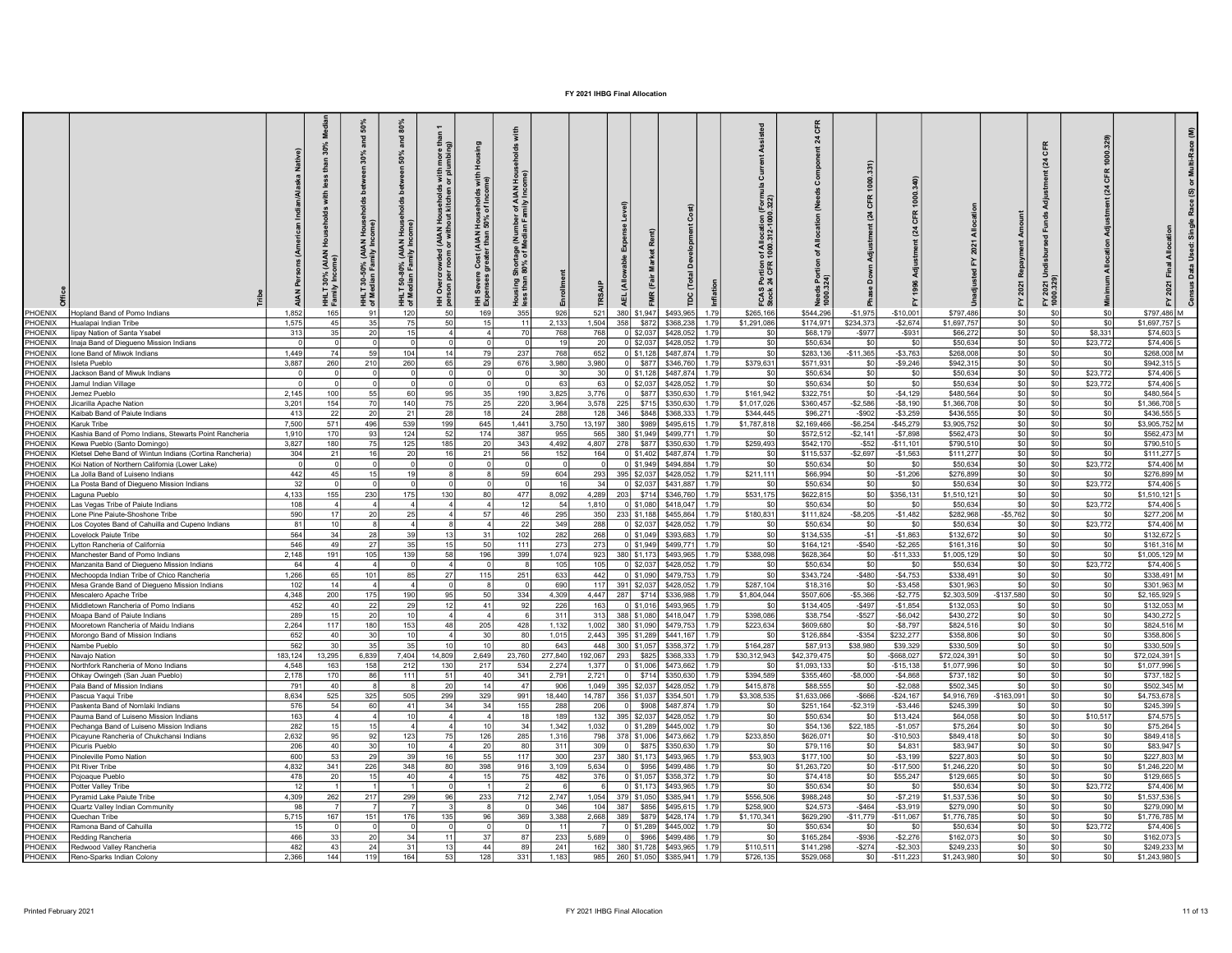| PHOENIX<br>Resighini Rancheria                                                      |                | <b>AIAN</b><br>30%<br>Ë, |                 | and<br>ౚ<br>THET<br>THET | 80%<br>and<br>50%<br>50-80% (AIAN Hous<br>tian Family Income<br>HHLT<br>of Med | than<br>more<br>(AIAN Households with<br>or without kitchen or plu<br>rcrowded<br>per room o<br>Over<br>퓦 | 훞<br>with<br>me)<br>l Households<br>150% of Incon<br>Cost (AIAN<br>greater than<br>Severe<br>oness<br>9 č | 로 홀<br>of AIAN<br>milv Inco<br><b>Cage</b> (N<br>of Mec<br>ិ គ្នា<br>ត្រូវ<br>Hous<br>Less | 139             | 89              |           | \$978<br>\$487,874                |           | 1.79                | 1 of Allocation (<br>t 1000.312-1000<br>Portion<br>24 CFR<br>FCAS I<br>Stock : | য়<br><b>Needs</b><br>1000.3<br>\$50,634 | 24<br>\$0              |                           | \$50,634                 | CFR<br>$\overline{a}$<br>2021<br>7 호<br>\$0 | \$23,772<br>\$0            |              | \$74,406 S                 |  |
|-------------------------------------------------------------------------------------|----------------|--------------------------|-----------------|--------------------------|--------------------------------------------------------------------------------|-----------------------------------------------------------------------------------------------------------|-----------------------------------------------------------------------------------------------------------|--------------------------------------------------------------------------------------------|-----------------|-----------------|-----------|-----------------------------------|-----------|---------------------|--------------------------------------------------------------------------------|------------------------------------------|------------------------|---------------------------|--------------------------|---------------------------------------------|----------------------------|--------------|----------------------------|--|
| PHOENIX<br>Rincon Band of Luiseno Mission Indians                                   | 498            |                          | 35              |                          |                                                                                |                                                                                                           | 20                                                                                                        | 47                                                                                         | 575             | 574             |           | 395 \$2,037<br>\$428,052          |           | 1.79                | \$162,525                                                                      | \$104,499                                | SO                     | \$82,450                  | \$349,474                | \$0                                         | \$0                        | -\$0         | \$349,474 S                |  |
| PHOENIX<br>Robinson Rancheria                                                       | 866            |                          | 77              | 42                       |                                                                                | 23                                                                                                        | 79                                                                                                        | 165                                                                                        | 433             | 433             |           | 380 \$1,016<br>\$493,965          |           | 1.79                | \$118,586                                                                      | \$254,494                                | $-$783$                | $-$3,282$                 | \$369,015                | \$0                                         | \$0                        | \$0          | \$369,015 M                |  |
| PHOENIX<br>Round Valley Indian Tribes                                               | 9.934          |                          | 883             | 486                      | 645                                                                            | 269                                                                                                       | 906                                                                                                       | 1.965                                                                                      | 4.967           | 2.777           |           | 222 \$1,722<br>\$493.965          |           | 1.79                | \$588,179                                                                      | \$2,929,819                              | $-$6.835$              | $-$ \$43.850              | \$3,467,314              | $-$105.477$                                 | \$0                        | \$0          | \$3.361.837 M              |  |
| PHOENIX<br>Salt River Pima-Maricona Indian Community                                | 5.858          |                          | 275             | 285                      | 220                                                                            | 105                                                                                                       | 115                                                                                                       | 608                                                                                        | 10.543          | 7.313           |           | 333 \$1.173                       | \$356,626 | \$1,501,666<br>1.79 |                                                                                | \$794,906                                | so l                   | $-$12.464$                | \$2,284.108              | \$0<br>\$0                                  | \$0                        | \$0          | \$2,284,108                |  |
| PHOENIX<br>San Carlos Apache Tribe<br>PHOENIX<br>San Felipe Pueblo                  | 13.12<br>3,379 |                          | 714<br>130      | 522<br>45                | 445<br>10 <sub>1</sub>                                                         | 818<br>165                                                                                                | 219<br>35                                                                                                 | 1,266<br>275                                                                               | 14,654<br>3,377 | 10,709<br>3.377 | 368       | \$885<br>\$350,535<br>\$877       | \$350,630 | 1.79<br>1.79        | \$3,829,086<br>\$16,103                                                        | \$2,417,270<br>\$475,649                 | $-$1.814$<br>$-$2,925$ | $-$ \$35,040<br>$-$6,303$ | \$6,209,502<br>\$482,525 | SO <sub>2</sub>                             | \$0<br>\$0                 | \$0<br>\$0   | \$6,209,502<br>\$482,525   |  |
| PHOENIX<br>San Ildefonso Pueblo                                                     | 519            |                          | 45              | 40 <sub>1</sub>          |                                                                                |                                                                                                           | 15                                                                                                        | 105                                                                                        | 804             | 773             |           | ol \$1.057<br>\$350,630           |           | 1.79                | \$159,179                                                                      | \$97,582                                 | sol                    | \$66,083                  | \$322,844                | sol                                         | \$0                        | \$0          | \$322.844                  |  |
| PHOENIX<br>San Juan Southern Paiute Tribe                                           | 416            |                          | 22              | 20                       |                                                                                | 28                                                                                                        | 18                                                                                                        | 63                                                                                         | 208             | 208             |           | 0 \$1.266                         | \$368,333 | 1.79                | \$0                                                                            | \$105,534                                | $-$1,271$              | $-$1.444$                 | \$102,818                | s <sub>0</sub>                              | \$0                        | \$0          | \$102,818                  |  |
| PHOENIX<br>San Manuel Band of Mission Indians                                       |                | -80                      |                 |                          |                                                                                | 10                                                                                                        | 15                                                                                                        | 14                                                                                         | 178             | 156             |           | 0 \$1,289<br>\$443.084            |           | 1.79                | S <sub>0</sub>                                                                 | \$52,201                                 | \$0                    | $-$723$                   | \$51.478                 | sol                                         | \$22.939<br>\$0            |              | \$74.417                   |  |
| PHOENIX<br>San Pasqual Band of Diegueno Mission Indians                             | 575            |                          | 35              | 25 <sub>1</sub>          |                                                                                | 20                                                                                                        | 15                                                                                                        | 67                                                                                         | 429             | 294             |           | 395 \$2,037                       | \$428,052 | 179                 | \$234,903                                                                      | \$120,605                                | \$0                    | $-$1,754$                 | \$353,754                | $-$29,555$                                  | \$0                        | - \$0        | \$324,199 \$               |  |
| PHOENIX<br>Sandia Pueblo                                                            | 765            |                          |                 |                          |                                                                                | 15                                                                                                        | 14                                                                                                        |                                                                                            | 487             | 413             | 0I        | \$877<br>\$346,760                |           | 1.79                | \$127,530                                                                      | \$52,868                                 | \$0                    | $-$1.055$                 | \$179,343                | sol                                         | \$0                        | \$0          | \$179,343 5                |  |
| PHOENIX<br>Santa Ana Pueblo                                                         | 707            |                          | 30              | 20 <sub>l</sub>          |                                                                                | 15                                                                                                        |                                                                                                           | -80                                                                                        | 765             | 681             | $\Omega$  | \$877<br>\$350,630                |           | 1.79                | \$103,021                                                                      | \$83.658                                 | $-$1.173$              | $-$1.62$                  | \$183,878                | $ $ so                                      | \$0                        | \$0          | \$183,878                  |  |
| PHOENIX<br>Santa Clara Pueblo                                                       | 1.530          |                          | 99              | 34 I                     |                                                                                | 15                                                                                                        | 14 I                                                                                                      | 184                                                                                        | 2,200           | 2,764           | - 300 l   | \$736<br>\$350,630                |           | 1.79                | \$526,090                                                                      | \$182,498                                | \$0                    | $-$3,973$                 | \$704.616                | $ $ so                                      | \$0                        | - \$0        | \$704.616                  |  |
| PHOENIX<br>Santa Rosa Band of Cahuilla Indians                                      |                | 74                       |                 |                          |                                                                                | $\Delta$                                                                                                  |                                                                                                           | 1 <sup>1</sup>                                                                             | 191             |                 |           | 141 395 \$1,289<br>\$445,002      |           | 179                 | \$5,508                                                                        | \$50,634                                 | \$0                    | - \$0                     | \$56,142                 | SO                                          | \$18,334<br>\$0            |              | \$74.476 M                 |  |
| PHOENIX<br>Santa Rosa Indian Community                                              | 605            |                          | 15              | 10 <sup>1</sup>          |                                                                                | 15                                                                                                        |                                                                                                           |                                                                                            | 738             | 701             |           | 378 \$1,064<br>\$453,833          |           | 179                 | \$445,779                                                                      | \$67,423                                 | \$0                    | $-$4.736$                 | \$508,466                | sol                                         | \$0                        | - \$0        | \$508468                   |  |
| PHOFNIX<br>Santa Ynez Band of Chumash Mission Indians                               | 237            |                          | 24              | 14 <sup>1</sup>          |                                                                                |                                                                                                           | 4                                                                                                         | -57                                                                                        | 154             |                 |           | 400 395 \$2,324<br>\$477,342      |           | 1.79                | \$0                                                                            | \$55,182                                 | \$0                    | \$204,315                 | \$259,497                | so                                          | \$0                        | \$0          | \$259.497 M                |  |
| PHOFNIX<br>Scotts Valley Band of Pomo Indians                                       | 526            |                          | 47              | 26                       |                                                                                | 14                                                                                                        | 48                                                                                                        | 107                                                                                        | 263             | 294             |           | $0$ \$1,898<br>\$493,965          |           | 1.79                | SO                                                                             | \$156,303                                | $-$507$                | $-$2,157$                 | \$153,639                | SO                                          | \$0                        | - \$0        | \$153,639 M                |  |
| PHOFNIX<br>Sherwood Valley Rancheria of Pomo Indians                                | 932            |                          | 83              | 46                       | -60                                                                            | 25                                                                                                        | 85                                                                                                        | 164                                                                                        | 466             | 644             |           | 380 \$1,622<br>\$493,965          |           | 1.79                | \$295,102                                                                      | \$270,939                                | $-$779$                | $-$6,057$                 | \$559,205                | SO                                          | \$0                        | - \$0        | \$559,205 M                |  |
| PHOENIX<br>Shingle Springs Band of Miwok Indians                                    | 898            |                          | 23 <sub>1</sub> | 71                       | 61                                                                             | 15                                                                                                        | 44                                                                                                        | 156                                                                                        | 449             | 1.688           |           | 0 \$1.349<br>\$487.874            |           | 1.79                | - \$0                                                                          | \$238,702                                | $-$4,220$              | $-$ \$3,247               | \$231.235                | so l                                        | SO I                       | - \$0        | \$231,235 5                |  |
| PHOENIX<br>Soboba Band of Luiseno Indians                                           | 495            |                          | <b>25</b>       | 20                       |                                                                                | 10                                                                                                        | Δ                                                                                                         | 56                                                                                         | 1.517           | 963             |           | 395 \$1,289<br>\$445,002          |           | 1.79                | \$42,261                                                                       | \$76,756                                 | \$450                  | \$199,910                 | \$319,377                | SO                                          | SO I                       | - \$0        | \$319,377 5                |  |
| PHOENIX<br>Summit Lake Paiute Tribe                                                 |                |                          |                 |                          |                                                                                |                                                                                                           |                                                                                                           |                                                                                            | 106             | 133             | ol        | \$965<br>\$393,683                |           | 1.79                | \$0                                                                            | \$50,634                                 | SO.                    | \$0                       | \$50,634                 | SO                                          | \$23,772<br>\$0            |              | \$74,406 S                 |  |
| PHOFNIX<br>Susanville Indian Rancheria                                              | 1.713          |                          | 65              | 75                       | -65                                                                            | 19                                                                                                        | 55                                                                                                        | 174                                                                                        | 1.171           | 1,757           | 387       | \$901<br>\$478.19                 |           | 1.79                | \$504,737                                                                      | \$241,379                                | \$40,356               | $-$ \$3,903               | \$782,568                | SO                                          | \$0                        | -\$0         | \$782.568 M                |  |
| PHOFNIX<br>Sycuan Band of Kumeyaay Nation                                           | 121            |                          | 10              |                          |                                                                                |                                                                                                           | $\Delta$                                                                                                  | 1s                                                                                         | - 73            |                 |           | 153 395 \$2,037<br>\$428,052      |           | 1.79                | \$0                                                                            | \$50,634                                 | \$0                    | \$0                       | \$50,634                 | SO                                          | \$23,772<br>\$0            |              | \$74,406 S                 |  |
| PHOENIX<br>Table Mountain Rancheria                                                 |                |                          |                 |                          |                                                                                |                                                                                                           |                                                                                                           |                                                                                            | 115             | 115             | - ol      | \$980<br>\$491,079                |           | 1.79                | SO I                                                                           | \$50,634                                 | S <sub>0</sub>         | \$C                       | \$50,634                 | SO                                          | \$23,772<br>S <sub>0</sub> |              | \$74,406 M                 |  |
| PHOFNIX<br>Taos Pueblo                                                              | 1,290          |                          | <b>70</b>       | 80                       | 125                                                                            | 40                                                                                                        | 50                                                                                                        | 275                                                                                        | 2,611           | 2,410           | - O L     | \$875<br>\$350,630                |           | 1.79                | \$0                                                                            | \$282,240                                | SO I                   | \$205,902                 | \$488.142                | SO                                          | \$0                        | \$0          | $$488,142$ S               |  |
| PHOENIX<br>Tejon Indian Tribe                                                       |                |                          |                 |                          |                                                                                | $\Omega$                                                                                                  | $\Omega$                                                                                                  |                                                                                            |                 | - O I           | - ol      | SO.<br>\$413,891                  |           | 1.79                | \$0                                                                            | \$50,634                                 | SO.                    | - \$0                     | \$50,634                 | SO                                          | \$0<br>\$23,772            |              | \$74.406 M                 |  |
| PHOFNIX<br>Fe-Moak Tribe of Western Shoshone Indians                                | 1.116          |                          | 140             | 94                       |                                                                                | 22                                                                                                        | 43                                                                                                        | 211                                                                                        | 2.597           |                 | 2.597 418 | \$971<br>\$441.167                |           | 1.79                | \$956,553                                                                      | \$318,088                                | $-$1.815$              | \$51,295                  | \$1,324,120              | SO                                          | \$0                        | \$0          | $$1,324,120$ S             |  |
| HOENIX<br>Fesuque Pueblo                                                            | 408            |                          | 25              | 25                       |                                                                                | 10                                                                                                        | $\Delta$                                                                                                  | 7 <sup>i</sup>                                                                             | 527             | 435             |           | $0$ \$1,057<br>\$358,372          |           | 1.79                | sol                                                                            | \$68,209                                 | \$5,420                | \$48,403                  | \$122,032                | sol                                         | \$0                        | \$0          | \$122,032 S                |  |
| HOENIX<br>Tohono O'Odham Nation                                                     | 52,292         | 4.119                    |                 | 2,152                    | 2,786                                                                          | 2,223                                                                                                     | 2,700                                                                                                     | 8,879                                                                                      | 35,386          |                 |           | 26,673 170 \$1,017                | \$356,626 | 1.79<br>\$1,195,323 |                                                                                | \$9,637,034                              | \$0                    | $-$112,827$               | \$10,719,529             | sol                                         | \$0                        | -sol<br>-\$0 | \$10,719,529 M             |  |
| HOFNIX<br>Tolowa Dee-ni' Nation (Smith River Rancheria)<br>PHOENIX                  | 3,018<br>100   |                          | 230             | 200                      | 217<br>15                                                                      | 80<br>$\Lambda$                                                                                           | 260                                                                                                       | 646<br>23                                                                                  | 1,569           | 3.191           | ol        | 0 \$1,005<br>\$487.874            |           | 1.79<br>1.79        | \$0                                                                            | \$874,082                                | $-$2,878$              | $-$12,064$                | \$859.139                | SO                                          | \$0                        |              | \$859,139 M                |  |
| Tonto Apache Tribe of Arizona<br>PHOENIX<br>Torres-Martinez Desert Cahuilla Indians | 275            |                          | 19              | 10 <sup>1</sup>          | 19                                                                             | -19 l                                                                                                     | 14                                                                                                        | 38                                                                                         | 175<br>573      | $131$<br>321    |           | \$922<br>\$360,212<br>395 \$1,288 | \$441,167 | 1.79                | SO<br>\$105,298                                                                | \$50,634<br>\$71,341                     | \$0<br>\$12,960        | - \$0<br>$-$ \$669        | \$50,634<br>\$188,930    | SO<br>sol                                   | \$0<br>\$23,772<br>\$0     | \$0          | $$74,406$ S<br>\$188,930 M |  |
| HOENIX<br>Tule River Indian Tribe                                                   | 3,202          |                          | 164             | 97                       | 149                                                                            | 86 I                                                                                                      | 181                                                                                                       | 346                                                                                        | 1,601           |                 |           | 1,205 373 \$941                   | \$480,928 | 1.79                | \$649,177                                                                      | \$831,034                                | \$0                    | $-$10,697$                | \$1,469,514              | $-$ \$84,184                                | \$0                        | -sol         | $$1,385,330$ S             |  |
| <b>HOENIX</b><br>Tuolumne Band of Me-Wuk Indians                                    | 726            |                          | 46              | 16 <sup>1</sup>          | -62                                                                            | 13 <sup>1</sup>                                                                                           | 33                                                                                                        | 106                                                                                        | 363             |                 |           | 2,812 378 \$1,015                 | \$475,692 | 1.79                | \$141,857                                                                      | \$181,705                                | $-$3,738$              | $-$3,466$                 | \$316,357                | sol                                         | \$0                        | \$0          | \$316,357 S                |  |
| <b>HOENIX</b><br>wenty-Nine Palms Band of Mission Indians                           |                |                          |                 |                          |                                                                                |                                                                                                           |                                                                                                           |                                                                                            | 13              | 13 <sup>1</sup> |           | 0 \$1.289<br>\$443,084            |           | 1.79                | \$0                                                                            | \$50,634                                 | \$0                    | \$0                       | \$50,634                 | SO                                          | \$0<br>\$23,772            |              | \$74,406 S                 |  |
| <b>HOENIX</b><br>United Auburn Indian Community                                     | 526            |                          | 22              | 18 <sup>1</sup>          | 31                                                                             |                                                                                                           | 34                                                                                                        | 7                                                                                          | 263             | 214             |           | 0 \$1,349<br>\$487,874            |           | 1.79                | \$0                                                                            | \$133,941                                | $-$308$                | $-$1,851$                 | \$131,783                | sol                                         | \$0                        | -\$0         | $$131,783$ S               |  |
| <b>HOENIX</b><br>Utu Utu Gwaiti Paiute Tribe                                        |                | 70                       |                 |                          | 10                                                                             | $\Delta$                                                                                                  | $\overline{0}$                                                                                            | 1S                                                                                         | 136             | 67              |           | $0$ \$1,290                       | \$465,540 | 1.79                | \$0                                                                            | \$50,634                                 | \$0                    | \$0                       | \$50,634                 | sol                                         | \$0<br>\$23,772            |              | \$74,406 S                 |  |
| <b>HOENIX</b><br>/ieias Group of Capitan Grande Band                                | 331            |                          | 20              |                          | 15                                                                             | $\Delta$                                                                                                  | 10                                                                                                        | 38                                                                                         | 349             | 224             |           | 395 \$2,037<br>\$428,052          |           | 1.79                | \$13,050                                                                       | \$56,151                                 | $-$ \$331              | \$118,974                 | \$187,844                | sol                                         | \$0                        | \$0          | \$187,844 S                |  |
| <b>HOENIX</b><br><b>Nalker River Paiute Tribe</b>                                   | 6.016          |                          | 366             | 303                      | 417                                                                            | 135                                                                                                       | 326                                                                                                       | 1,007                                                                                      | 3,008           | 1.740           |           | 349 \$1.045                       | \$393,683 | 1.79                | \$693,366                                                                      | \$1,409,934                              | \$0                    | $-$17,899$                | \$2,085,401              | $-$75,458$                                  | \$0                        | \$0          | \$2,009,943 S              |  |
| <b>HOFNIX</b><br>Vashoe Tribe                                                       | 3.164          |                          | 192             | 160                      | 220                                                                            | 71                                                                                                        | 171                                                                                                       | 491                                                                                        | 1.582           | 1.580           |           | 385 \$1.049<br>\$393.683          |           | 1.79                | \$794,853                                                                      | \$732,884                                | SO <sub>2</sub>        | $-$15,682$                | \$1,512,055              | sol                                         | \$0                        | \$0          | $$1,512,055$ S             |  |
| <b>IOFNIX</b><br>White Mountain Apache (Fort Apache)                                | 14.453         |                          | 1,040           | 654                      | 789                                                                            | 1,310                                                                                                     | 349                                                                                                       | 1,877                                                                                      | 13,230          | 12.213          | 163       | \$814                             | \$356,626 | 1.79<br>\$4,063,248 |                                                                                | \$3,680,537                              | \$0                    | $-$55.663$                | \$7,688,121              | $-$17,559$                                  | \$0                        | \$0          | \$7,670,562 S              |  |
| <b>HOENIX</b><br>Vilton Rancheria                                                   | 1.32           |                          | 84              | 51                       |                                                                                |                                                                                                           | 77                                                                                                        | 218                                                                                        | 660             | 15,441          |           | $0$ \$1,349<br>\$467,885          |           | 1.79                | \$0                                                                            | \$366,808                                | $-$4,179$              | $-$5,022$                 | \$357,608                | SO                                          | \$0                        | \$0          | \$357,608                  |  |
| <b>IOENIX</b><br>Vinnemucca Indian Colony                                           | 45             |                          | 20 <sup>1</sup> |                          |                                                                                |                                                                                                           |                                                                                                           |                                                                                            | 77              | 66              | $\Omega$  | \$965<br>\$393,683                |           | 1.79                | \$0                                                                            | \$50,634                                 | S <sub>0</sub>         | \$0                       | \$50,634                 | SO                                          | so  <br>\$23,772           |              | \$74,406 S                 |  |
| <b>HOENIX</b><br><b>Niyot Tribe (Table Bluff)</b>                                   |                |                          | 20 <sup>1</sup> |                          |                                                                                | 10 <sub>1</sub>                                                                                           |                                                                                                           | 32                                                                                         | 526             | 96              |           | $0$ \$1,040<br>\$495.615          |           | 1.79                | \$0                                                                            | \$50,634                                 | SO                     | \$0                       | \$50,634                 | SO                                          | \$0<br>\$23,772            |              | \$74,406 M                 |  |
| <b>HOENIX</b><br>Yavapai-Apache Nation (Camp Verde)                                 | 696            |                          | 85 <sub>1</sub> | 65                       |                                                                                | 35                                                                                                        | 10                                                                                                        | 189                                                                                        | 2.134           | 2,011           |           | 356 \$1,026                       | \$368,238 | 1.79                | \$914,448                                                                      | \$196,799                                | \$26,578               | $-$ \$8,402               | \$1,129,423              | $\overline{\text{sol}}$                     | \$0 <sub>1</sub>           | \$0          | \$1,129,423 S              |  |
| <b>HOENIX</b><br>'avapai-Prescott Indian Tribe                                      |                | 144                      |                 |                          |                                                                                |                                                                                                           |                                                                                                           |                                                                                            | 167             | 272             |           | $0$ \$1,026<br>\$368,238          |           | 179                 | \$0                                                                            | \$50,634                                 | \$0                    | \$0                       | \$50,634                 |                                             | sol<br>\$23,772            |              | \$74,406 S                 |  |
| <b>HOENIX</b><br>Yerington Paiute Tribe                                             | 1,909          |                          | 116             | 96                       | 132                                                                            | 43 <sup>1</sup>                                                                                           | 103                                                                                                       | 331                                                                                        | 1,133           | 467             |           | 335 \$1,048                       | \$393,683 | 1.79                | \$298,499                                                                      | \$450,600                                | SO                     | $-$5,824$                 | \$743,276                | SO                                          | \$0                        | \$0          | \$743,276 S                |  |
| <b>HOENIX</b><br>Yocha Dehe Wintun Nation (Rumsey Rancheria)                        |                | 88                       |                 |                          |                                                                                |                                                                                                           |                                                                                                           |                                                                                            | 44              | 44              |           | 380 \$1,404<br>\$487,874          |           | 1.79                | \$0                                                                            | \$50,634                                 | SO <sub>1</sub>        | \$0                       | \$50,634                 | SO                                          | \$0<br>\$23,772            |              | \$74,406 S                 |  |
| PHOFNIX<br>'omba Shoshone Tribe                                                     | 378            |                          |                 |                          |                                                                                |                                                                                                           |                                                                                                           |                                                                                            | 189             | 116             |           | 382 \$1,049<br>\$418.047          |           | 179                 | \$222,256                                                                      | \$90,421                                 | SO <sub>2</sub>        | $-$3,320$                 | \$309,357                | so                                          | \$0                        |              | \$309,357                  |  |
| <b>HOFNIX</b><br>'sleta Del Sur Pueblo                                              | 9,228          |                          | 431             | 406                      | 670                                                                            | 238                                                                                                       | 545                                                                                                       | 1.498                                                                                      | 4.614           | 901             | nl        | \$827<br>\$334,673                |           | 1.79                | \$457.454                                                                      | \$1,423,438                              | sol                    | $-$23,960$                | \$1,856,932              | sol                                         | sol                        | \$0          | $$1.856.932$ M             |  |
| <b>HOENIX</b><br><b><i>Lurok</i></b> Tribe                                          | 12.584         |                          | 958             | 832                      | 905                                                                            | 333                                                                                                       | 1.082                                                                                                     | 2.622                                                                                      | 6.292           | 21.961          |           | 380 \$1,025<br>\$495.61           |           | 179                 | \$646.510                                                                      | \$3.684.727                              | $-$11.110$             | $-$ \$59.825              | \$4,260,302              | sol                                         | so l                       | \$0          | \$4.260.302 M              |  |
| <b>HOENIX</b><br>Zia Pueblo                                                         | 879            |                          | 40              |                          |                                                                                |                                                                                                           |                                                                                                           | 106                                                                                        | 922             | 865             |           | \$877                             | \$350,630 | 1.79                | \$114,751                                                                      | \$136,041                                | $-$2,124$              | $-$1,465$                 | \$247,203                | $-$ \$618                                   | soI                        | \$0          | \$246,585 S                |  |
| PHOFNIX<br>uni Tribe                                                                | 8,226          |                          | 395             | 275                      |                                                                                | 300                                                                                                       |                                                                                                           | 836                                                                                        | 10,258          | 10.369          | 278       | \$714 \$344,824                   |           | \$1,519,207<br>1.79 |                                                                                | \$1,208,911                              | $-$ \$364              | $-$8,184$                 | \$2,719,570              | sol                                         | \$0                        |              | \$2.719.570                |  |
| <b>PHOENIX</b><br><b>TOTAL</b>                                                      | 520.818        | 35.308                   |                 | 21,986                   | 26,162                                                                         | 27,130                                                                                                    | 18,062                                                                                                    | 73,557                                                                                     | 574.179         | 481.453         |           |                                   |           | \$87,861,016        |                                                                                | \$115,838,167                            | \$647,699              | \$284,449                 | \$204,631,339            | (\$867,608)                                 | \$0<br>\$920,698           |              | \$204.684.465              |  |